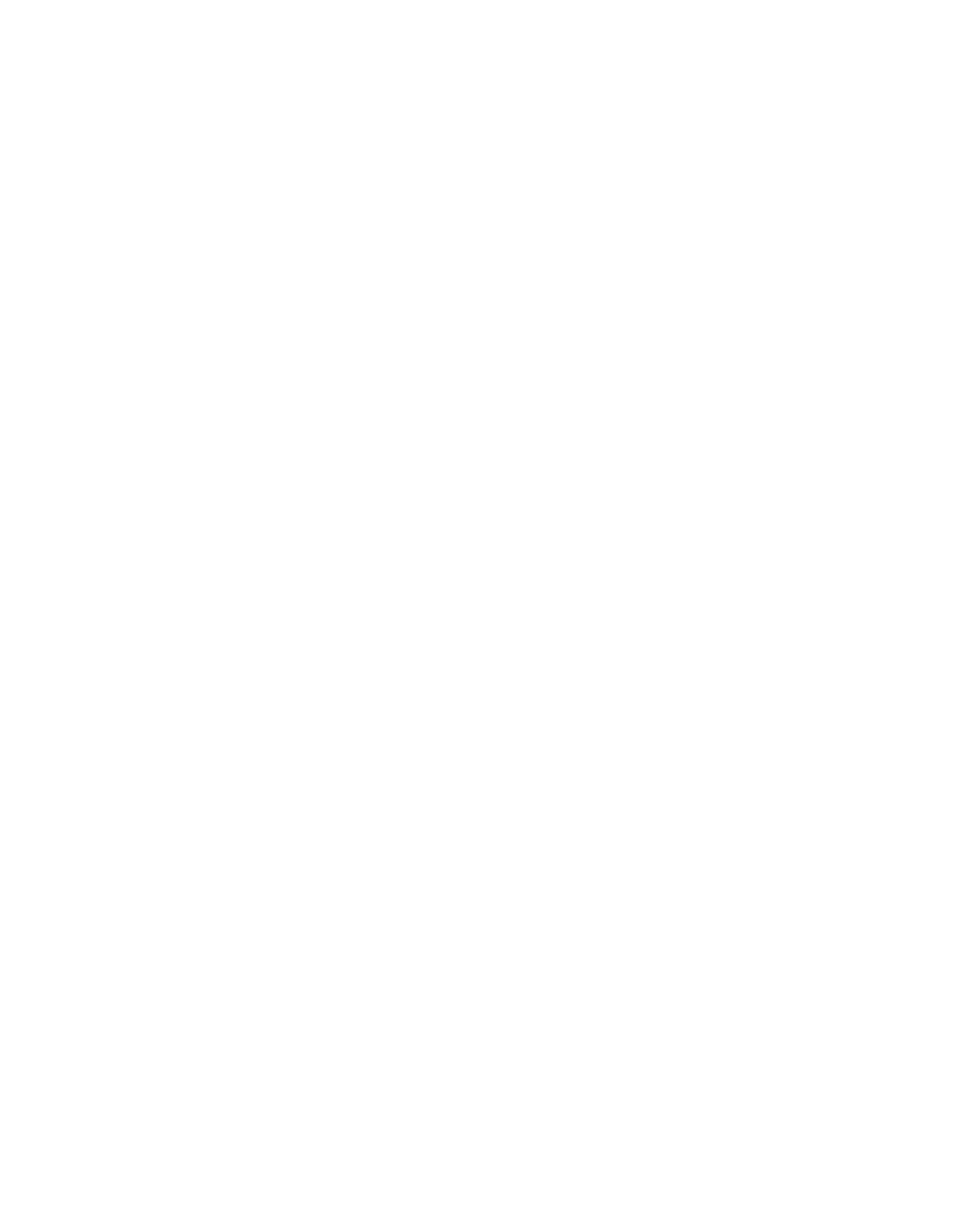# Table of Contents

| Common Themes and Promising Practices Observed in Indiana Schools and Districts 20 |  |
|------------------------------------------------------------------------------------|--|
|                                                                                    |  |
| Plan of Action to Continue Raising High School Graduation Rates in Indiana. 35     |  |
|                                                                                    |  |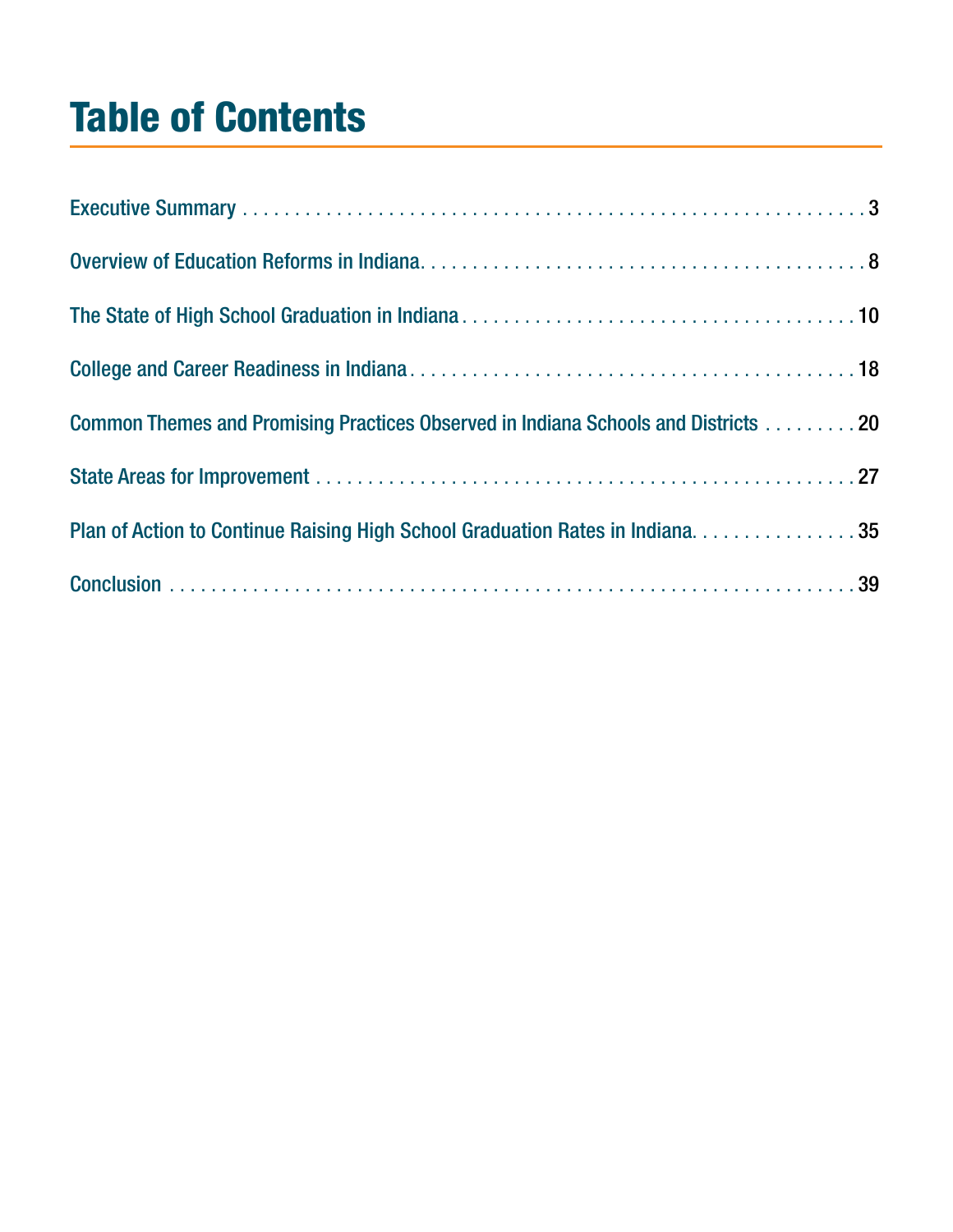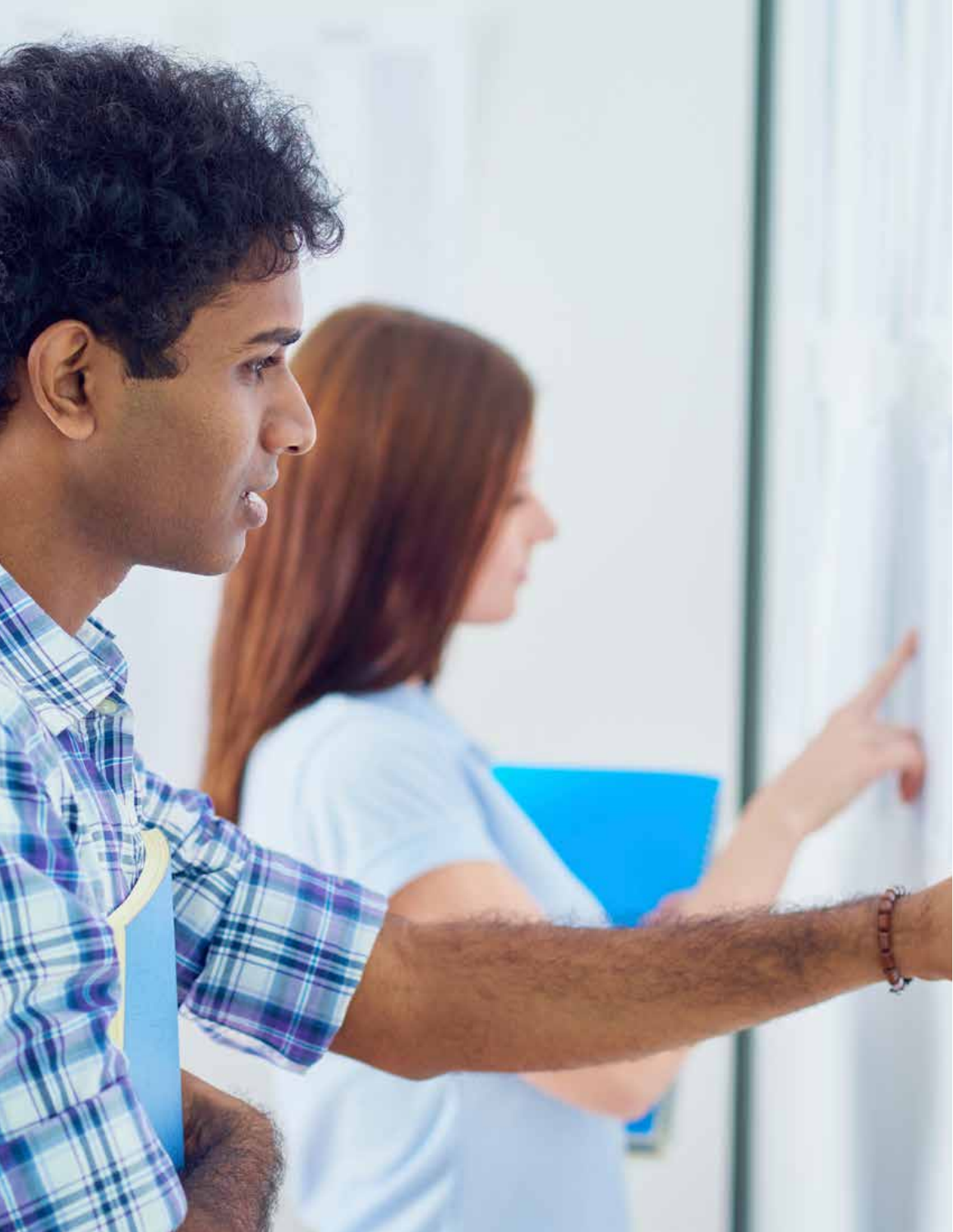# Executive Summary

In 2015, Indiana had one of the highest high school graduation rates of any state in the nation at 87.1 percent, and the narrowest graduation gap – 4.5 percentage points – between low-income and non-low-income students. This landscape occurred in a state that was in the top five for closing the graduation gap between all and low-income students from 2011 to 2015 and in which well more than one-third of the cohort of students were low-income. Indiana also has a higher graduation rate than the national average for every student subgroup, except for Asian and Pacific Islander students. We wanted to understand what accounted for the progress in Indiana, what it might be able to teach the 34 other states that had low-income student populations of 50 percent or less, and what challenges remain for the Hoosier state. We also note that progress in closing graduation gaps in Indiana for some student populations has not been as strong, given that significant numbers of African American students, students with disabilities and English Language Learners are not graduating from high school.

This report provides a detailed look at Indiana's high school graduation rates, including in the state's urban area school districts, shares some promising practices from schools and districts within the state, and highlights areas of concern for the state moving forward. This report is not intended to be a comprehensive catalogue of graduation rates in schools and districts across the state, but a scan of progress and challenge in raising high school graduation rates in Indiana in an effort to continue to increase opportunities for more students to finish high school and move on to postsecondary education and employment in the state and across the nation.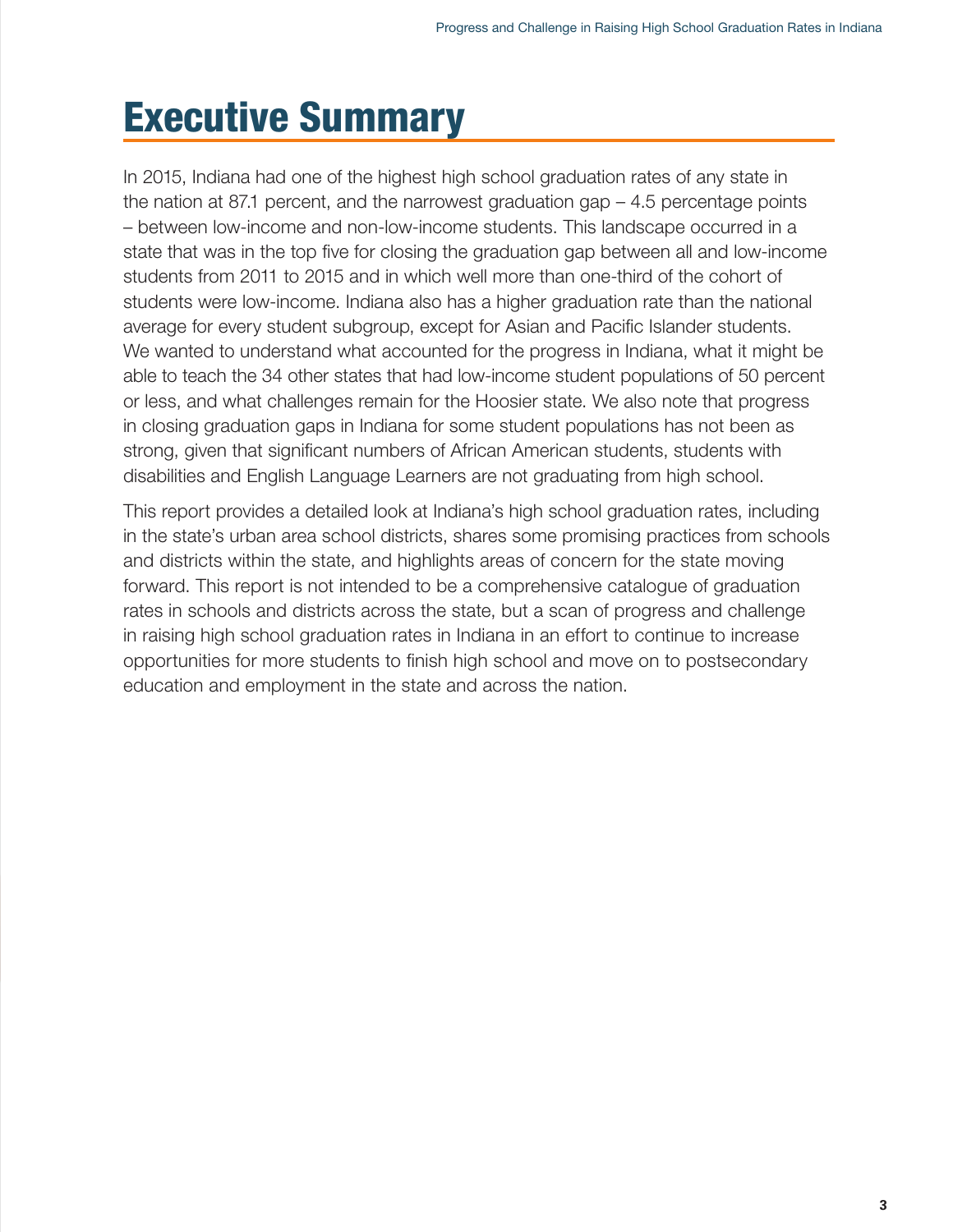# **High School Graduation Rates and Gaps1**

### **State Averages and Subgroup Gaps**

Like the nation, Indiana has seen a gradual increase in high school graduation rates since the early 2000s. Indiana's federal Adjusted Cohort Graduation Rate (ACGR) stands at 87.1 percent as of 2015, a slight decline from 2014, but still nearly four points above the national average of 83.2 percent. There is concern, however, that when new accountability plans under the *Every Student Succeeds Act (ESSA)* take hold in the 2017-18 school year, Indiana's graduation rate may take a hit. This is because, while students are defaulted into the Core 40 diploma, students may still earn a general diploma, and these less rigorous diplomas may be excluded from graduation rate counts. Recent data show that 12 percent of students earned a general diploma, and in many districts, that number is much higher. School, district, and state leaders will need to do more to put students on track for one of the three Core 40 diploma options to both ensure students are graduating with a high-quality diploma and maintain high overall graduation rates.

While nearly all student subgroups in Indiana graduated at higher rates than national averages, gaps between certain groups still remain. White students graduated at a rate nearly 15 percentage points higher than Black students (the national gap is 13 percentage points) and almost 7 points higher than Hispanic students (the national gap is 9 percentage points). The graduation gap between students with disabilities and those without stands at more than 18 percentage points – the largest subgroup gap in the state – and is at about the national average for such a gap. Yet, Indiana remained at the top of the list of states with the smallest graduation rate gap between low-income and non-low-income students for the second straight year with a gap of just 4.5 percentage points and in the top five states for closing the gap between low-income students and all students since 2011.

### **Indiana Graduation Rates by District**

Indiana has more than 300 school districts (including charter schools, which are considered their own "district") that graduated students in 2015. Of those districts, 63 percent had graduation rates between 90 and 100 percent and another 24 percent graduated between 80 and 89 percent of students. Just 13 percent of districts reported

graduation rates below 80 percent, but of those, more than half graduated less than 60 percent of their students, which qualify them as "low-performing schools" under the new Every Student Succeeds Act, requiring them to be identified and subject to reform plans.

Indiana had 37 large school districts with cohorts over 350 students in 2015, the majority of which are concentrated around the major metropolitan areas of Indianapolis, South Bend, and Gary. These large school districts show significant segregation of students by race and income levels, with inner-city schools serving the majority of low-income and students of color, while districts outside the city center serve a majority of white students, and far fewer low-income students.

### *Disparities by Race, Income, and Locale*

Indiana has one of the highest overall graduation rates in the nation. A closer look at the data, however, shows significant disparities by student subgroup and locale.

White students comprised nearly 80 percent of public high school students graduating in Indiana in 2015, while Black and Hispanic students made up 12.4 and 8.8 percent, respectively (compared to 15.9 percent and 22.6 percent nationally). The demographic breakdown of students across school locale – city, suburb, town, or rural – however, shows that the 21 percent of students who were students of color in the state were overrepresented in schools in cities and suburban areas. One-quarter of the graduating cohort in Indiana's city schools were Black and 10 percent were Hispanic, while about 20 percent of students in suburban schools were Black or Hispanic. Comparatively, less than eight percent of the graduating cohort in small towns and less than five percent in rural areas were Black or Hispanic. A similar pattern can be seen in the number of low-income students in the various locale types. Nearly half of students in city schools were low-income – nearly 10 percentage points higher than in any other locale.

Gaps by income among rural, suburban, and urban areas are also apparent. Regardless of income-level in suburbs, small towns, and rural areas, students are graduating on time at high levels; however, both low-income and non-low-income students in city schools graduate at much lower rates. Roughly 78 percent of low-income students in city schools graduated on time in 2015, compared to 87 percent in suburbs and about 88 percent in small towns and rural areas. Similarly, 78.5 percent of non-low-income students graduated in four years in city schools, while between 92 and 94 percent of non-low-income students graduated on time in suburbs, towns, and rural areas.

<sup>1</sup> For the purposes of this section, we use federally-reported high school graduation rates. The federal ACGR is deemed to be the "gold standard" in graduation rate reporting, tracks individual students, and allows for both national and state-to-state comparison. Differences between AFGR and ACGR are due to measurement error in AFGR calculations that have been cleaned up in the ACGR. Differences between the federal rate reported here and state-reported graduation rates are discussed in the Areas for Improvement section.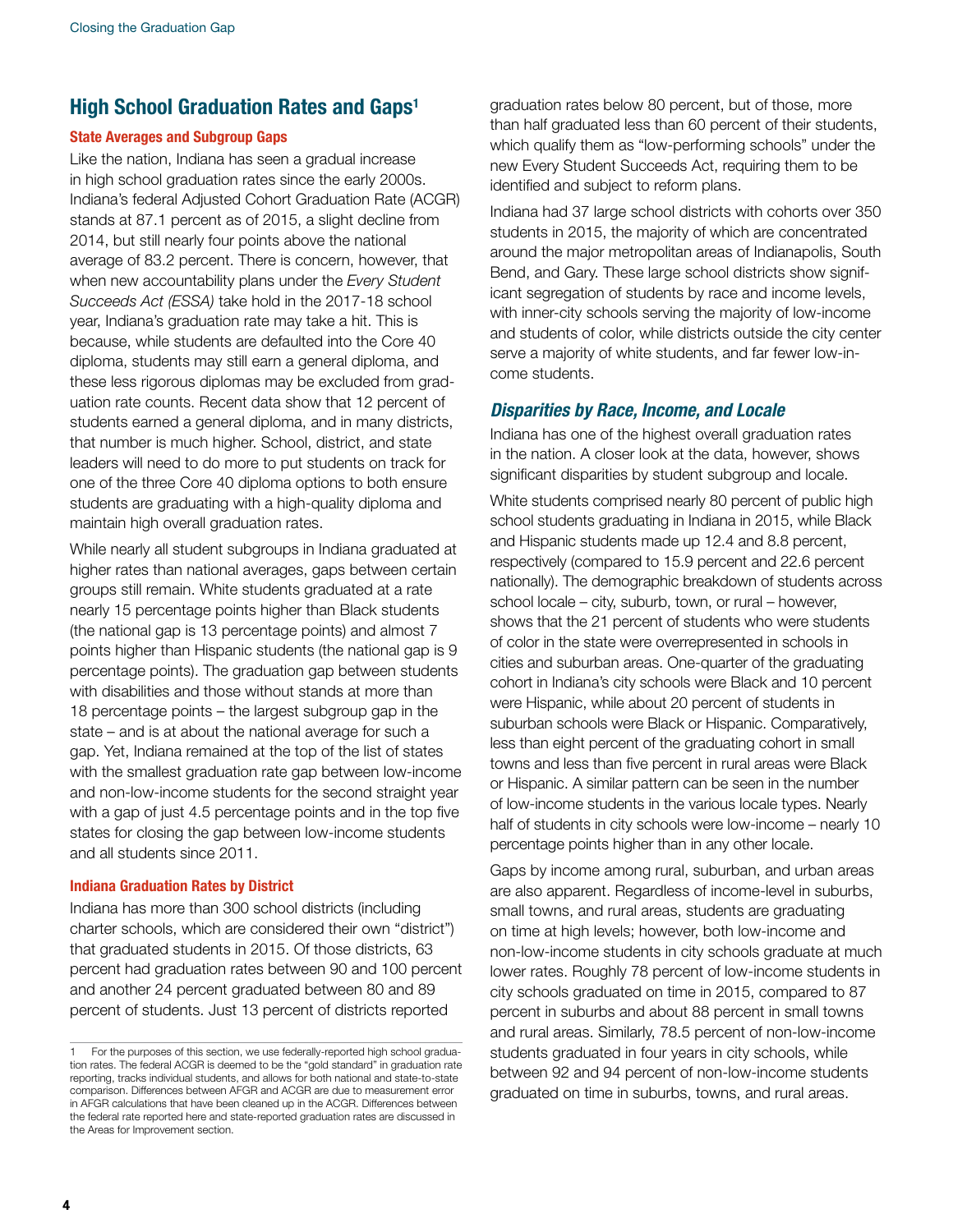# **Promising Practices Observed**

Raising graduation rates requires hard work on the part of schools and communities, and a steady focus on ensuring that more students stay in school and graduate prepared for the next steps of either postsecondary education or a career. With this goal in mind, districts in Indiana are turning to several practices that have long-established track records of preventing students from dropping out, or early stage evidence of success, and focusing on implementing those practices across the district.

First, districts are finding ways to use data for learning rather than just for reporting and accountability. This includes a strong focus on Early Warning Information and Intervention Systems (EWS), an approach backed by many years of research demonstrating its effectiveness. Schools use Early Warning Systems to keep track of students' Attendance, Behavior, and Course Performance (the ABCs). These metrics can then be used to rapidly identify students who are in need of support. Schools in Indiana are especially focused on tracking the attendance of individual students (not just average daily attendance across a school), and are using this measure as a warning to school counselors, teachers, and administrators for when intervention is needed. We have seen evidence of close collaboration among these educators and a relentless spirit to get students whatever supports they need to get back on and stay on track.

Second, school leaders are creating what some have described as an "Every Student Counts" culture that marries high expectations for student learning and engagement in school with an understanding of where students are in their development. Given the evidence base around the positive impacts of strong student relationships with caring adults, school leaders are prioritizing building strong relationships between school staff and students as a way to keep students in school and on track. District leaders shared their recognition that many of their students are in great need of positive adult role models, guides, and mentors as they struggle to stay in school despite the challenges they are experiencing at home. To help provide that stability and connection, schools have adopted a range of practices, from rearranging the school's schedule to allow teachers time to connect with their students each day and interdisciplinary teaming of teachers and students to implementing Social and Emotional Learning (SEL) practices within classrooms and providing quality alternative schools that enable students to stay on track to graduate and meet their real life needs, such as working to support themselves and their families. The prioritization of strong relationships

allows school staff to differentiate the supports they provide to students, better understand why they might be struggling, and give students a consistent adult presence at the school as a source of support and encouragement. As we saw in our national cross-sample of students who had dropped out of high school, this can be the difference between a student who stays in school, and one who drops out.<sup>i</sup>

Third, Indiana embraced the high school dropout challenge early, becoming one of the first states to pass legislation to raise its compulsory school age law from 16 to 18. A study showed that raising the compulsory school age acted as a constraint on dropping out of high school.<sup>ii</sup> The action by the state to raise the compulsory school age set a clear expectation from the state that graduating from high school was a clear norm. Indiana's action prompted Civic Enterprises to write a report on how Indiana developed and passed this legislation, which was shared with the dozen other states that eventually followed suit.<sup>ii</sup> Indiana also took up the challenge to set clear high school graduation rate goals and hold itself accountable for progress over time. It was one of the earliest states to begin reporting the Adjusted Cohort Graduation Rate and highlighting gaps between student subgroups, which prompted heightened awareness of the challenges the state, districts and schools faced. We have seen evidence in Indiana of how such heightened awareness prompted action to create cultures within schools and communities that embraced the high school dropout challenge.

Finally, districts are experimenting with a myriad of ways to connect school to future education and employment opportunities their students will encounter once they leave high school. Our national cross sample of students who had dropped out of high school, including in urban, suburban and rural areas, showed that the leading reason students left school was not academic challenge, but not seeing the connection between school and their future work. Districts have built those connections with local employers to create internship opportunities for their students; made large investments in Career and Technical Education classrooms and courses that will give students access to the careers of the future; and invested in hiring school staff to work with students who have dropped out to get them back into school through alternative programs that link directly to employment or higher education. In addition, Indiana is home to the Goodwill Excel Centers, which provide adult education and wrap-around supports to students who were unable to complete their high school diplomas in the past. The Excel Centers' approach is helping adult students get back in the game, complete their education, and take the next steps to employment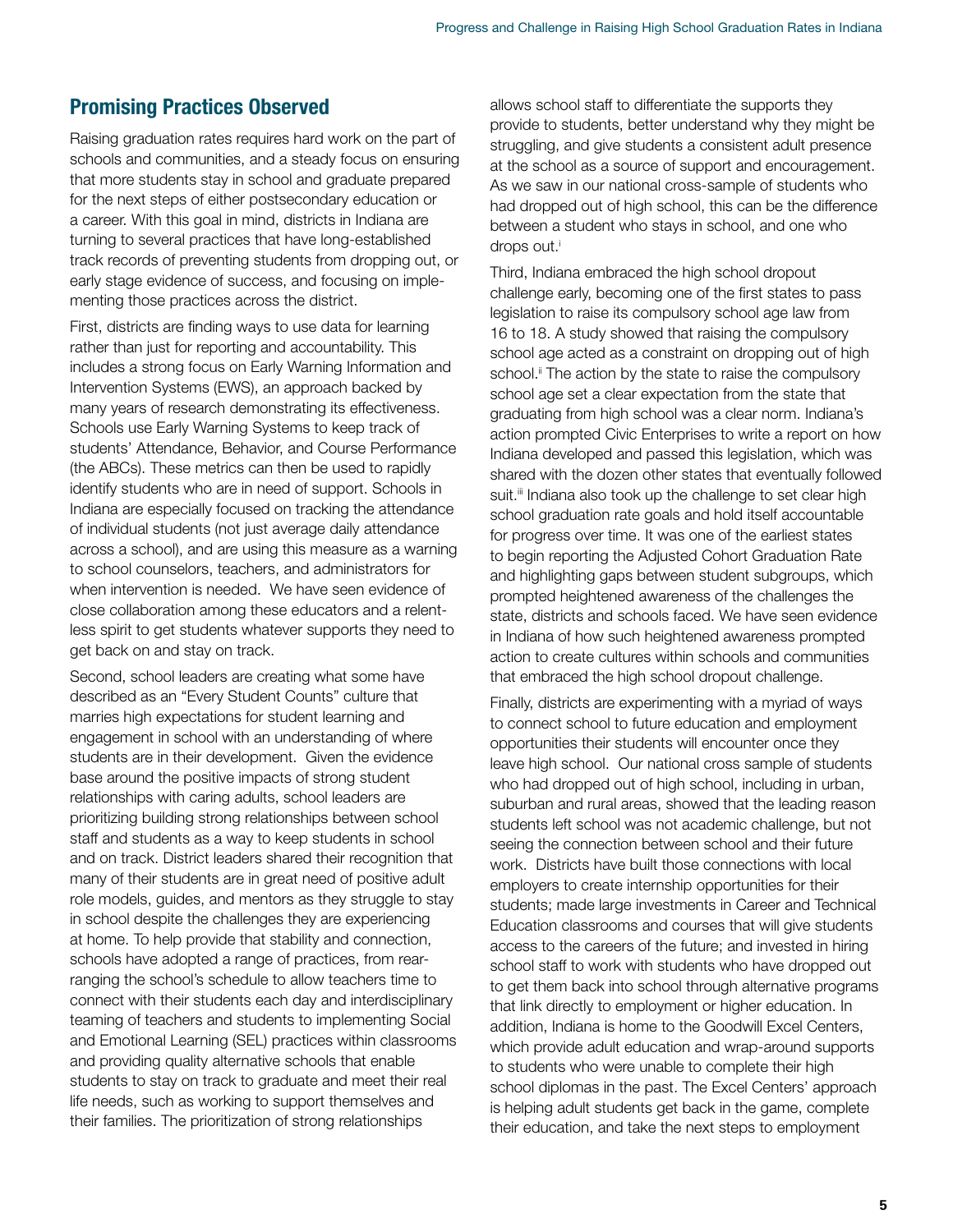or further education. By connecting high school learning to future career and education opportunities, schools are able to show how learning in school relates to job opportunities in the future, and motivate students to persist.

# **Areas for Improvement**

Indiana has a great deal to celebrate in regards to its high school graduation rate, including for low-income students, and the important work being done in districts around the state to give students the highest-quality education possible. As with every state, however, there are also areas of concern that the state must continue to address if this progress is to continue. Since many of these issues stem from how the state now collects and reports data on high school graduation, in this section, all numbers come from state-reported data, not federally-reported data as were used at the beginning of the section. This allows for an examination of how the state graduation rate differs from the federal rate, as well as an opportunity to look at issues within the state that are not reported federally, such as waiver diploma rates and homeschooling.

### *Data Issues* **Federal/State Discrepancies**

This section explores discrepancies found in Indiana's graduation rate reporting. In particular, differences between the published federal rate versus the state rate, which are in large part due to greater leniency states have in reporting and adjusting the four-year cohort graduation rate than what is acceptable in federal reporting. This leniency could ultimately allow students to be effectively taken off the books. In addition, analysis of the data raises the fear that some of these codes are being used solely as loopholes to remove students and illegitimately inflate graduation rates. This is cause for concern, and is something the state should pay close attention to.

### **Division Between State and Schools**

There is a clear division on the collection, reporting, and overall use of data at the state and school levels. On one hand, the Indiana Department of Education has made efforts to improve the system schools and districts use to collect and report data, but there are still significant gaps in the training provided to the school- and district-level staff responsible for correctly inputting data in the statewide system.

This has led to great confusion over what data the state requires schools and districts to report, how data is expected to be reported, and who the data is supposed to be submitted to – all of which can change from year to year.

### **Reactive, Not Proactive Data Use**

Another chasm between the state and districts lies in the purpose and ultimate use of the data being collected. For the state, data collection is primarily used for accountability measures. For schools and districts, however, data has become a critical tool for identifying students at risk of falling off track and providing them with the support they need. This difference looms large in many districts where teachers and administrators feel hindered by the data they must collect that doesn't align with what they see as necessary for improving outcomes for their students and is often collected in an unusable manner. This then puts the onus on schools and districts to not only make sure they are collecting and reporting state-required data, but to also devise their own systems – at their own expense – for collecting and analyzing the data that help them make critical decisions and support their students.

### *Homeschooling*

Homeschooling in Indiana is almost completely deregulated. Once a parent or guardian has removed their child from the public school system to be homeschooled, the accountability placed upon them for what is taught or learned is limited. This is troubling mainly in that as soon as a parent or guardian provides a signed statement to homeschool, there is no way of knowing whether or not the child actually continues to receive an education, and the data show that the use of "Removed by Parent" code (a proxy for homeschooling) is far more prevalent in some schools than others. Many in Indiana have questioned whether students who are off track to graduation are being counseled into homeschooling by their local public school, or if the pervasive knowledge of Indiana's lax homeschooling regulations gives parents and guardians an easy loophole to remove their children from public schools should they no longer wish to comply with public school regulations. Because regulations are so loose around homeschooling in Indiana, questions will continue to linger over whether or not children are being rightfully removed from public education or if the loopholes provided are a serious cause for concern.

### *Diploma Waivers*

Indiana students must complete the required course sequence and pass the Algebra I and English 10 end-ofcourse assessments (ECAs) to graduate with a high school diploma. If a student is unable to pass the Algebra I and/or English 10 ECA by the end of their senior year, however, they may be eligible for one of two state waivers – the evidence-based waiver or the work readiness waiver – to earn their diploma. Intended to help students who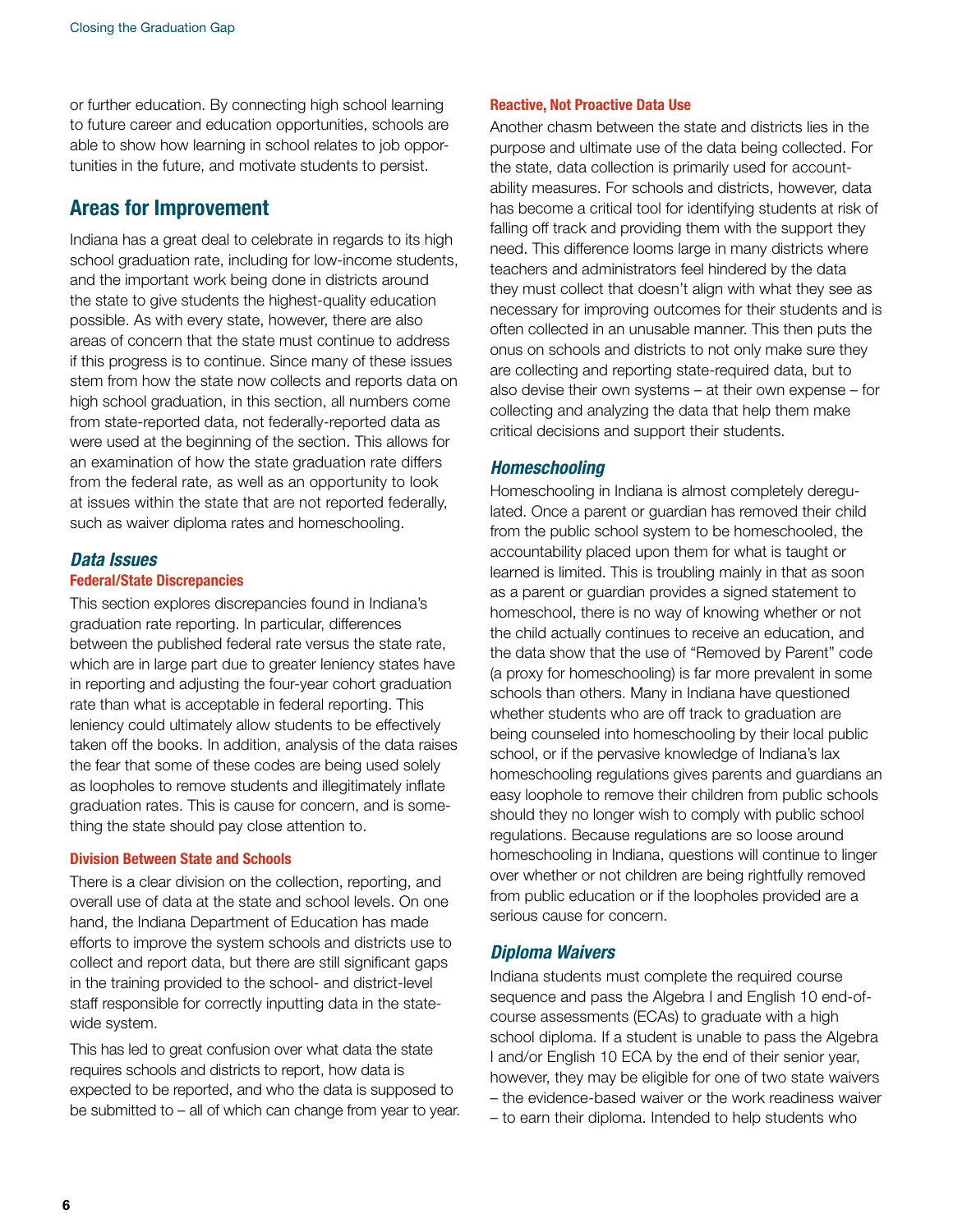may struggle with test taking, particularly students with disabilities and English language learners, the overuse of waivers by some districts has come under heavy scrutiny in recent years. There have been several efforts to address these concerns in recent years, and since attempts to reduce waiver diplomas went into effect, both the number and percentage of students across the state graduating with a waiver has dipped slightly, and the gap between the state statutory graduation rate (including waiver and non-waiver graduates) and the non-waiver graduation rate (excluding students with waivers) has narrowed. Still, in 2015, there was a 6.1-percentage-point difference in the *state-reported* statutory graduation and non-waiver graduation rate, which effectively drops the overall state-reported graduation rate from 88.9 percent to 82.8 percent.

### *Influence of Shifting Standards on the Classroom*

Indiana is one of just 13 states in which the state superintendent of education is elected, rather than being appointed by the governor. This can streamline the education agenda when both the governor and superintendent have similar views on education policy. On the other hand, when these positions diverge, this can create an antagonistic environment, and lead to constantly shifting metrics by which schools and students are judged. Controversy over state assessments and core standards have had a large impact on the state's classrooms as students, teachers, and administrators have felt the impact of uncertainty created by the near-constant back and forth on these issues over the years. As one stakeholder pointed out, some feel that the schools in Indiana that are often working in spite of standards and legislation created at the state level, not because of it. It is therefore critical that state lawmakers remain aware of how their actions impact students and teachers and move beyond politics as usual so they can best serve the educational system.

### *College and Career Readiness*

Overall rates of high school graduates who go on to directly enroll in postsecondary education has risen gradually in Indiana, with a low of 59.1 percent in 2004, rising to a high of 65.8 percent in 2010. The rate as of 2015 was 64.7 percent. This trend line is slightly above the national average.<sup>2</sup>

There is still much debate in the field over how to measure college and career readiness, and where schools should focus their energy in order to ensure that their students

graduate prepared for the future. The Indiana Commission for Higher Education provides data on college enrollment and remediation rates, and looking at those trends can provide some insight into how the state is doing in terms of ensuring its students are being prepared for the next steps of college and career. These figures do not tell the whole story (particularly in the case of remediation, where there are causes for concern around its accuracy as a readiness measure), but they can provide a starting point.

Data from the Indiana Commission for Higher Education shows consistently that students who graduate with an Honors or Core 40 diploma are more likely to go on to enroll in college, and less likely to require remediation when they get there, as compared to their peers who graduate high school with a waiver diploma. These data also show some significant gaps by race and ethnicity, as well as by socioeconomic status. This remaining achievement gap deserves careful attention.

# **Conclusion**

Indiana has much to be proud of in terms of its high graduation rate and narrow graduation rate gap between low-income and non-low-income students. In addition, districts within the state are learning, innovating, and improving their abilities to serve their students and prepare them for the next steps in life. Indiana has taken concrete action over many years, following the evidence of what works to improve student outcomes and it has benefitted as a result.

But while there are many positive examples of progress, there are also reasons for concern. Looking forward, the state must find ways to improve its communication with and relationship to schools and districts so they can work as partners, providing much needed support and consistent and clear guidance. In addition, while there is a large focus on accountability at the state level, there seems to be less of a focus on learning from the data being gathered, and using it to steer a clear and consistent course. The turnover of leadership and the politics at the state level have made it difficult for schools and districts to stay ahead of the changes, to the detriment of staff and students. As Indiana considers further changes, lawmakers must keep in mind that their decisions have a very real impact on the ground, and that a constantly moving target will be very difficult to hit. To ensure that *all* students in Indiana have the opportunity to engage in a great education, the state must tackle some of these tough challenges, and keep consistently moving forward with the pieces that have shown great success.

<sup>2</sup> http://www.higheredinfo.org/dbrowser/?year=2010&level=nation&mode= data&state=0&submeasure=63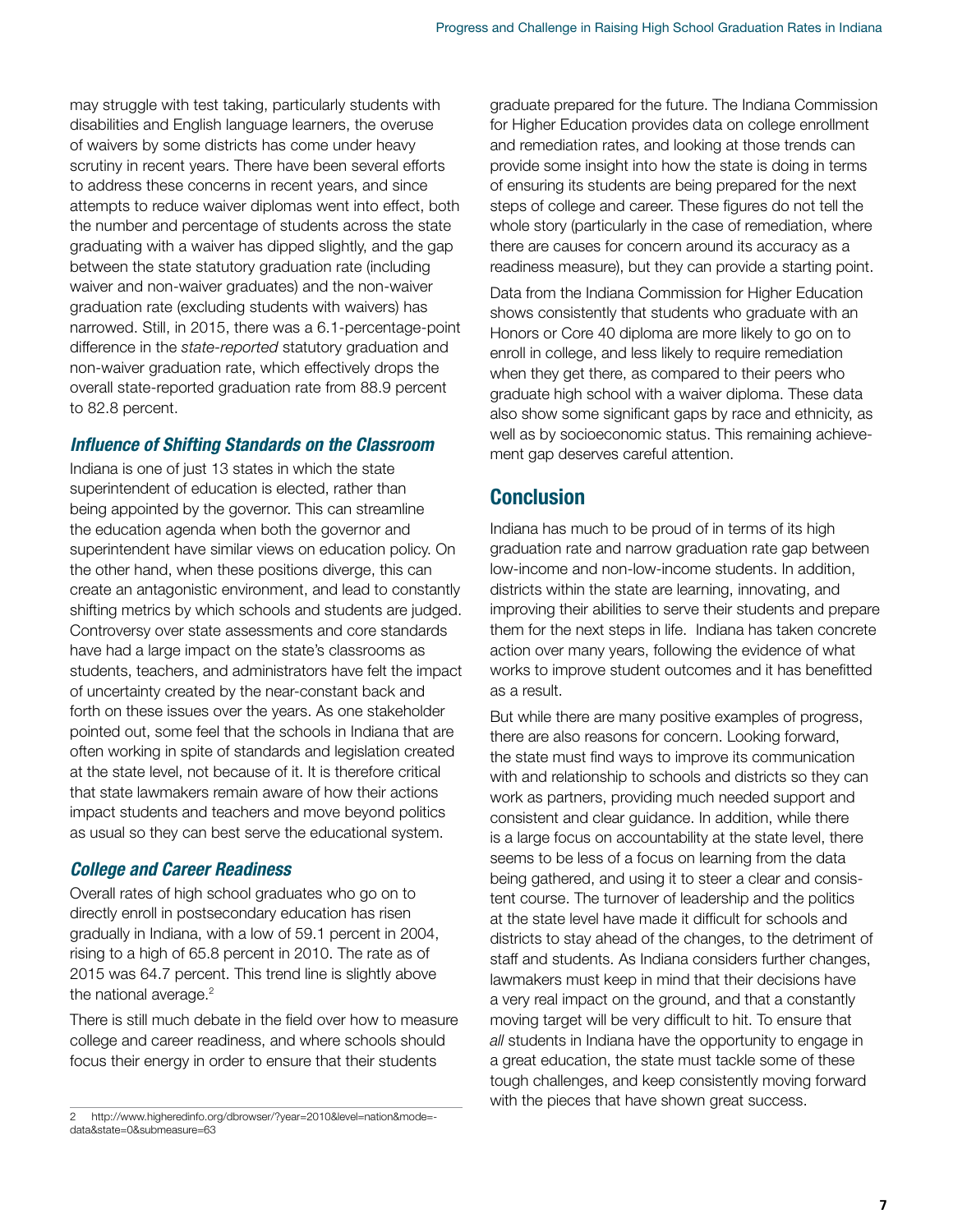# Overview of Education Reforms in Indiana

Ver the last several decades, the state of Indiana<br>has made substantial changes to its educational<br>system, and maintained a strong focus on has made substantial changes to its educational system, and maintained a strong focus on improving the quality of high school education, as well as raising overall graduation rates. This focus has been maintained through the tenures of both Democrat and Republican governors, as well as through shifting ideas on how best to improve Indiana's educational system. The impacts of the shifting reform efforts on schools are discussed in more depth in the final section of this report, but an overview of major reform efforts are discussed below.

In 1987, Indiana Governor Robert Orr signed an education overhaul known as the "A+ Program" into law. It lengthened the school year to 180 days; created the ISTEP exams that still serve as the basis for state standardized tests today; began a system for rating schools that were tied to either financial penalties or rewards based on schools' ISTEP scores and tied these scores to school accreditation; required summer remediation and retention for students in the  $3<sup>rd</sup>$  grade who did not pass the ISTEP; and called for development of teacher evaluations to be tied into a school's accreditation alongside test scores, attendance, and graduation rates. The A+ Program moved many of these reforms into the mainstream of education in Indiana, but due to state budgetary issues in the early 1990s, funding for many of its key provisions dried up.

Though many of the reforms set by the A+ Program were mainly gone by the mid-1990s, the law served as the predecessor to many of the reforms that shape education in Indiana today. The A+ Program established the ISTEP assessment as the state's achievement measurement tool. The ISTEP has undergone many changes over the years (and is currently scheduled to be replaced in 2017), but it has served as the heart of the performance-based accountability system (now transitioned to the current A-F system) since its initial adoption.

In 2005 and 2006, the State of Indiana sought to address dropout rates through legislation that raised the compulsory school age to 18, with limited exceptions only after a formal withdrawal process involving the parents and principal that explicitly makes clear to the student the likely consequences of dropping out. This law recognized that raising the age will keep some but not all potential dropouts in school. Because many students at risk of dropping out start exhibiting "dropout-like behavior" before they actually leave school, Indiana's law placed early warning requirements on the state's high schools. Report cards must

show suspensions, absences, whether work or drivers licenses have been revoked on account of unexcused absences, and whether the student is earning enough credits to move to the next grade level. Counseling for students who fall behind on their career plans is required by law so that credit recovery options are available soon enough to make a difference in a student's life.

Another significant part of the accountability system, the Indiana Core 40, was created in 1994 after leaders in business, labor, higher education, and K-12 came together to identify and create a common set of courses that they believed would provide a solid foundation for success in college and the workforce. In addition to creating the Core 40, the Indiana Education Roundtable also ultimately formed in 1998 out of these initial gatherings, and was formalized by legislation in 1999 by the state legislature under Governor O'Bannon and Superintendent of Public Instruction Dr. Suellen Reed. The Roundtable worked with the Indiana State Board of Education to make recommendations for reforms in the state that would improve student achievement until 2015 when it was effectively dissolved after the state legislature chose to defund it. During its existence, however, it was instrumental in making the Core 40 the default diploma for all students and requiring completion of the Core 40 curriculum to be admitted into the state's four-year universities and receive state-based financial aid for those institutions.

The Education Roundtable was also essential in raising the state's academic content standards and ensuring alignment with college and career expectations. Indiana briefly moved away from the state-developed content standards in 2010 when the state signed onto the Common Core State Standards under the leadership of Governor Mitch Daniels and state superintendent Tony Bennett. Governor Daniels also signed into law an expansive school voucher program in 2011, and created a new statewide entity that could sponsor charter schools. This allowed private, nonprofit universities to sponsor charter schools, leading to a rapid expansion of charters within the state. Governor Pence would further expand the voucher system in 2013 by signing into law a bill that opened up eligibility requirements for scholarships, and removed a cap on the amount of available vouchers.

Governor Pence made several other major changes to Indiana education policy beyond expanding vouchers, including signing legislation making Indiana the first state to opt out of the Common Core State Standards in 2014,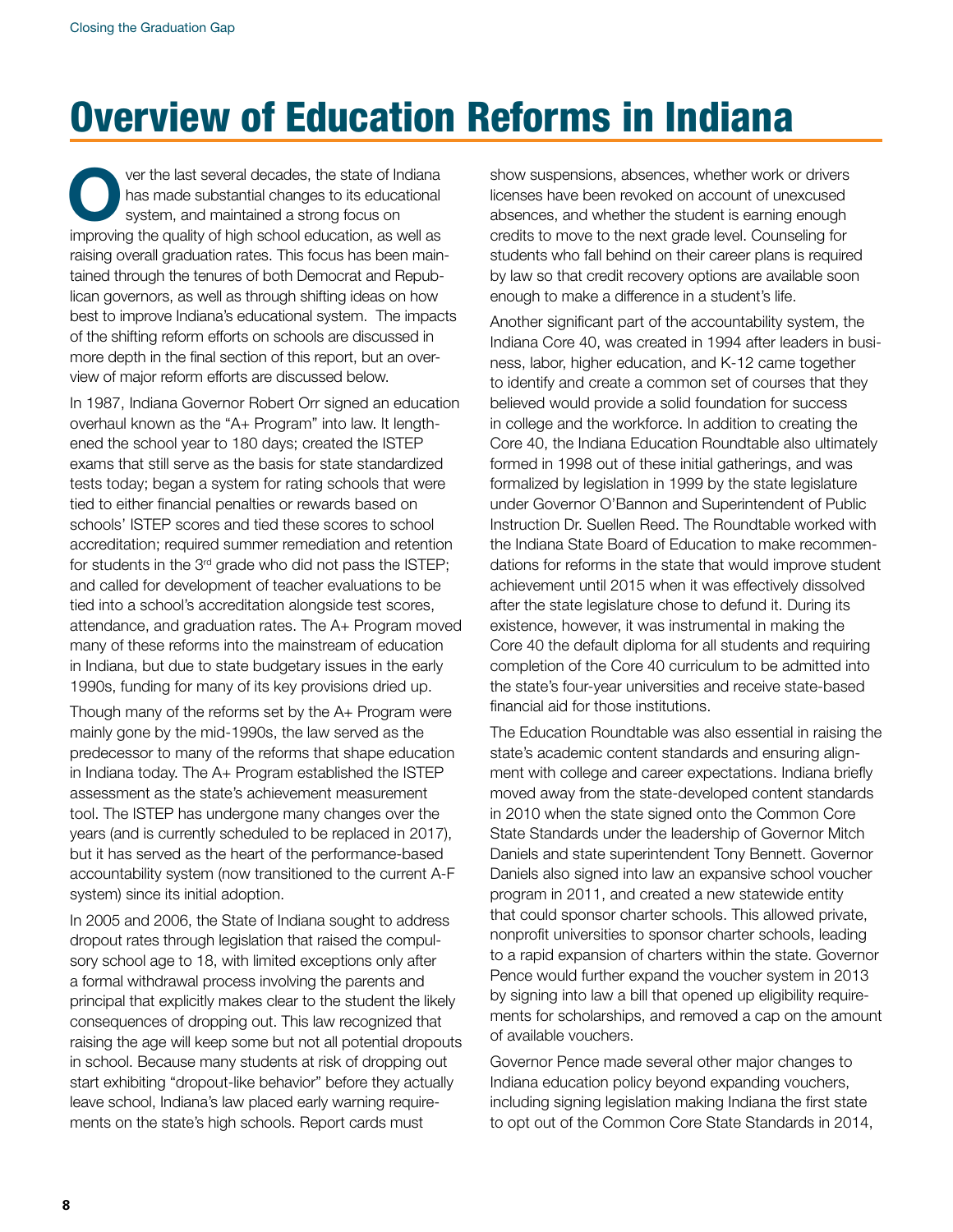which led to the adoption of revamped state-developed academic standards; approving a revamped A-F school grading system that de-emphasized the number of students passing the ISTEP and focused more on student improvement; and finally, in 2016, mandating that ISTEP be repealed and replaced by July 2017. This is intended to balance out the previous focus on standardized tests, and give equal weight to student achievement and growth.

Since the adoption of the A+ Program in 1987, Indiana has pushed forward education reforms that have now become the norm across the country. Though no direct correlation has been made between the major initiatives of the past 30 years, it is clear the focus on raising high school graduation standards by education, business, and community leaders starting under Governor O'Bannon have had an impact on the increased number of students

graduating from high school and moving into postsecondary and the workforce. The Indiana Commission for Higher Education, created more than 40 years ago to coordinate between institutions of higher education in the state and provide guidance and recommendations to improve higher education outcomes, has also played a key role in this effort. As leaders in Indiana have worked towards better alignment between K-12 and higher education, the Commission has been integral in providing resources on college readiness, completion, value, cost, and more to critical stakeholders. With a goal of reaching a 60 percent college completion rate by 2025, the Commission will continue to be a force for improvement in Indiana's high schools and universities, keeping up the work started more than three decades ago.

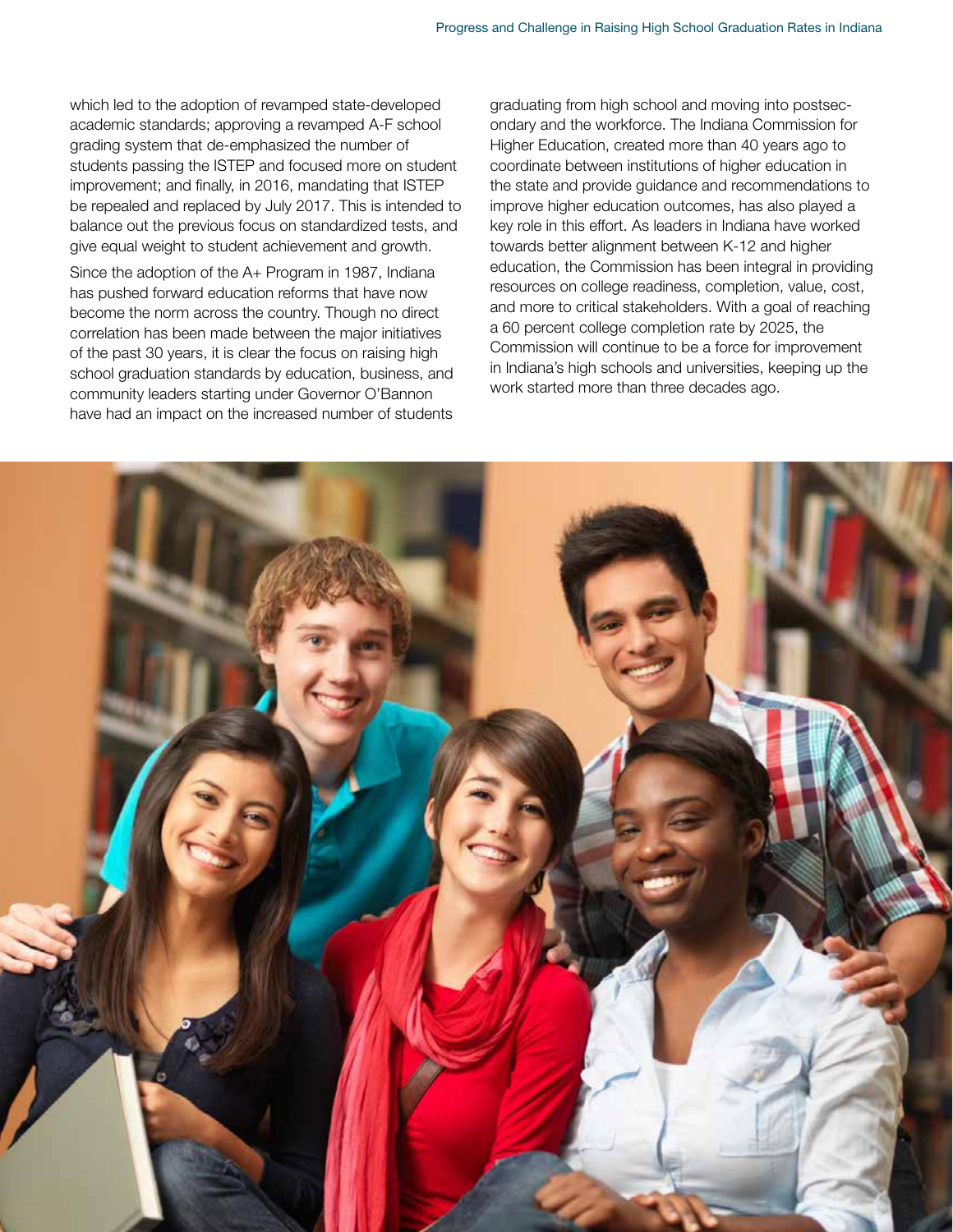# The State of High School Graduation in Indiana

**H** igh school graduation rates are on the rise across the nation, as the focused efforts of educators and education stakeholders in states, districts, and schools have led to more students graduating on time and ready for the future than ever before. This has proven to be the case in Indiana, where a decades long concentration on getting more students to and through high school has placed the state among those with the highest graduation rates. Indiana has also achieved some of the highest graduation rates for nearly all of its student subgroups and the smallest graduation rate gap between low-income and non-low-income students. Much of this success can be attributed to the hard work and innovation happening in schools and districts across Indiana to build better relationships with students, use data as a learning tool and to get students the supports they need to keep them on track, and connect high school students to college and career pathways so they see the relevance of their education. This progress, however, is not without its challenges. There are still stubborn gaps between many of Indiana's subgroups, low graduation rates in many of the state's poorest and most diverse districts, and a lack of alignment between the state and schools on critical issues.

In this report, we provide a look at Indiana's high school graduation rate data, share promising practices from schools and districts, and highlight areas of concern for the state moving forward.

# **High School Graduation Rates in Indiana Over Time3**

Like the nation, Indiana has seen a gradual increase in high school graduation rates since the early 2000s. In that time, the four-year, on-time graduation rate (as measured by the federal Averaged Freshman Graduation Rate, or AFGR) hit its lowest point of 73.2 percent in 2005 before steadily climbing to 87.1 percent in 2015 (as measured by the current federal standard Adjusted Cohort Graduation Rate, or ACGR). Indiana embraced the high school dropout challenge early, becoming one of the first states to pass legislation to raise its compulsory school age law to

18 from 16. A study showed that raising the compulsory school age acted as a constraint on dropping out of high school.<sup>\*</sup> The action by the state to raise the compulsory school age set a clear expectation from the state that graduating from high school was a clear norm. Indiana's action prompted our report on how Indiana developed and passed this legislation, which we shared with the dozen other states that eventually followed suit.<sup>v</sup> Indiana also took up the challenge to set clear high school graduation rate goals and hold itself accountable for progress over time. It was one of the earlier states to begin reporting the Adjusted Cohort Graduation Rate and highlighting gaps between student subgroups, which prompted heightened awareness of the challenges the state, districts and schools faced. We have seen evidence in Indiana of how such heightened awareness prompted action to create cultures within schools and communities that embraced the high school dropout challenge.

Indiana's federal ACGR of 87.1 percent in 2015 is a slight decline from 2014, but still nearly four points above the national average of 83.2 percent. In a recent report from the Alliance for Excellent Education, Indiana was touted as one of only three states that automatically default students into a college and career ready diploma, putting the state ahead of the curve in terms of putting students on the right track for postsecondary.<sup>vi</sup> There is concern, however, that when new accountability plans under the *Every Student Succeeds Act (ESSA)* take hold in the 2017-18 school year, Indiana's graduation rate may take a hit. This is because, while students are defaulted into the Core 40 diploma, students may still earn a general diploma, and these less rigorous diplomas may be excluded from graduation rate counts. Recent data show that 12 percent of students earned a general diploma, and in many districts, that number is much higher.<sup>vii</sup> School, district, and state leaders will need to do more to put students on track for one of the three Core 40 diploma options to both ensure students are graduating with a high-quality diploma and maintain high overall graduation rates.

Indiana's 2015 graduating cohort is reflective of the overall student population in the state – majority White and moderately low income. White students comprised nearly 80 percent of public high school students graduating in 2015, while Black and Hispanic students made up 12.4 and 8.8 percent, respectively. Indiana's 2015 graduating cohort was far less diverse than the national graduating class overall, in which 53 percent were White, 16 percent

<sup>3</sup> For the purposes of this section, we use federally-reported high school graduation rates. The federal ACGR is deemed to be the "gold standard" in graduation rate reporting and allows for both national and state-to-state comparison. Differences between AFGR and ACGR are due to measurement error in AFGR calculations that have been cleaned up in the ACGR. Differences between the federal rate reported here and state-reported graduation rates are discussed in the Areas for Improvement section.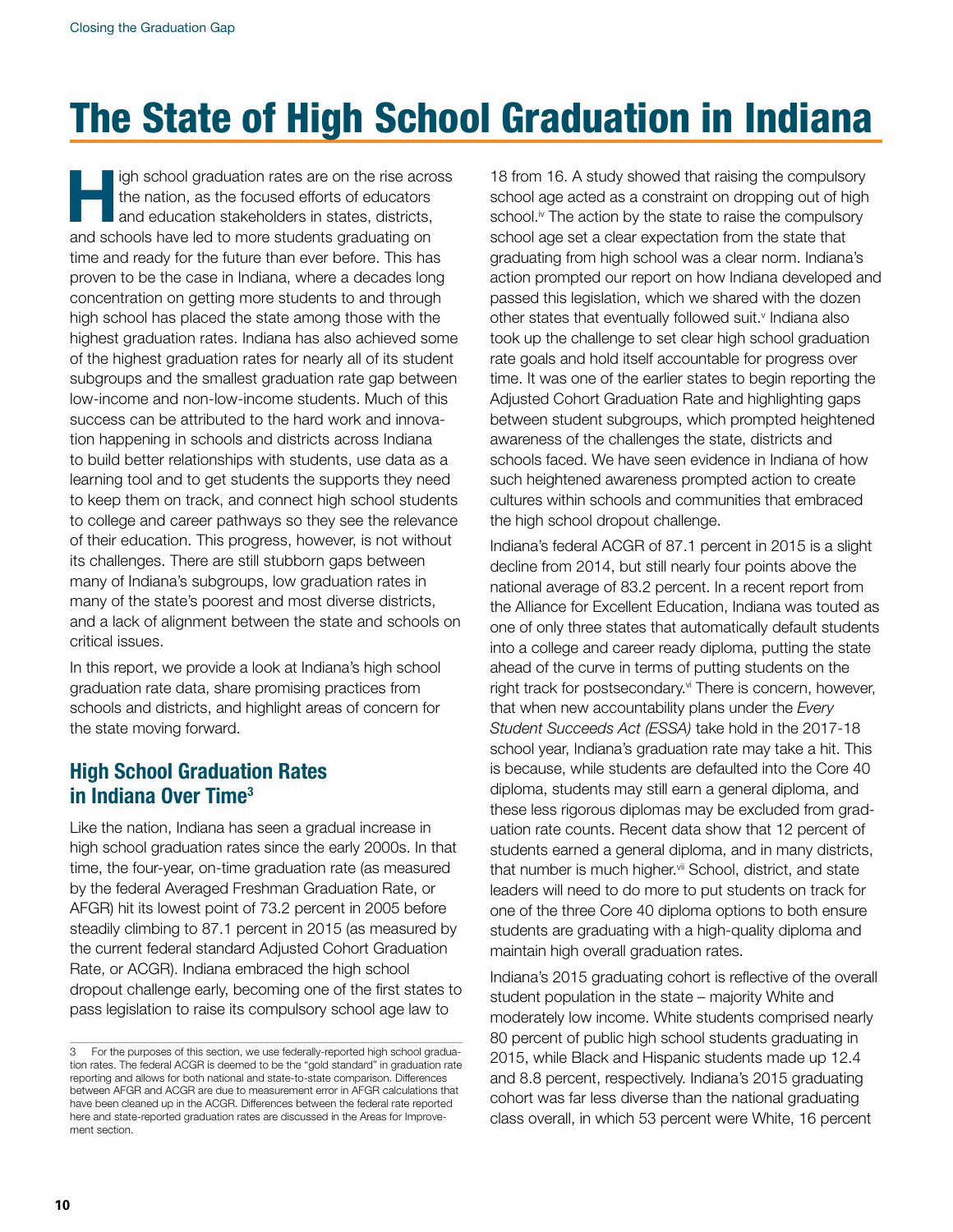

#### Change in High School Graduation Rate, 2003-2015

Source: Department of Education, National Center for Education Statistics

Black, and 23 percent Hispanic. About 40 percent of Indiana's graduating cohort was low income, compared to 48 percent nationwide. Students with disabilities made up 13 percent of students in the class of 2015, which was comparable to the percentage nationally.

Every student subgroup in Indiana, with the exception of Asian/Pacific Islanders, outperformed their peers nationwide. White students, who historically have higher high school graduation rates, approached the 90 percent mark in 2015, and the combination of their high numbers and high graduation rates are a major reason for Indiana's high overall rate. Black students recorded a 74.9 percent graduation rate, while Hispanic students had a graduation rate of 83 percent in 2015. Low-income students graduated at a rate of 84.2 percent – eight points higher than their low-income peers nationwide – and 70.9 percent of students with disabilities in Indiana graduated on time, compared to 64.6 percent nationally.

High School Graduation Rates Indiana and the US, 2014-15 (%)



Source: Department of Education, National Center for Education Statistics Note: Low-income students are defined in this report as students eligible for free and reduced lunch

Though nearly all student subgroups graduated at higher rates than national averages, gaps between certain groups still remain. White students graduated at a rate nearly 15 percentage points higher than Black students and almost seven points higher than Hispanic students. The gap between students with disabilities and those without (89.3 percent) stands at more than 18 percentage points – the largest subgroup gap in the state. Indiana's special education/non-special-education gap is lower than the national average and ranks them  $15<sup>th</sup>$  among states. On a positive note, Indiana remained at the top of the list of states with the smallest graduation rate gap between low-income and non-low-income students for the second straight year with a gap of just 4.5 percentage points. Indiana is now one of only nine states in which the income-based graduation rate gap is less than 10 percentage points.

| <b>Cohort Groups</b>                  | Indiana ACGR (%) | Indiana ACGR Gap<br>(Percentage Points) | National ACGR Gap<br>(Percentage Points) |  |
|---------------------------------------|------------------|-----------------------------------------|------------------------------------------|--|
| <b>Black Students</b>                 | 74.9%            | 14.7                                    | 13.0                                     |  |
| <b>White Students</b>                 | 89.6%            |                                         |                                          |  |
| <b>ELL Students</b>                   | 75.0%            |                                         |                                          |  |
| <b>All Students</b>                   | 87.1%            | 12.1                                    | 18.1                                     |  |
| <b>Low-Income Students</b>            | 84.2%            | 4.5                                     | 13.7                                     |  |
| Non-Low-Income Students               | 88.7%            |                                         |                                          |  |
|                                       |                  |                                         |                                          |  |
| <b>Special Education Students</b>     | 70.9%            | 18.4                                    | 21.1                                     |  |
| <b>Non-Special Education Students</b> | 89.3%            |                                         |                                          |  |

#### Selected High School Graduation Rate Gaps, Indiana and the US, 2014-15

Source: National Center for Education Statistics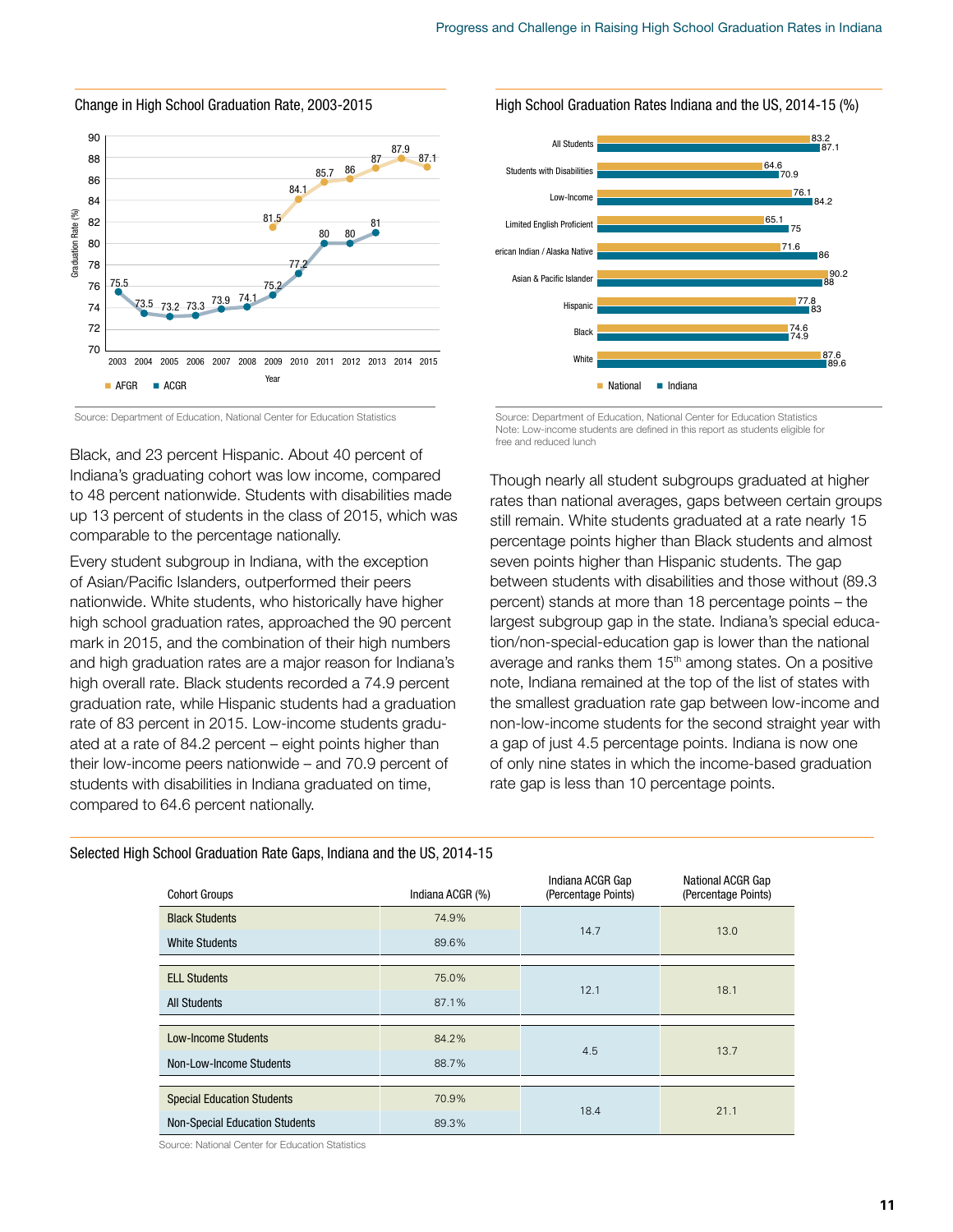Estimated Additional Graduates Needed to Reach a 90 Percent Graduation Rate in Indiana, by Subgroup, 2014-15

|              | All Students (N)                  | 2,198 |
|--------------|-----------------------------------|-------|
|              | American Indian/Alaska Native (N) | 8     |
|              | Asian/Pacific Islander (N)        | 59    |
| ⊄            | Black (N)                         | 1,328 |
| z<br>$\prec$ | Hispanic (N)                      | 436   |
| ≏<br>$\geq$  | White (N)                         | 225   |
|              | Two or More Identities (N)        | 168   |
|              | Students with Disabilities (N)    | 1,759 |
|              | Low-Income (N)                    | 1,588 |
|              | Limited English Proficiency (N)   | 295   |
|              |                                   |       |

Indiana District-Level Graduation Rate Ranges, 2014-15



Indiana is on track to reach a 90 percent high school graduation rate – a mark set by four consecutive presidents and the goal of the GradNation campaign – by 2020; however, given the slight backsliding in the past few years, more work must be done to put the state back on track. Based on the 2015 cohort, Indiana needed roughly 2,200 more students to graduate on time to reach a 90 percent graduation rate. In the future, it will have to place greater emphasis on raising graduation rates for students of color, low-income, and special education students to meet that critical mark.

# **Indiana Graduation Rates by District**

Indiana has over 300 school districts (including charter schools, which are considered their own "district") that graduated students in 2015. Of those districts, 62 percent had graduation rates between 90 and 100 percent and another 25 percent graduated between 80 and 89 percent of students. Just 14 percent of districts reported graduation rates below 80 percent, but of those, more than half graduated less than 60 percent of their students.

According to the new Every Student Succeeds Act (ESSA), states will soon have to begin identifying low-graduation-rate high schools (defined as having an ACGR of 67 percent or lower) for targeted intervention and support. Using the 2015 federal graduation rate data, 31 Indiana high schools currently qualify as low-graduation-rate schools. Of these schools, more than half (23<sup>4</sup>) are charter schools. Of these charters, seven serve non-traditional

Source: 2017 Building a Grad Nation report Source: U.S. Department of Education, National Center for Education Statistics

student populations, four are virtual schools, and 12 are brick-and-mortar charter schools. Of the eight district-operated schools, four are alternative education programs for off-track students, and the four others are traditional public high schools.

# **Indiana's 2015 Graduating Cohort Demographics and Locales**

As previously stated, White students comprised nearly 80 percent of public high school students graduating in 2015, while Black and Hispanic students made up 12.4 and 8.8 percent, respectively. The demographic breakdown of students across school locale – city, suburb, town, or rural – however, shows that the small number of students of color in the state were overrepresented in schools in cities and suburban areas. One-quarter of the graduating cohort in Indiana's city schools were Black and 10 percent Hispanic, while about 20 percent of those students in suburban schools were Black or Hispanic. Comparatively, less than eight percent of the graduating cohort in small towns and less than five percent in rural areas were Black or Hispanic. A similar pattern can be seen in the number of low-income students in the various locale types. Nearly half of students in city schools were low-income – nearly 10 percentage points higher than in any other locale. City schools also served a greater number of English-language learners.

A closer look at the locale breakdown also provides a clearer understanding how Indiana has achieved such a narrow gap between non-low-income and low-income students. In suburban, small town, and rural schools, the graduation rate gap between low-income and

Arlington Community High School was run by a charter school operator in 2015, but is now back under the control of Indianapolis Public Schools.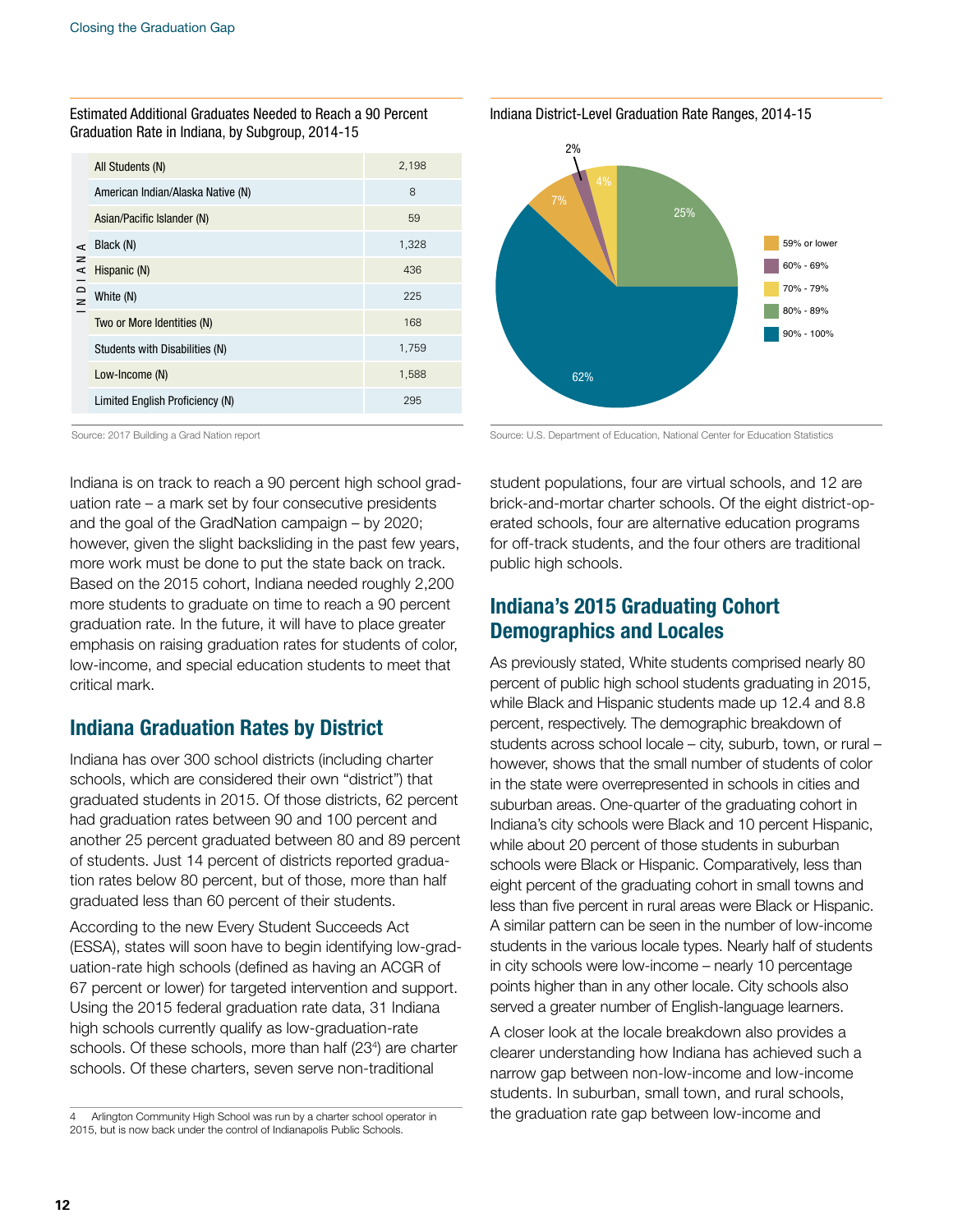#### Overall, ECD, and Non-ECD ACGR Rates by Locale

| Locale Code | Estimated<br><b>ACGR Rate</b> | Estimated<br><b>ECD Rate</b> | Estimated<br>Non-ECD Rate |
|-------------|-------------------------------|------------------------------|---------------------------|
| City        | 78.3%                         | 78.3%                        | 78.5%                     |
| Suburb      | 90.6%                         | 87.0%                        | 92.1%                     |
| Town        | 91.2%                         | 88.3%                        | 92.9%                     |
| Rural       | $92.1\%$                      | 88.7%                        | 93.5%                     |

**Source: National Center for Education Statistics**

non-low-income students reflects the overall state gap of 4.5 percentage points; in city schools, however, the gap is just 0.2 percentage points but the graduation rate for both low-income and non-low-income students is well below all other locales. Roughly 78 percent of low-income students in city schools graduated on time in 2015, compared to 87 percent in suburbs and about 88 percent in small towns and rural areas. Similarly, 78.5 percent of non-low-income students graduated in four years in city schools, while between 92 and 94 percent of non-low-income students graduated on time in suburbs, towns, and rural areas. So though the overall state gap between low-income and non-low-income students is narrow, the real incomebased graduation gap lies between students in Indiana's urban areas and everywhere else. Regardless of incomelevel in suburbs, small towns, and rural areas, students are graduating on time at high levels; however, both low-income and non-low-income students in city schools graduate at much lower rates.

This is also true for students of various race/ethnic backgrounds. White, Black, and Hispanic students in Indiana's urban areas graduated at lower rates than their subgroup peers around the state. However, it is clear that Black students, primarily those in city schools, are at the greatest risk for not graduating on time. Just 71 percent of Black students in city schools graduated in four years, compared to 76.2 percent of Hispanic students and 81.6 percent of White students. Black students in other locales graduated at higher rates, but still had graduation rates lower than their White and Hispanic peers in almost all cases.

Based on this data, it is clear that the greatest challenge in improving high school graduation rates in Indiana will be raising rates for students in urban areas, and Black and low-income students in particular. This will be especially critical in Indiana's largest urban areas which educate a large number of the state's students. In the following section, we examine the state of high school graduation in Indiana's largest urban school districts.

#### Select Race/Ethnic Graduation Rates by Locale, 2014-15

| Locale Code | Estimated<br><b>Black ACGR</b> | Estimated<br><b>Hispanic ACGR</b> | Estimated<br><b>White ACGR</b> |
|-------------|--------------------------------|-----------------------------------|--------------------------------|
| City        | 70.9%                          | 76.2%                             | 81.6%                          |
| Suburb      | 83.5%                          | 86.3%                             | $92.0\%$                       |
| Town        | 85.9%                          | 85.6%                             | 91.4%                          |
| Rural       | 75.0%                          | 81.6%                             | 92.5%                          |
| Total       | 74.5%                          | 81.6%                             | 89.6%                          |

**Source: National Center for Education Statistics**

### *Indianapolis/Marion County*

The city of Indianapolis merged with the government of Marion County in 1970 to create a consolidated city-county government system known as "Unigov." The consolidation did not include the region's schools, leading to a single large city with 11 school districts. With the majority of Black and low-income students residing in Indianapolis' city center and a majority of White, and middle- and upper-class students in the surrounding areas, the schools in and around Indianapolis were largely segregated. Court-ordered busing between Indianapolis and school districts in surrounding townships began in 1981, but after 35 years, busing was ended at the end of the 2015-16 school year. According to recent reporting by Chalkbeat Indiana, WFYI, and the Indianapolis Star, the schools in Indianapolis Public Schools (IPS) are more segregated today than pre-busing and students who are poor and Black or Hispanic are more likely to attend a low-achieving school (Cavazos, 2016).

The state's open enrollment policy, allowing students to transfer between public schools with available space, along with its school choice policy, including both charter schools and vouchers, have blurred the traditional boundaries between schools and districts, especially in Indianapolis where there is a proliferation of both public district and charter school options. Indianapolis is unique among large urban areas in the state because of both its significant concentration of charter schools and because altogether, schools and districts in the county serve greater numbers of students of color than most other cities in the state.

Federal graduation rate data shows the breakdown of students from different subgroups in school districts across Marion County for the Class of 2015. Seventy-nine percent of students in Indianapolis Public Schools' 2015 graduating cohort – the district with the lowest overall graduation rate in the county – were Black or Hispanic and 61 percent were low income.<sup>5</sup> Only one district, Pike

<sup>5</sup> Please note that demographics of graduating cohorts can vary from a district's overall demographics due to students transferring in or out or dropping out during high school.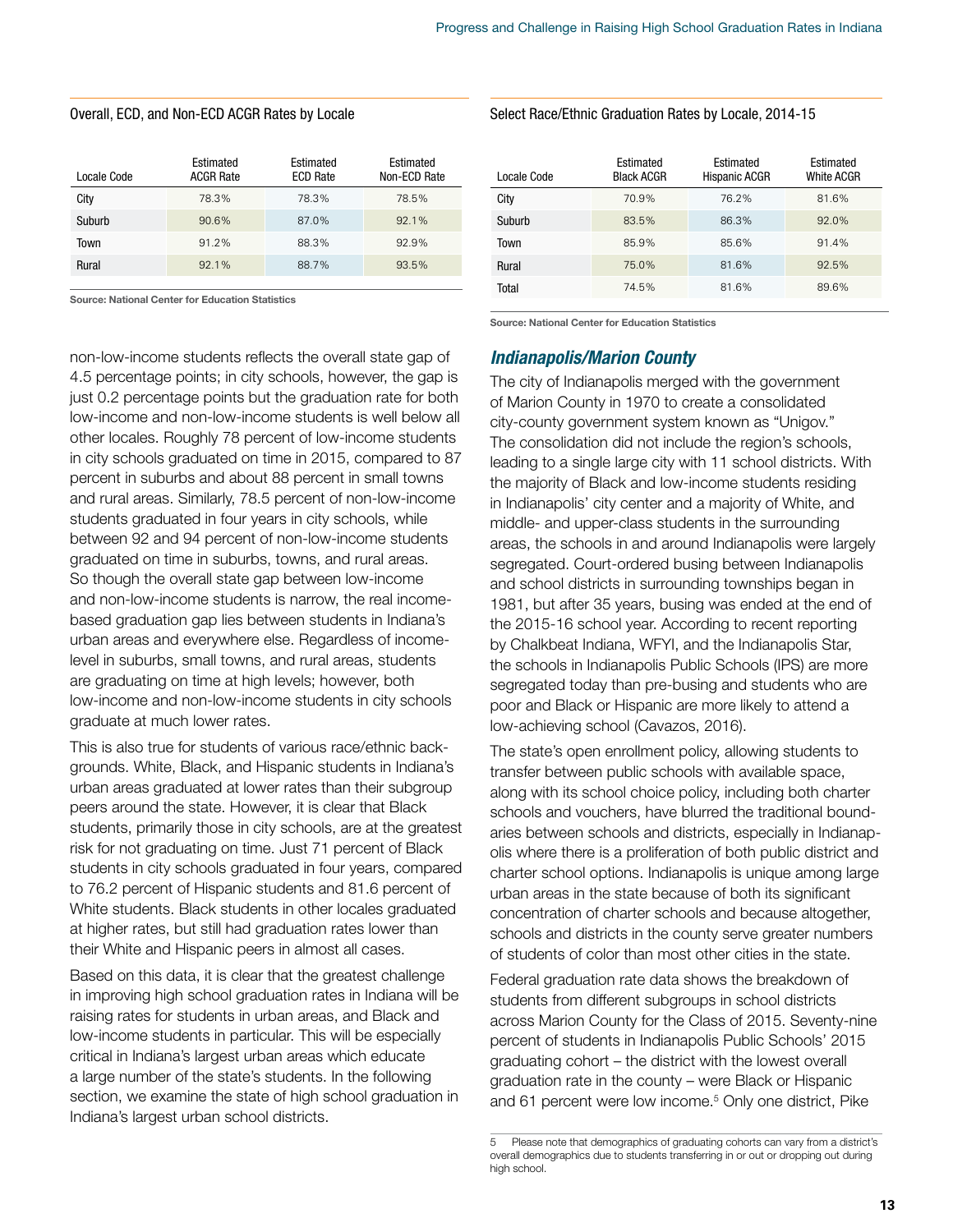| Class of 2015 ACGR and Student Demographics, Indianapolis & Marion County Schools |  |  |
|-----------------------------------------------------------------------------------|--|--|
|-----------------------------------------------------------------------------------|--|--|

|                                            |            |       |                                        |                   |                     |                      |                 |                          |                                          | Ford of Division Reporting to |
|--------------------------------------------|------------|-------|----------------------------------------|-------------------|---------------------|----------------------|-----------------|--------------------------|------------------------------------------|-------------------------------|
|                                            | Conor Sile |       | All Students Acts<br>Asian Caract Size | Black Corror Size | Hispanic Conor Size | Multiple Races Coron | Wite of Artiste | Students with Seattlines | Condrate for Ar 15<br>Low.iteorie.corpor |                               |
| <b>District Name</b>                       |            |       |                                        |                   |                     |                      |                 |                          |                                          |                               |
| Indianapolis Public Schools                | 1245       | 64%   | $1\%$                                  | 57%               | 22%                 | 5%                   | 16%             | 16%                      | 61%                                      | 9%                            |
| Indianapolis Inner-Ring Suburbs            |            |       |                                        |                   |                     |                      |                 |                          |                                          |                               |
| M S D Wayne Township                       | 1227       | 75%   | $1\%$                                  | 37%               | 17%                 | 6%                   | 39%             | 13%                      | 61%                                      | 8%                            |
| M S D Lawrence Township                    | 1117       | 89%   | 2%                                     | 42%               | 13%                 | 7%                   | 36%             | 11%                      | 47%                                      | 5%                            |
| Perry Township Schools                     | 1035       | 92%   | 15%                                    | 9%                | 8%                  | 5%                   | 63%             | 9%                       | 50%                                      | 15%                           |
| M S D Warren Township                      | 864        | 89%   | $1\%$                                  | 50%               | 11%                 | 6%                   | 32%             | 13%                      | 61%                                      | 5%                            |
| M S D Washington Township                  | 842        | 85%   | 4%                                     | 39%               | 12%                 | 6%                   | 40%             | 10%                      | 42%                                      | 8%                            |
| M S D Pike Township                        | 714        | 93%   | 3%                                     | 65%               | 16%                 | 7%                   | 10%             | 13%                      | 59%                                      | 5%                            |
| <b>Franklin Township Community Schools</b> | 546        | 97%   | 4%                                     | 6%                | 7%                  | 3%                   | 80%             | 10%                      | 32%                                      | 2%                            |
| M S D Decatur Township                     | 462        | 87%   | $1\%$                                  | 12%               | 6%                  | 3%                   | 77%             | 13%                      | 51%                                      | 3%                            |
| <b>Beech Grove City Schools</b>            | 195        | 87%   | $1\%$                                  | 5%                | 6%                  | 5%                   | 83%             | 10%                      | 42%                                      | 1%                            |
| <b>School Town of Speedway</b>             | 113        | 97.5% | 3%                                     | 19%               | 7%                  | 4%                   | 67%             | 14%                      | 41%                                      | 3%                            |

**Source: National Center for Education Statistics, U.S. Department of Education**

Township in northwest Marion County, had a greater percentage of Black and Hispanic students in their 2015 graduating cohort. Wayne Township and Warren Township served the same percentage of low-income students as IPS, but both had 2015 graduating cohorts with significantly fewer students of color. In five of the eleven school districts in Marion County, Black and Hispanic students comprised less than 30 percent of the graduating cohort. Low-income students comprised 50 percent or more of graduating cohorts in more than half of districts across the county. Graduation rates for Indianapolis' township school districts were largely in the 80s and 90s. Due to federal privacy laws, it is difficult to provide comparisons on how each of these districts is doing in graduating students from various subgroups, but in general, almost all districts in the area with significant numbers of Black and low-income students are graduating them at higher rates than the national average.

Overall, the cohort sizes in charter schools in Indianapolis are far smaller than at their district school counterparts. Only three charter schools in the area served larger cohorts of Black and Hispanic students than their district counterparts and six had larger cohorts of low-income students. Many charter schools in Indianapolis graduated students at a higher rate than Indianapolis Public Schools, but altogether, graduation rates for Indianapolis' charter schools were mixed. And although a few Indianapolis charter schools enrolled significantly greater populations of Black or low-income students, there is no distinct pattern of segregation in these schools at the graduating cohort level.

Indianapolis is also home to two high schools that were taken over by the state and placed under private management. The students of these schools are not included in IPS enrollment or graduation rate data, and are thus, considered separately here as well.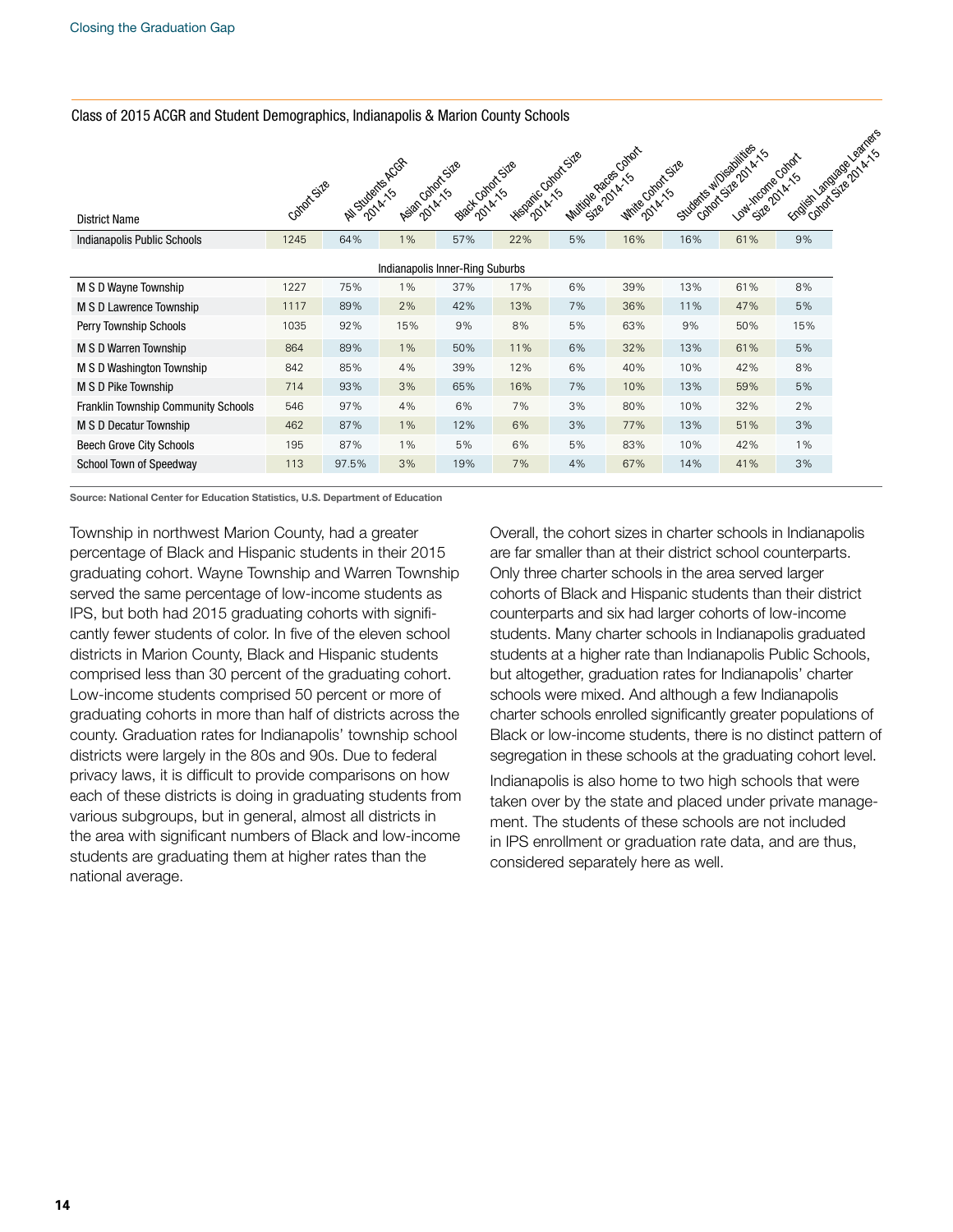| <b>School Name</b>                                      | 2015 Cataccice | Federal Accordings As | State 201 A 15 Grad Rate | 20 A A / Suite Catalogue | 20 A 1/5 Back Congressio | I Condrating | Daniel Bakincome |
|---------------------------------------------------------|----------------|-----------------------|--------------------------|--------------------------|--------------------------|--------------|------------------|
| Carpe Diem - Meridian Campus                            | 12             | 75.0% (GE50)          | 66.7%                    | 42.0%                    | 50.0%                    |              | 42.0%            |
| <b>Charles A Tindley Accelerated</b>                    | 29             | 90.0% (GE80)          | 85.7%                    | 0.0%                     | 97.0%                    |              | 97.0%            |
| <b>Christel House Academy South</b>                     | 32             | 74.5% (70-79)         | 77.4%                    | 41.0%                    | 16.0%                    | 34.0%        | 81.0%            |
| Christel House DORS South*                              | 41             | 24.5% (20-29)         | 26.5%                    | 32.0%                    | 37.0%                    | 15.0%        | 46.0%            |
| Damar Charter Academy                                   | 21             | 10.0% (LE20)          | 0.0%                     | 76.0%                    | 19.0%                    |              | 43.0%            |
| Fall Creek Academy (Closed 2015)                        | 21             | 90.0% (GE80)          | 85.0%                    | 14.0%                    | 81.0%                    |              | 90.0%            |
| <b>Herron Charter</b>                                   | 162            | 97.5% (GE95)          | 99.4%                    | 68.0%                    | 22.0%                    | 5.0%         | 31.0%            |
| Hoosier Academy - Indianapolis                          | 34             | 34.5% (30-39)         | 38.2%                    | 68.0%                    | 26.0%                    | 3.0%         | 3.0%             |
| <b>Hope Academy</b>                                     | 22             | 49.5% (40-59)         | 65.0%                    | 82.0%                    | 0.0%                     | 9.0%         | 18.0%            |
| Indiana Math & Science Academy North                    | 27             | 90.0% (GE80)          | 89.0%                    | 22.0%                    | 41.0%                    |              | 74.0%            |
| Indianapolis Metropolitan High School                   | 90             | 47.0% (45-49)         | 47.7%                    | 13.0%                    | 82.0%                    | 2.0%         | 82.0%            |
| Indianapolis Lighthouse Charter School                  | 48             | 84.5% (80-89)         | 91.3%                    | 31.0%                    | 54.0%                    | 8.0%         | 69.0%            |
| <b>Irvington Community School</b>                       | 97             | 72.0% (70-74)         | 72.2%                    | 73.0%                    | 19.0%                    | 2.0%         | 43.0%            |
| Nexus Academy Of Indianapolis                           | 27             | 69.5% (60-79)         | 76.9%                    | 56.0%                    | 26.0%                    | 15.0%        | 37.0%            |
| University Heights Preparatory Academy<br>(Closed 2015) | 26             | 49.5% (40-59)         | 44.0%                    | 69.0%                    | 23.0%                    | 8.0%         | 62.0%            |
| Excel Center for Adult Learners*                        | 686            | 13.0%                 | 19.3%                    | 18.0%                    | 60.0%                    | 12.0%        | 51.0%            |

Graduation Rates and Cohort Demographics, Indianapolis Area Charter Schools, 2014-15

\*Excel Center for Adult Learners is classified as a K-12 high school, where students earn a high school diploma along with postsecondary credits and/or career credentials. Operated by Goodwill Education Initiatives, these centers serve primarily adult students who have dropped out of high school.

Note: Due to federal privacy regulations, federal graduation rates for schools with smaller cohort sizes are reported publicly in ranges. The numbers reported in the ACGR 2014-15 column, therefore, represent the midpoint of the federally-reported range and in parentheses, the actual range. The state-reported graduation rate is also reported for comparison purposes. Differences in the rates are due to more allowances for student removal from the cohort by the Indiana Department of Education.

Source: National Center for Education Statistics, U.S. Department of Education; Indiana Department of Education

#### Graduation Rates and Cohort Demographics, Indianapolis State Takeover Schools, 2014-15

| Thomas Carr Howe High School       | 87 | 62.0% (60-64) | 70.0% | 37.0% | 57.0% | 2.0%  | 51.0% |
|------------------------------------|----|---------------|-------|-------|-------|-------|-------|
| <b>Emmerich Manual High School</b> | 90 | 62.0% (60-64) | 71.3% | 60.0% | 23.0% | 13.0% | 37.0% |

\*Thomas Carr Howe High School and Emmerich Manual High School were taken over by the state in 2012 due to chronically low performance. These schools are currently operated by Charter Schools USA, a management company headquartered in Florida.

 : Due to federal privacy regulations, federal graduation rates for schools with smaller cohort sizes are reported publicly in ranges. The numbers reported in the ACGR 2014-15 column, therefore, represent the midpoint of the federally-reported range and in parentheses, the actual range. The state-reported graduation rate is also reported for comparison purposes. Differences in the rates are due to more allowances for student removal from the cohort by the Indiana Department of Education.

Source: National Center for Education Statistics, U.S. Department of Education; Indiana Department of Education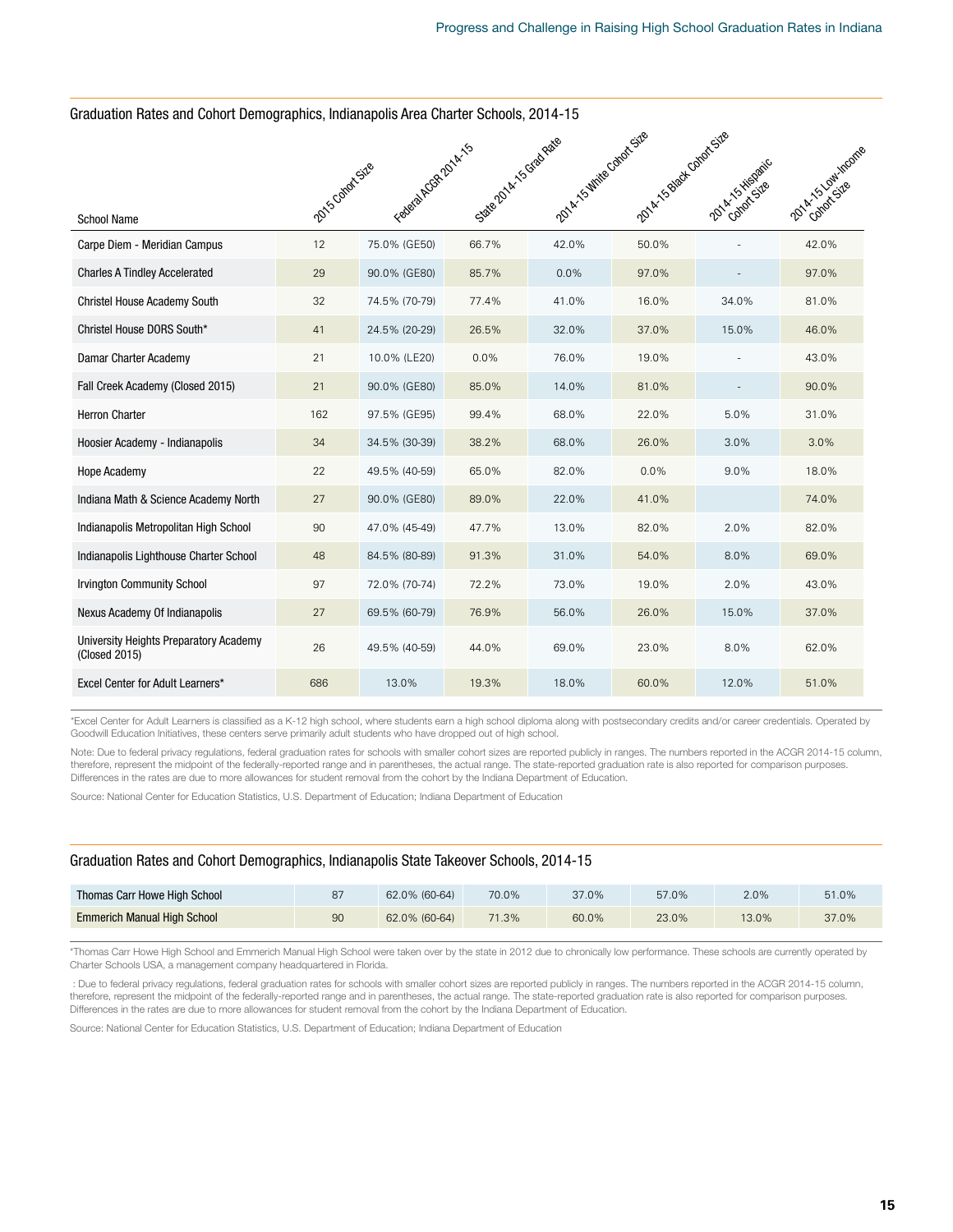# **Fort Wayne**

Fort Wayne Community Schools had the largest graduating cohort in Indiana in 2015. Unlike Indianapolis where the city's central school district faces competition from both the nearby township schools and the charter schools sector, Fort Wayne has little direct competition for enrollment with other public schools. Fort Wayne does face competition from private schools, which are more heavily concentrated in the area than anywhere else in the state,

but despite expansion of the state's voucher program, the district has seen little loss in enrollment. Roughly half of Fort Wayne's 2015 graduating cohort was White and nearly 40 percent Black or Hispanic making it more diverse than districts like Indianapolis Public Schools, but the district has experienced a significant increase in low-income students in recent years. Though Fort Wayne has seen its graduation rate drop slightly since 2013, it still graduates 85 percent of students on time.

|            | ACGR 2014-15 | 2015 Cohort Size | 2015 White Cohort | 2015 Black Cohort | 2015 Hispanic/Latino<br>Cohort | 2015 Low-Income<br>Cohort |  |
|------------|--------------|------------------|-------------------|-------------------|--------------------------------|---------------------------|--|
| Fort Wayne | 85%          | 1962             | 51%               | 26%               | 13%                            | 58%                       |  |

Source: U.S. Department of Education

# **Evansville-Vanderburgh**

The graduating class of 2015 in Evansville-Vanderburgh in southwestern Indiana was nearly three-quarters White and less than half low-income. However, the district's overall percentage of low-income students hides the fact that two of the district's high schools had low-income cohorts greater than 60 percent. Evansville-Vanderburgh's 2015 graduation rate of 77 percent puts it on the lower end of the state's large urban districts. Though the district does well with graduating higher-income students, it graduated

just 68 percent of low-income students on time in 2015, and despite making up just 15 percent of the cohort, Black students graduated at a rate of 62 percent – 15 percentage points less than the rate of White students in the district. Evansville-Vanderburgh has undertaken significant work to improve academic performance and high school graduation rates in recent years (see profile in the Common Themes and Best Practices in Indiana Schools and Districts for more), but it will need to address these key areas of concern to continue moving forward.

| ACGR 2014-15                                     | 2015 Cohort Size | 2015 White<br>Cohort | 2015 Black<br>Cohort | 2015 Hispanic/<br>Latino Cohort | 2015 Low-In-<br>come Cohort |
|--------------------------------------------------|------------------|----------------------|----------------------|---------------------------------|-----------------------------|
| Evansville Vanderburgh School Corporation<br>77% | 1594             | 74%                  | 15%                  | 3%                              | 46%                         |

Source: U.S. Department of Education

# **South Bend and Elkhart**

South Bend Community School Corp and Elkhart Community Schools both have nearly 50 percent low-income students in their cohorts, and large percentages of students of color. Like Fort Wayne, these two districts in northern Indiana stand out for their racial diversity. According to 2015 federal graduation rate data, both South Bend and Elkhart have large racial graduation rate gaps to contend with; in South Bend, White students graduated at a rate 11 points higher than Black students, and in Elkhart, the gap is 21 points.

# **Gary Community Schools**

The 2015 graduating cohort of Gary Community Schools in northwestern Indiana was 96 percent Black – a percentage far greater than any other urban public school district in the state – and nearly 70 percent low income. Both the city and the school district of Gary have experienced dramatic declines in population over time. At the same time, Gary has the second greatest concentration of charter schools serving high school students in the state, all of which also serve cohorts that are primarily Black and low income.

**Cohort** 

|                                      | ACGR 2014-15 | 2015 Cohort Size | 2015 White Cohort | 2015 Black Cohort | 2015 Hispanic/<br>Latino Cohort | 2015 Low-Income<br>Cohort |
|--------------------------------------|--------------|------------------|-------------------|-------------------|---------------------------------|---------------------------|
| <b>Elkhart Community Schools</b>     | 84%          | 799              | 51%               | 14%               | 25%                             | 53%                       |
| South Bend Community School Corp     | 82%          | 1267             | 42%               | 34%               | 14%                             | 54%                       |
|                                      |              |                  |                   |                   |                                 |                           |
| Source: U.S. Department of Education |              |                  |                   |                   | 2015 Hispanic/                  | 2015 Low-Income           |

Gary Community School Corp 19% 79% 375 1% 96% 1% 1% 68% 68%

ACGR 2014-15 2015 Cohort Size 2015 White Cohort 2015 Black Cohort Latino Cohort

Source: U.S. Department of Education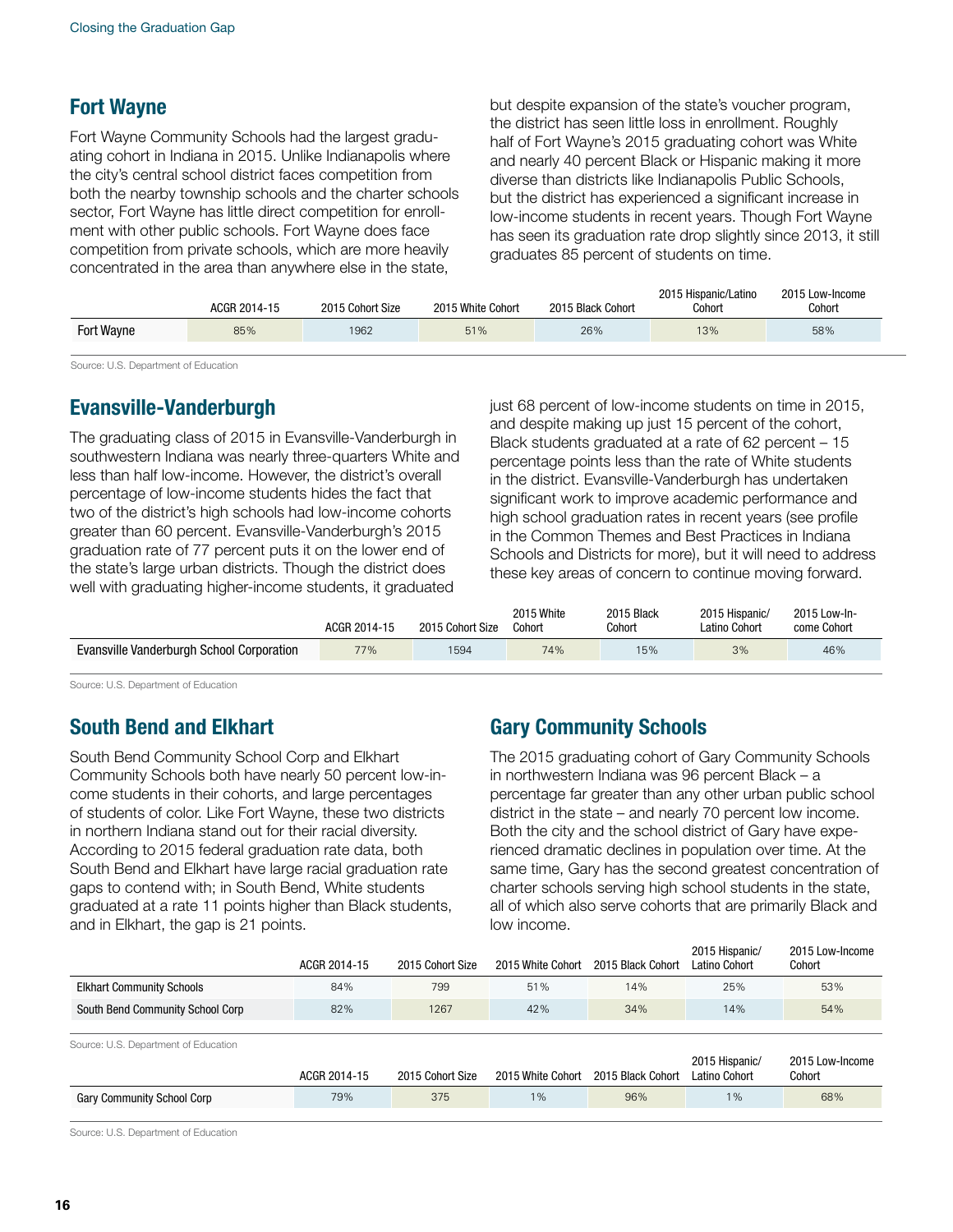| Indianapolis & Marion County            | Core 40<br>General<br>Honors |       |       | <b>Waiver Diplomas</b> |  |  |  |
|-----------------------------------------|------------------------------|-------|-------|------------------------|--|--|--|
| <b>Beech Grove City Schools</b>         | 62.7%                        | 9.2%  | 28.2% | 5.0%                   |  |  |  |
| Franklin Township Community School Corp | 59.5%                        | 4.4%  | 36.2% | 5.0%                   |  |  |  |
| Indianapolis Public Schools             | 73.5%                        | 5.4%  | 21.1% | 9.0%                   |  |  |  |
| <b>MSD Decatur Township</b>             | 53.1%                        | 23.3% | 23.6% | 9.0%                   |  |  |  |
| <b>MSD Lawrence Township</b>            | 55.3%                        | 16.0% | 28.7% | 12.0%                  |  |  |  |
| <b>MSD Pike Township</b>                | 52.0%                        | 26.0% | 22.1% | 8.0%                   |  |  |  |
| <b>MSD Warren County</b>                | 63.5%                        | 8.2%  | 28.2% | 10.0%                  |  |  |  |
| <b>MSD Washington Township</b>          | 37.7%                        | 21.4% | 40.9% | 9.0%                   |  |  |  |
| <b>MSD Wayne Township</b>               | 54.0%                        | 9.2%  | 36.8% | 13.0%                  |  |  |  |
| Perry Township Schools                  | 56.2%                        | 15.0% | 28.8% | 18.0%                  |  |  |  |
| School Town of Speedway                 | 38.1%                        | 17.9% | 44.0% | 8.0%                   |  |  |  |
| Other Large Urban Districts             |                              |       |       |                        |  |  |  |
| Evansville Vanderburgh School Corp      | 41.5%                        | 23.6% | 34.9% | 11.0%                  |  |  |  |
| Fort Wayne Community Schools            | 68.9%                        | 3.3%  | 27.8% | 12.0%                  |  |  |  |
| Gary Community School Corp              | 87.1%                        | 0.7%  | 12.2% | 10.0%                  |  |  |  |
| South Bend Community School Corp        | 57.7%                        | 12.6% | 29.8% | 12.0%                  |  |  |  |
|                                         |                              |       |       |                        |  |  |  |

Type of Diplomas Granted for Indianapolis Area School Districts and Other Large Urban Districts, 2015-16

Source: Indiana Department of Education

# **Diploma Types Granted in Indiana's Large Urban School Districts**

Another important factor in raising high school graduation rates in the state is to ensure that the diplomas being earned are high quality and put students on a path to success in postsecondary. Indiana offers four types of diplomas to students: a Core 40 diploma, a General diploma, and two Honors diplomas, a Core 40 with Academic Honors and a Core 40 with Technical Honors.<sup>6</sup> The Core 40 is the college-ready diploma all students are opted into when they enter high school, while the Honors diplomas build on the Core 40 and requires students to meet even greater academic or career-technical standards. To earn the General diploma, which has fewer core academic class requirements, a student, along with their parent or guardian and school counselor must decide together that opting out of the Core 40 diploma is in the best interest of the student and the student must complete a career-academic sequence to make up for the less rigorous core academic requirements.

Given the push for greater college readiness in Indiana and around the country, the Core 40 is considered

the standard diploma and the one most students are expected to earn. This is clearly the case in most districts in and around Indianapolis, as well as in Fort Wayne and Gary. In a handful of these districts, however, more than one in five students are earning the General diploma, not the Core 40 diploma.

# **An Area of Concern for Indiana's Large Urban Areas**

According to 2013 data released by the Department of Education's Office of Civil Rights, Black students in many of Indiana's large urban school districts are suspended and expelled from school at rates disproportionate to that of their peers from other racial/ethnic backgrounds. In some school districts, Black students are two to four times more likely to be suspended or expelled despite making up a smaller percentage of the student population. Research has shown that students who are expelled are more likely to drop out and that being suspended even one time in the 9<sup>th</sup> grade leads to a twofold increase in the likelihood of dropping out.<sup>viii</sup> Given the fact that Black students in Indiana's city schools and elsewhere continue to graduate at lower rates, eliminating these disparities should be a key area of concern moving forward.

<sup>6</sup> See more information on Indiana's Diploma Requirements: [http://www.doe.](http://www.doe.in.gov/ccr/indianas-diploma-requirements) [in.gov/ccr/indianas-diploma-requirements](http://www.doe.in.gov/ccr/indianas-diploma-requirements)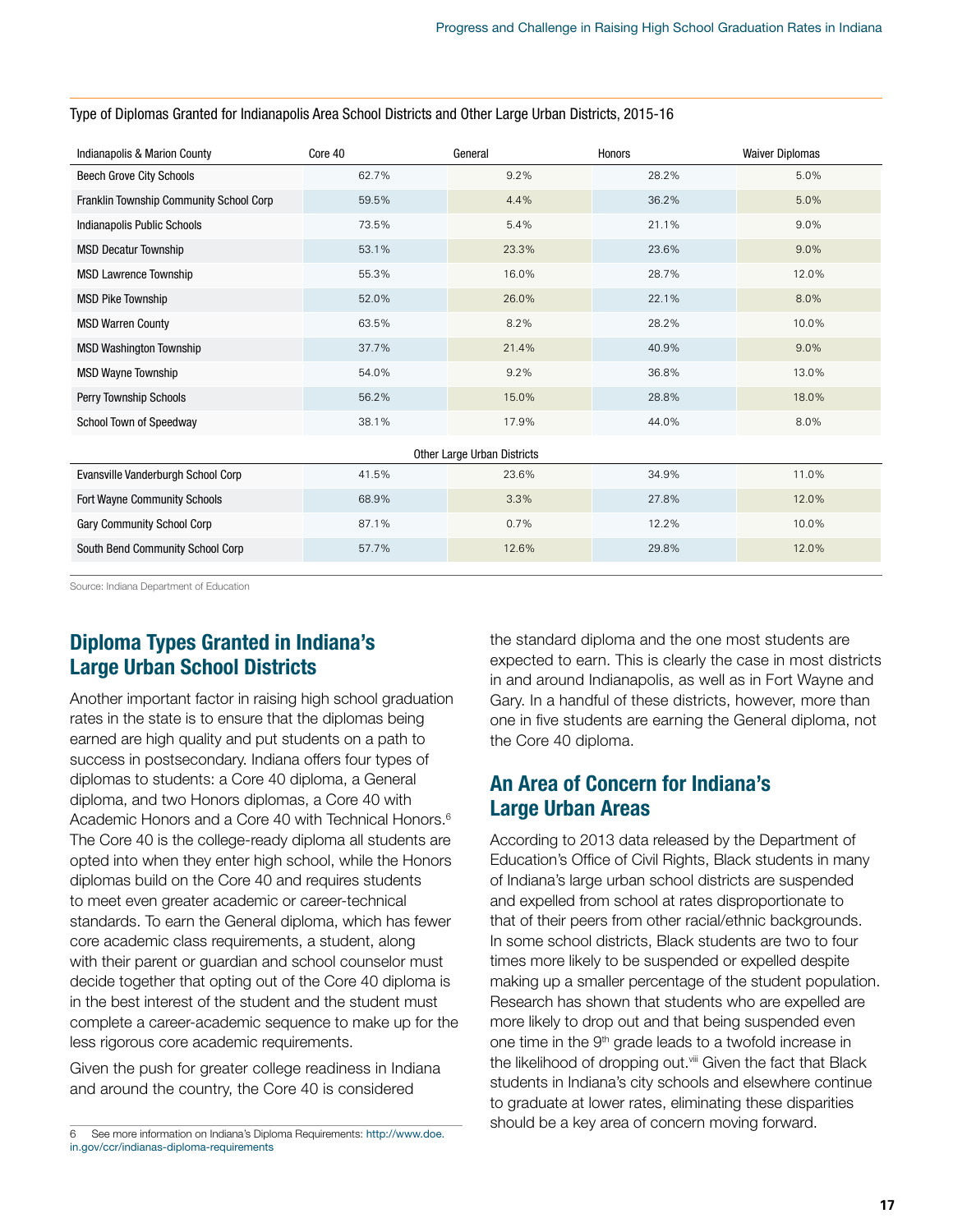# College and Career Readiness in Indiana

**As more and more jobs now require education or training beyond a high school degree, states are focused on ensuring that students are not just grad**training beyond a high school degree, states are uating from high school, but graduating ready for the next steps of postsecondary education and career. However, determining what "readiness" means is far from simple.

Overall rates of high school graduates who go on to directly enroll in postsecondary education has risen gradually in Indiana, from a low of 59.1 percent in 2004 rising to a high of 65.8 percent in 2010. The rate as of 2015 was 64.7 percent. This trend line is slightly above the national average.<sup>7</sup>

The Indiana Commission for Higher Education provides data on college enrollment and remediation rates, and looking at those trends can provide some insight into how the state is doing in terms of ensuring its students are being prepared for the next steps of college and career. These figures do not tell the whole story (particularly in the case of remediation, where there are causes for concern around its accuracy as a readiness measure), but they can provide a starting point.

In 2015, ninety-three percent of Indiana students who graduated with an Honors diploma enrolled in college. Fifty-seven percent of those who graduated with a Core 40 diploma enrolled, as compared to just 25 percent of those who graduated with a waiver.<sup>8</sup> Of those students who enrolled in 2015, just three percent of those who graduated with an Honors diploma were in need of remediation, compared to 20 percent of those who graduated with a Core 40 diploma, and 58 percent of those students who received waivers. These numbers are an improvement over 2011, when seven percent of those graduating with the Honors diploma needed remediation, as compared to 41 percent of those graduating with a Core 40 diploma and 85 percent of those who graduated with a waiver.<sup>9</sup>

Looking at enrollment and remediation numbers by race and ethnicity as well as socioeconomic status shows a remaining achievement gap.

In 2011, sixty-nine percent of non-free or reduced lunch students enrolled in postsecondary, as compared to 50 percent of free and reduced lunch students. Sixty-five

percent of White students enrolled in postsecondary, compared to 62 percent of Black students, and just 50 percent of Hispanic students. As of 2015, the socioeconomic gap increased in terms of enrollment. Just 51 percent of free and reduced lunch students enrolled in postsecondary, while 72 percent of non-free and reduced lunch students did so. Racial demographics remained fairly similar in 2015, with sixty-six percent of White students enrolled in postsecondary, while 60 percent of Black students and 54 percent of Hispanic students did so.

Of those students who enrolled in Indiana public colleges, 47 percent of free and reduced lunch students required remediation, compared to 26 percent of non-free andreduced lunch students. Twenty-eight percent of White students required remediation, compared to 55 percent of Black students, and 40 percent of Hispanic students. These numbers improved in 2015, when 12 percent of White students required remediation, 29 percent of Black students, and 17 percent of Hispanic students.

While these numbers alone are not able to tell the full story of readiness in Indiana, they point towards interesting trends. For one, these figures indicate that students who are able to achieve Honors and Core 40 diplomas are more likely to enroll in college, and more likely to be prepared for college level work when they get there. This makes sense, given the more rigorous academics required for these diplomas, as opposed to that required for those who graduate with waivers. Research from Civic Enterprises and the Everyone Graduates Center at the School of Education at Johns Hopkins reviewed longitudinal data from the 2009 High School Longitudinal Survey, which demonstrated that high school GPA is the best predictor of college GPA, and that high school GPA closely tracked with college grades, regardless of how a student fared on reported test scores or the quality of their high school.<sup>9</sup> Unlike other indicators, GPA provides a more complete picture of a young person's education and the skills they have learned that enable them to successfully navigate school – time management, study skills, perseverance, and motivation. All of these skills are very important for success in postsecondary.<sup>10</sup> A student's ability to keep up with the more rigorous coursework demanded by Honors or Core 40 diploma tracks appear in this case to coincide

<sup>7</sup> http://www.higheredinfo.org/dbrowser/?year=2010&level=nation&mode= data&state=0&submeasure=63

<sup>8</sup> http://www.in.gov/che/files/2015%20state%20level%20reports.pdf

<sup>9</sup> http://www.in.gov/che/files/StateofIndiana.pdf

<sup>10</sup> Balfanz, R., DePaoli, J., Ingram, E., Bridgeland, J., & Fox, J. (2016). Closing the college gap: A roadmap to postsecondary readiness and attainment. Washington, DC: Civic Enterprises and the Everyone Graduates Center at Johns Hopkins. Retrieved from http://www.civicenterprises.net/MediaLibrary/Docs/CCR.pdf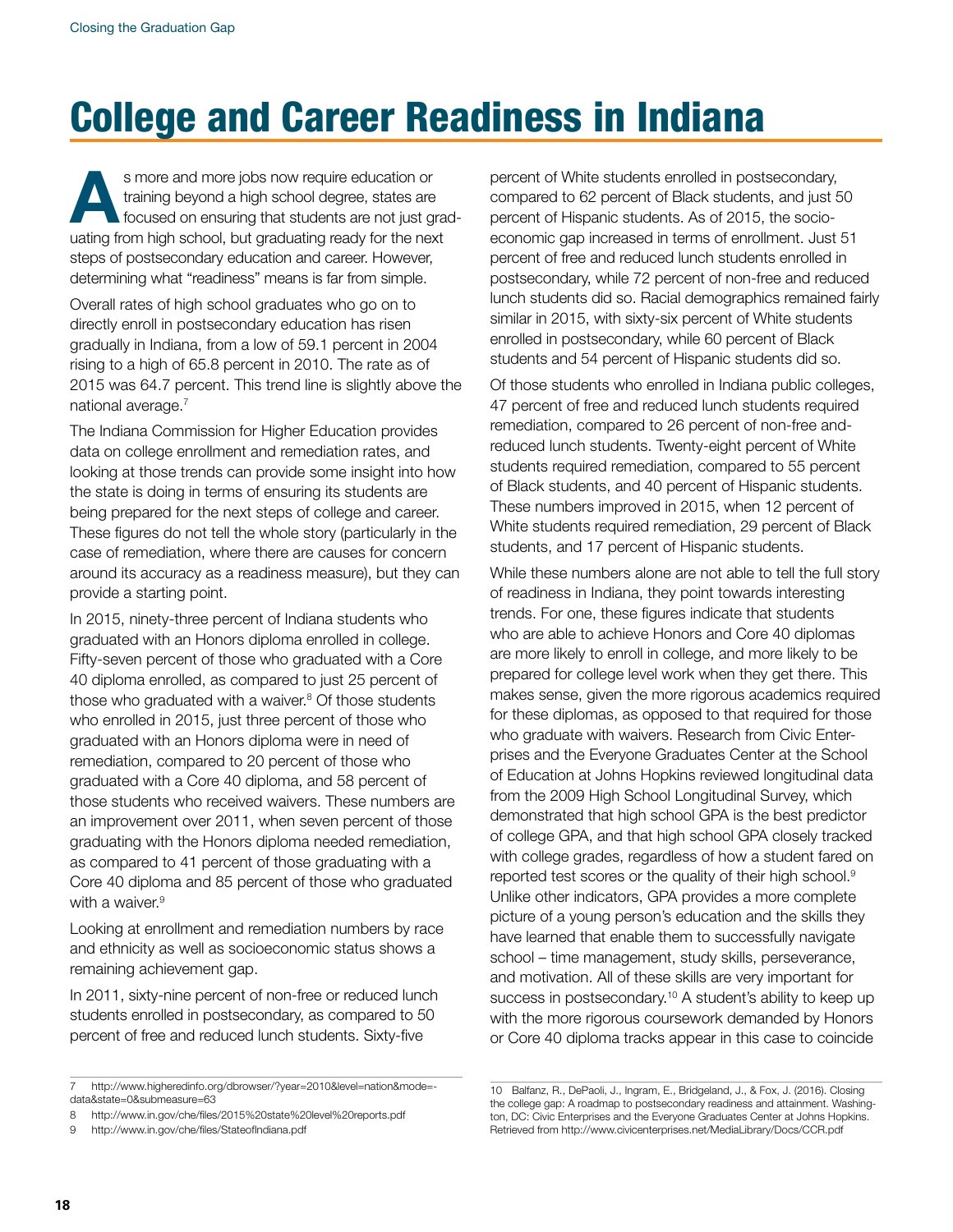with higher rates of enrollment, and lower rates of remediation in postsecondary for Indiana students.

Since 2007, Indiana has automatically enrolled all students into the Core 40 diploma track. This means that students must complete a formal opt-out process that involves parental consent if they want to leave the Core 40 track for a waiver option.<sup>11</sup> Given the positive trends shown for students who stay with the Core 40 diploma, this may be a good way to ensure that more students stay on the more rigorous path in high school, and are then better prepared to succeed in postsecondary.

In addition, the socioeconomic gaps in enrollment in postsecondary should be carefully considered. In 2015, there was a gap of over 20 percentage points between free and reduced lunch students and non-free and reduced lunch in terms of postsecondary enrollment. This is a trend seen nationwide. Indiana has a very narrow gap in terms of its high school graduation rates for low-income and non-low-income students, but higher rates of graduation for low-income students does not seem to be translating into higher rates of postsecondary enrollment. This is a question that should be carefully considered going forward if low-income students are to have the same opportunities as their non-low-income peers.

Attaining postsecondary education or training is becoming more essential as the global economy continues to shift towards a highly skilled workforce. It is estimated that some sixty percent of jobs in the United States will require some form of postsecondary education or certification. To better understand how states are doing in terms of preparing their young people for this new economic reality,

11 http://www.doe.in.gov/ccr/core-40-general-information

Lumina Foundation tracks educational achievement beyond high school (those who achieve college degrees, workforce certificates, industry certifications and other high-quality credentials) for Americans from ages 25-64. Since 2008, attainment nationally has risen 7.9 percentage points. Indiana's progress is similar to that of the nation, rising 7.7 percentage points from 33.4 in 2008 to 41.1 in 2015. Indiana is working towards its own goal of reaching a 60 percent attainment rate by 2025.12

In 2014, Lumina reported that the attainment rate for Indiana (associate degree or higher) was 35.9% with an additional estimated 5% of people who have earned high-value postsecondary certificates, totaling 40.9% of working age population in Indiana with quality post-secondary credentials compared to 45.3% nationally.

In 2016, Indiana's largest industry was durable goods manufacturing, accounting for 16 percent of Indiana's GDP. Close behind at 15.2 percent however was finance, insurance, real estate, rental, and leasing. These services saw real growth of 1.5 percent, compared to just 0.5 percent real growth for durable goods manufacturing. In addition, the largest contributors to real GDP growth in Indiana were professional and business services, with educational services, health care, and social assistance coming in second.13 These sectors will require a skilled workforce in order to continue to grow and contribute to Indiana's economy, meaning more young people will need to complete high school, and go on to further postsecondary certification or education.

- 13 https://www.bea.gov/regional/bearfacts/pdf.
- cfm?fips=18000&areatype=STATE&geotype=3



<sup>12</sup> http://strongernation.luminafoundation.org/report/2017/#state/IN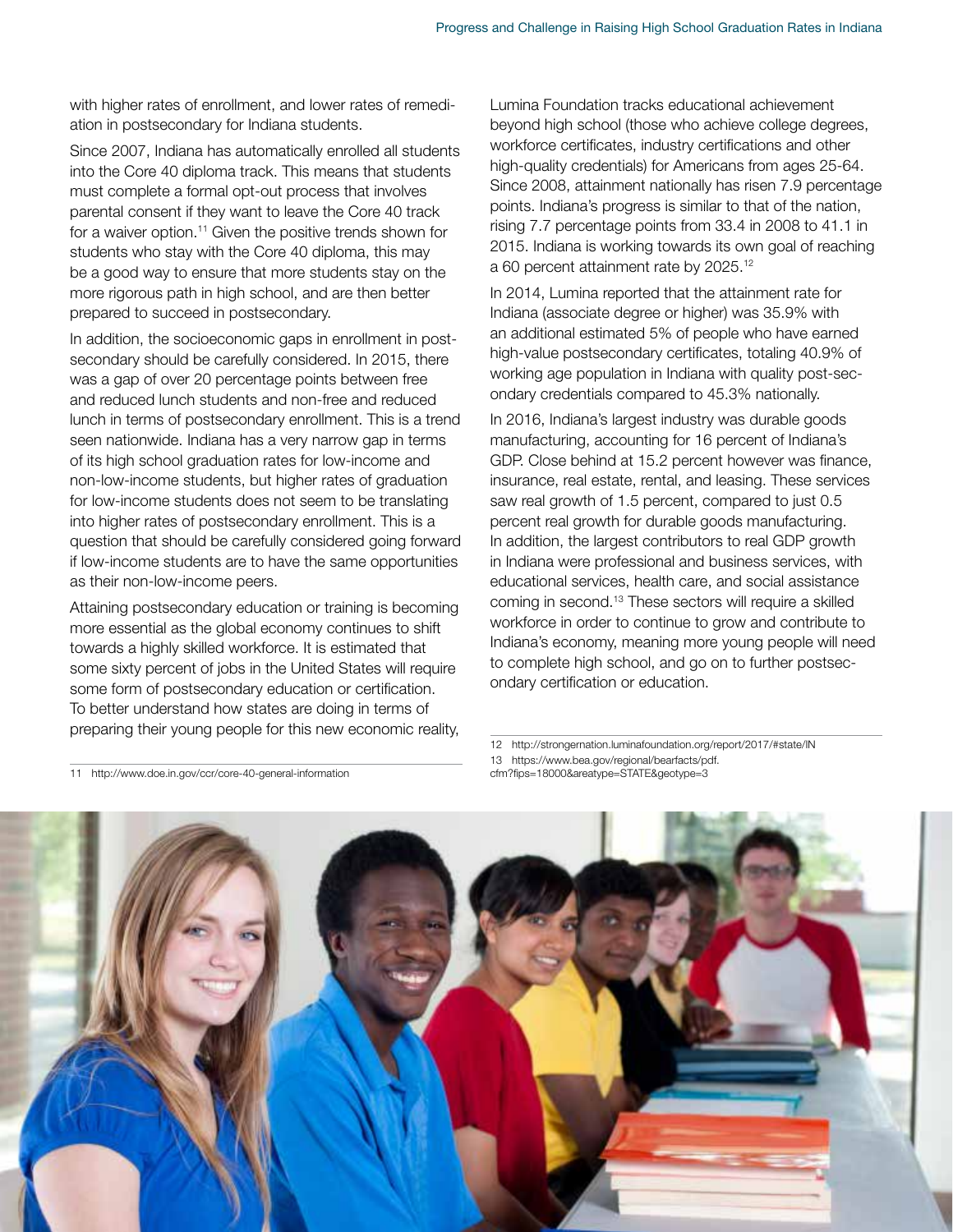# Common Themes and Promising Practices Observed in Indiana Schools and Districts

**T**o improve educational outcomes for Indiana's students, schools must tackle many obstacles and challenges as they work to ensure that more students stay in school, and graduate prepared for the next steps of either postsecondary education or a career. With this goal in mind, there are several promising practices that districts across the state have in common.

First, there is evidence that districts are using data for learning rather than just reporting and accountability. By comparing and analyzing student metrics, districts are able to proactively identify students who are struggling, and match them with the right supports before they fall significantly off track. Second, school leadership is prioritizing building strong relationships between school staff and students to keep students in school and on track. During site visits, administrators discussed the various innovative ways they have found to ensure that relationship building is a priority within the school. Finally, districts are experimenting with a myriad of ways to connect school to the future education and employment opportunities their students will encounter once they leave high school. School leaders observed that this connection is motivating their students to work hard, learn difficult concepts, and graduate on time.

# **Proactive Use of Attendance as an Early Warning System**

Early Warning Systems (EWS) give schools a way to quickly identify when a student is falling off track. By tracking three metrics – Attendance, Behavior, and Course Performance (also known as the ABCs), schools can ascertain if a student is in need of supports, and proactively provide assistance.

Early Warning Indicators have been shown to be effective identifiers of students at-risk of dropping out of high school. Specifically, research has identified three key factors that are stronger predictors of student outcomes than demographics or test scores: attendance, behavior, and course performance – the ABCs of dropout prevention.14

A 2007 study demonstrated that indicators reflecting poor attendance, misbehavior, and course failures in 6<sup>th</sup>-grade

could be used to identify 60 percent of the students who will not graduate from high school.<sup>15</sup> In addition, the Consortium on Chicago School Research found that course performance in  $9<sup>th</sup>$  grade was the strongest predictor of student graduation, while freshman-year absences were also a powerful predictor of graduation and the strongest predictor of student course performance.<sup>16</sup>

Additional data has illustrated the importance of attendance as an indicator of student success. A study in Baltimore found a strong relationship between  $6<sup>th</sup>$ -grade attendance and the percent of students graduating from high school within one year of their expected on-time graduation.<sup>17</sup> Similarly, a study in Philadelphia schools found that just 17 percent of 6<sup>th</sup>-graders who were severely chronically absent and attended school less than 80 percent of the time graduated within one year of on-time graduation.<sup>18</sup>

Research also identified thresholds on these indicators that help to identify when a student is at-risk of dropping out:

- Attendance: missing 20 days or being absent for 10 percent of school days (common definitions of chronic absenteeism);
- Behavior: receiving 2 or more mild or more severe behavior infractions; and
- Course Performance: the inability to read at grade level by  $3<sup>rd</sup>$  grade, receiving an F-grade in  $6<sup>th</sup>$  through  $9<sup>th</sup>$ grade, or failing two or more courses in  $9<sup>th</sup>$  grade.<sup>19</sup>

A 2008 practice guide by the Institute of Education Statistics recommended that educators use ABC indicators to prevent students from dropping out school.<sup>20</sup>

A growing number of schools throughout the country began implementing Early Warning Systems to identify and intervene with students identified as at-risk by early

<sup>14</sup> Bruce, M., Bridgeland, J.M., Fox, J.H., & Balfanz, R. (2011). *On Track for Success: The Use of Early Warning Indicator and Intervention Systems to Build a Grad Nation.* Washington, DC: Civic Enterprises.

<sup>15</sup> Ibid.

<sup>16</sup> Allensworth, E.M., & Eaton, J.Q. (2007). *What Matters for Staying On-Track and Graduating in the Chicago Public Schools,* Chicago, IL: Consortium on Chicago School Research at the University of Chicago.

<sup>17</sup> Baltimore Education Research Consortium (2011). *Destination Graduation: Sixth Grade Early Warning Indicators for Baltimore Schools: Their Prevalance and Impact.* Baltimore, MD: BERC.

<sup>18</sup> Balfanz, R. Herzog, L., & MacIver, D. J. (2007). Preventing student disengagement and keeping students on the graduation path in urban middle-grades schools: Early identification and effective interventions. *Education Psychologist,* 42, 4, 223- 35.

<sup>19</sup> Bruce, Bridgeland, Fox, & Balfanz (2011). *On Track for Success.* 

<sup>20</sup> Dynarski, M., Clarke, L., Cobb, B., Finn, J., Rumberger, R., and Smink, J. (2008). *Dropout Prevention: A Practive Guide* (NCEE 2008-4025). U.S. Department of Education, Institute of Education Sciences, National Center for Education Evaluation and Regional Assistance.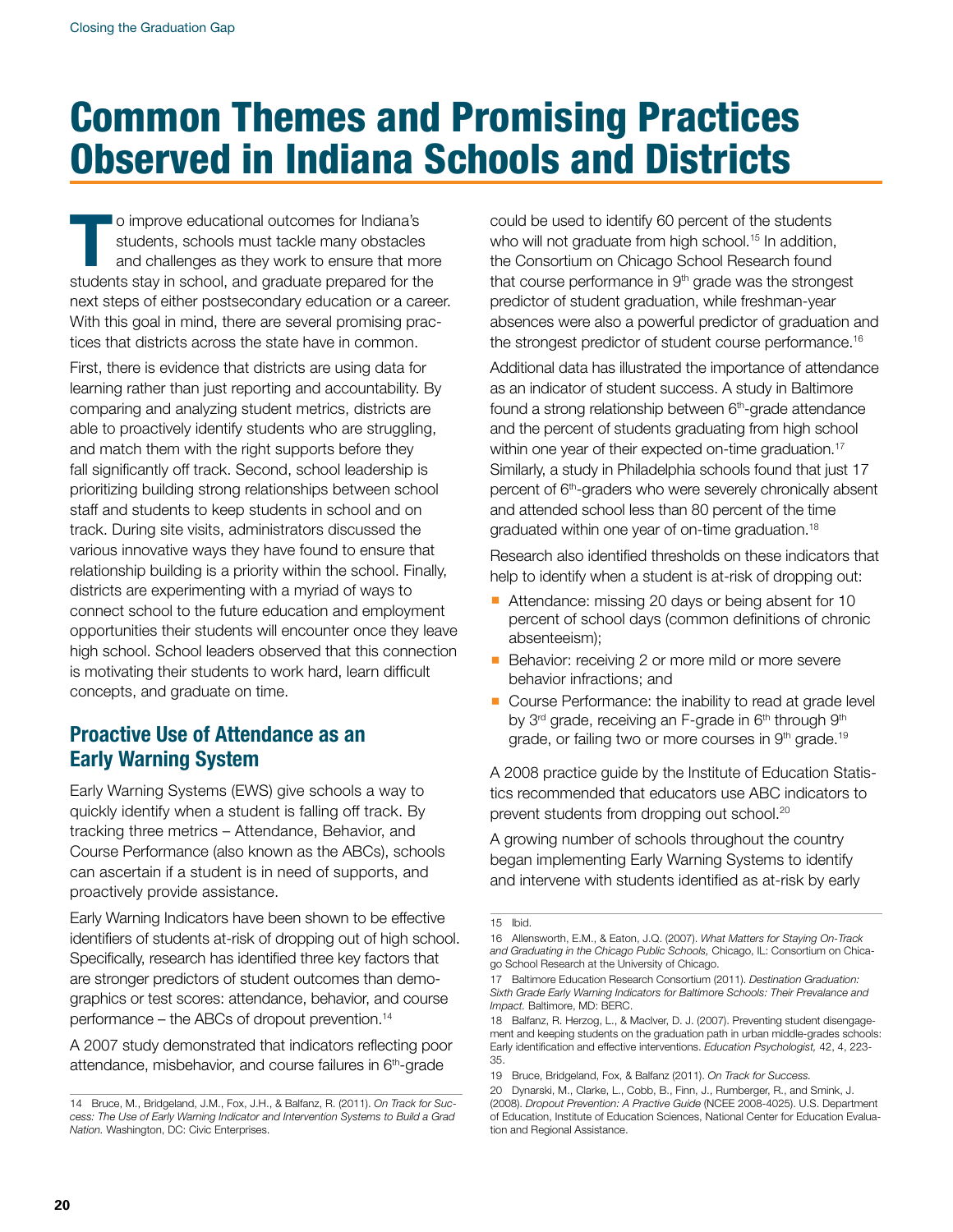warning indicators. In the 2014-15 school year, 52 percent of high schools across the country had an Early Warning System in place.<sup>21</sup>

Districts in Indiana demonstrated various uses of the ABCs to monitor student performance and identify those who were struggling.

### **Indianapolis Public Schools –** *Data Snapshot 2014 and 2015 Data - Federal*

| 2014 Cohort                                     | 1.245 |
|-------------------------------------------------|-------|
| 2015 Cohort                                     | 1.245 |
| <b>2014 ACGR</b>                                | 64%   |
| <b>Percent of Low-Income Students in Cohort</b> | 61%   |
| <b>Percent Hispanic Students in Cohort</b>      | 22%   |
| <b>Percent Black Students in Cohort</b>         | 57%   |

Indianapolis Public Schools (IPS) has honed in on the importance of tracking attendance, and in the last several years moved from monitoring overall school attendance to monitoring attendance rates of individual students. This is important because looking at the overall school attendance rate allows students with near perfect attendance to mask those who are missing many days of school. By looking at individual student attendance rates, IPS now has a far more accurate picture of which students are missing crucial instructional time.

In addition to moving away from average attendance to individual, IPS expanded its reporting practices so that the district now tracks attendance beginning in preschool, continuing all the way through high school. Lisa Brenner, Director of Graduation and Alternative Services at IPS, explained that her move to count attendance at the preschool level initially garnered pushback from teachers and staff. Indiana Public Schools are not required to report preschool attendance data, and many were concerned that adding in this count would hurt their overall attendance numbers. Brenner felt strongly, however, that it was important to instill in students and parents from the very first days of school how important attendance would be to their academic success. She pointed out "you can have the best teachers and the best curriculum in the world – but if the kid isn't in school, it won't make a difference."

To support IPS administrators and staff to improve attendance rates, Brenner built a team of Graduation Coaches who work with schools to identify graduation barriers, come up with strategies to address problems, and implement interventions. For example, Graduation Coaches worked with administrators to build a list for teachers of the students who were chronically absent from their classroom, as well as a set of concrete actions that teachers could take to try and improve attendance among that small group of students (calling home, scheduling a parent teacher conference, connecting the student with a social worker or school counselor). They found that teachers were frequently unaware that a student had been absent as often as they had, or felt that there was nothing they could do to influence the student's attendance. Providing a manageable list of students, as well as concrete steps teachers could take, empowered educators to act to get students back on track.

Graduation Coaches at IPS have noticed that the consistent focus on attendance rates has started to create more communication between schools about students in need of extra attention. Schools have begun to contact each other when students transfer to make the new school aware if a student had attendance issues in the past, enabling the new school to be proactive from day one, rather than waiting for warning signs to appear.

Evansville Vanderburgh School Corporation (EVSC), which serves over 22,000 students<sup>22</sup>, has undergone a significant turnaround effort in the last seven years, and the use of data and Early Warning Systems has played a central role in their turnaround work.

### **Evansville Vanderburgh School Corporation –**  *Data Snapshot*

*2014 and 2015 Data - Federal*

| 2014 Cohort                                     | 1,594 |
|-------------------------------------------------|-------|
| <b>2014 ACGR</b>                                | 77%   |
| <b>Percent of Low-Income Students in Cohort</b> | 46%   |
| <b>Percent Hispanic Students in Cohort</b>      | 3%    |
| <b>Percent Black Students in Cohort</b>         | 15%   |

As part of their work to reduce the dropout rate, Evansville superintendent Dr. David Smith and Associate Superintendent of Strategy and Accountability, Catherine Minihan, dug into their student data to determine what the risk factors were for dropping out for Evansville students. The team looked at the 2012 student cohort to see who graduated, who did not, and determine the common factors that predicted either success or dropout. As the team anticipated, they found that Attendance, Behavior, and Course Performance were the critical indicators. Going one step further, they determined that for their student

<sup>21</sup> U.S. Department of Education (2016). Issue brief: Early Warning Systems. Washington, DC: U.S. Department of Education, Office of Planning, Evaluation and Policy Development.

<sup>22</sup> http://district.evscschools.com/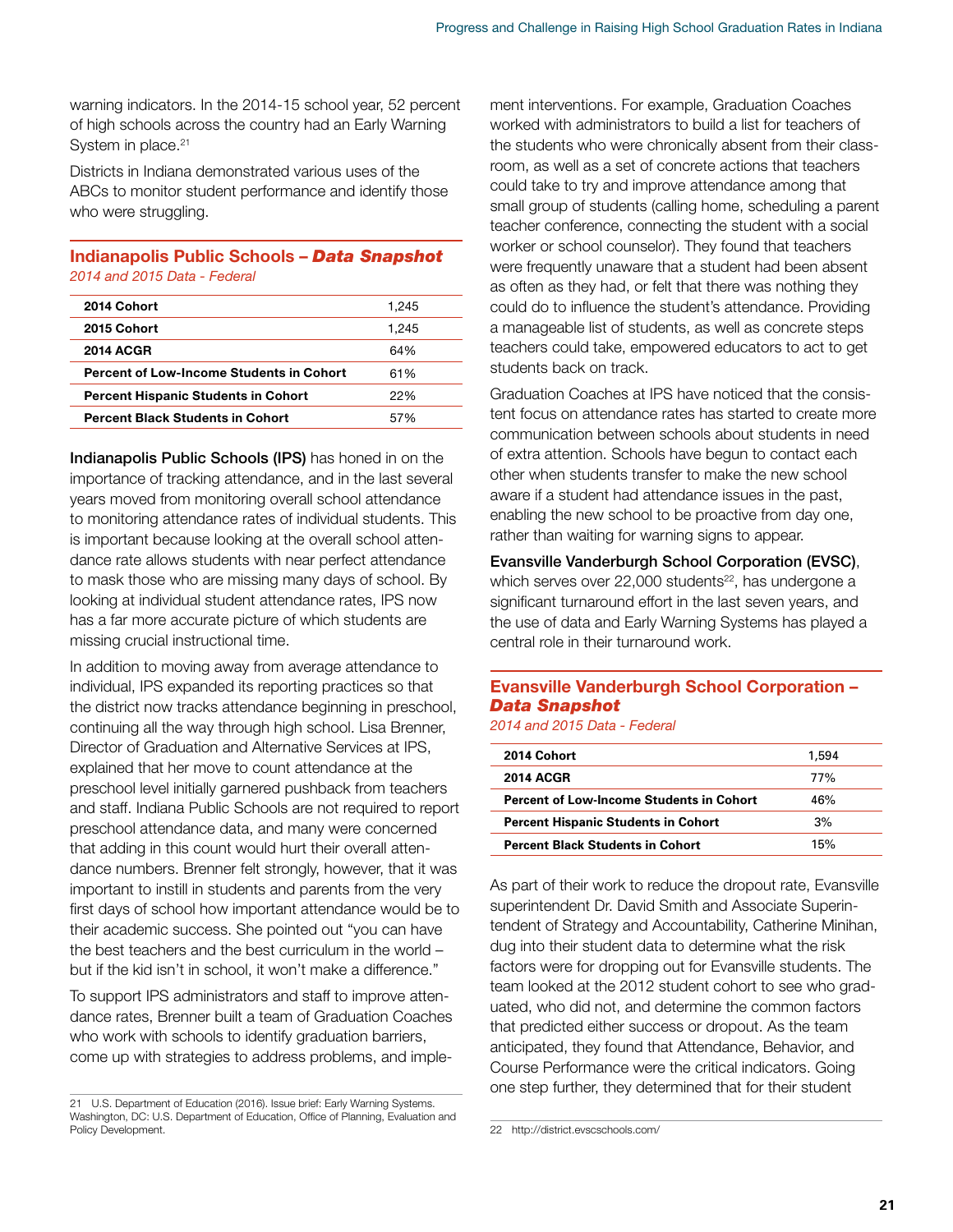body, anything less than a 97 percent attendance rate, one out of school suspension, and/or failing a math or ELA course in the first semester of high school were strong indicators that the student was off track and in need of intervention. Armed with this information, school administrators began to make some changes. First, they stopped looking at overall absences throughout the school year, and instead began to look at absences as a percentage of the school year (for example, 10 days missed in the first semester as opposed to 10 days over the course of the school year). They also made sure that social workers embedded within the schools had access to attendance data so they could quickly intervene.

Building on the focus on attendance, district administrators went to the schools and asked them what data would be helpful for them to be able to access and compare for their students, and then built reports that would reflect those needs. The district now builds "at-risk reports" that are updated nightly for student attendance and behavior, and quarterly for grades, allowing teachers and staff to have access to constantly updated metrics. They also trained school staff on how to use and interpret those reports to be sure they could take full advantage of the system. The feedback from schools has been that, while staff and teachers might have been aware of many of the students flagged by the data, it always points to several other students that they weren't aware of, and who might have otherwise fallen through the cracks.

# **Relationship Building**

In interviews, district leaders all expressed the view that strong relationships between students, and the teachers and administrators in the school is key to keeping students in school and on track, especially for those students who may be struggling with barriers outside of the school walls. For these students, it is especially important that they have caring adults in school who are invested in their success, and available to provide support and guidance. Districts in Indiana gave examples of how they put relationship building at the center of their work.

Warren Central High School (part of MSD Warren Township district) focuses on building trusting relationships between staff, teachers, and students – no easy task with a student body of 3,700. School principal Rich Shepler made clear that he expects the staff at Warren Central to engage with and get to know their students beyond just the academics. He pointed out that for many of their students, school is a safe haven in an otherwise turbulent world. Building strong relationships with students is therefore a critical strategy that Warren employs to help their students stay in and do well in school.

### **MSD Warren Township –** *Data Snapshot 2014 and 2015 Data - Federal*

| 2014 Cohort                                     | 864    |
|-------------------------------------------------|--------|
| <b>2014 ACGR</b>                                | 89%    |
| <b>Percent of Low-Income Students in Cohort</b> | 61%    |
| <b>Percent Hispanic Students in Cohort</b>      | $11\%$ |
| <b>Percent Black Students in Cohort</b>         | 50%    |
|                                                 |        |

In order to support relationship building with students and families, Warren Central operates on a cohort model in which students are assigned in alphabetical order to a specific principal or dean. The students then stay with that one adult through all four years of high school, allowing the adult to build a relationship with the family as well as with the student. Administrators noted that this helps them get to know the students, and makes it easier for parents to engage with the school since they know exactly who they should contact if they have concerns, and that person stays the same throughout all four years. To further support relationship building between teachers and students, administrators moved an extra 15-20 minutes of time in the school day to the beginning of first period, and encouraged teachers to use that time to work with students on whatever topics or skills the teacher thought would be most helpful for those students. Teachers have used the time to bring arts and music into the classroom, to teach students about email etiquette, or to talk about issues on the minds of their students. Though the program was new, teachers already felt that this small amount of time helped them to get to know their students better and that dedicating time within the school day to connect with students has improved the overall feeling of the building.

For Indianapolis Public Schools, relationship building with families as well as students is a critical piece of their strategy. Graduation Coaches conduct home visits for students who have fallen off track, and talk with parents about their role in their child's success. Graduation Coaches employ a similar strategy to reengage students who have dropped out of school – they meet the student in their homes, and talk with families and students about their options to complete their high school diploma. "Many students [who drop out] want to come back," Brenner explained. "They just need someone to tell them it's ok." For those who don't want to go back to a traditional high school, Graduation Coaches can help them identify an option that will fit with their schedule, whether that be a virtual school; the IPS Grad Academy that offers halfdays of school so students can also hold down a job; an adult education center like the Goodwill Excel Center; or programs like JobCorps that provides students with both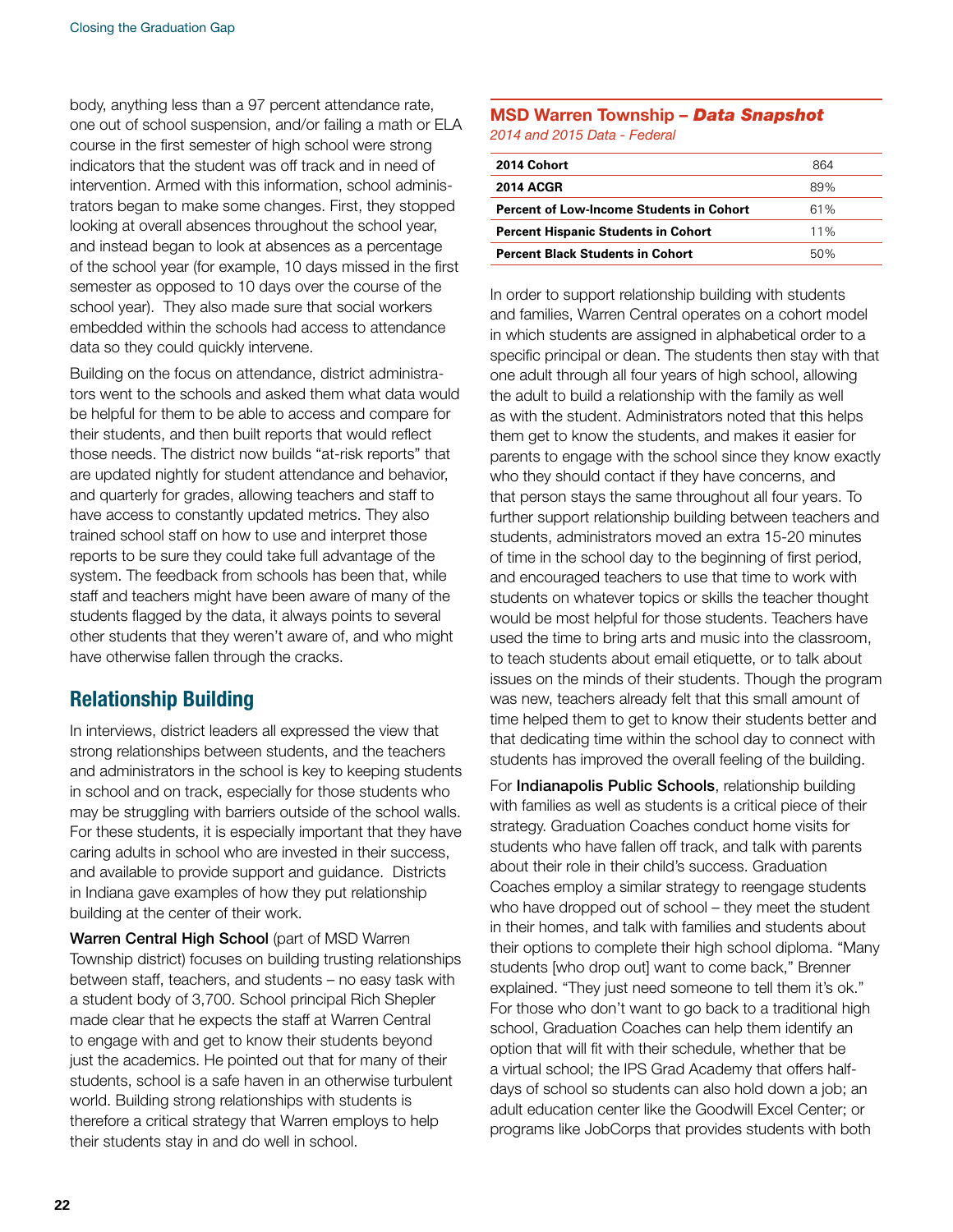a degree and work experience. By getting to know the student and understand their barriers and goals, Graduation Coaches are able to identify an option that students will be more likely to complete.

#### Evansville Vanderburgh School Corporation

approaches relationship building both from the perspectives of the relationships that students need to have with the adults in schools, as well as the relationships between school staff, administrators, and district leaders.

EVSC leadership began the process of implementing Social and Emotional Learning (SEL) practices into district schools under Dr. Smith's tenure. Dr. Smith explained that this was in response to a shift they were seeing in the needs of their students. Where previously the skills taught by SEL would have been a byproduct of their home environment, they now saw many students who were not learning critical social and emotional components they needed to be successful in school and in life. Smith saw the need for schools to adjust and approach those students differently in order to help them succeed.

Research shows that up to 75 percent of a student's success is dependent on factors other than academic skills, including social and emotional competence.<sup>23</sup> Other studies demonstrate that students who receive high-quality SEL in the classroom demonstrate better academic performance, improved attitudes and behaviors, greater motivation to learn, deeper connection to school, improved relationships with peers, as well as fewer delinquent acts, conduct referrals, and reduced emotional distress, including fewer reports of student depression, anxiety, stress and social withdrawal.<sup>24</sup> These benefits of SEL are invaluable in a school setting where young students are navigating not only academic challenges but also the interpersonal relationship difficulties many face during adolescence.

In addition, a 2011 Meta-Analysis of 213 studies involving school-based, universal SEL programs including over 270,000 K-12 students revealed that SEL programming has powerful impacts on student gains. SEL programming fostered strong social-emotional skills; improved attitudes about the student's self, others, and their school; promoted positive classroom behavior; and boosted achievement scores on standardized tests (an average of 11 percent points higher). In addition, SEL programming was found to reduce the risk of failure, including fewer negative behaviors and less emotional distress.25

EVSC is in the process of providing teachers and administrators with coaching, training, and mentoring around the practices of SEL, and implementing Positive Behavioral Intervention and Supports (PBIS) in place of more traditional classroom management practices. District leaders expect this to be a slow and steady process – they will need to build buy-in and support for the program among teachers, which will only come with time and exposure to the new methods, and the opportunity to see that the new practices will work within the classroom.

To assist with this transition, SEL specialists have been placed within EVSC buildings to provide coaching to administrators, teachers, and any other behavior specialists within the building. The goal is to get everyone to use the same language and practices so the new method can be implemented with model integrity, and to ensure that staff are comfortable and confident with the new approach.

EVSC has found great success by building strong relationships between district administration and the administrators of individual schools through its use of the Transformation Zone approach (TZ). In 2012, EVSC began a partnership with Mass Insight Education that brought the organization's Transformation Zone model to five schools in the EVSC in need of support and improvement. The model clusters high-needs schools together, and creates an Office of Transformational Support, which provides targeted assistance around school operation, teacher training and mentoring, and academics. School principals have a close working relationship with the Office of Transformational Support – Kelsey Wright, Director of School Transformation, meets one-on-one with each of the five school principals on a weekly basis to talk about challenges within their school, and understand where they could use more help. Wright can then go directly to the district leadership team and find ways to get those principals the tools or changes they need to be successful. For example, Wright looked for a solution for a principal in the TZ experiencing an overload of behavioral issues in the school. By looking at the data, Wright and her team determined that there were 10 students taking up a large portion of that principal's time with discipline referrals, and that nine out of the 10 were students who were new to the district. In response, Wright immediately brought several SEL coaches into the school to work with teachers to better manage those students in the classroom, and to determine what next steps should be going forward. The close relationship that Wright had both with the school

<sup>23</sup> Duckworth, A. L., Dweck, C., Brooks, D. & Tough, P. (2012). True Grit, Can You Teach Children Character? NBC News Presentation, September 24, 2012. 24 Mart, A., Dusenbury, L., & Weissberg, R. P. (2011). Social, Emotional, and Academic Learning: Complementary Goals for School–Family Partnerships. *Handbook on Family and Community Engagement.* Charlotte, NC: Information Age Publishing. 25 Durlak, J.A., Weissberg, R.P., Dymnicki, A.B., Taylor, R.D., & Schellinger,

K. (2011) The impact of enhancing students' social and emotional learning: A meta-analysis of school-based universal interventions. *Child Development*: 82, 1, 405-432.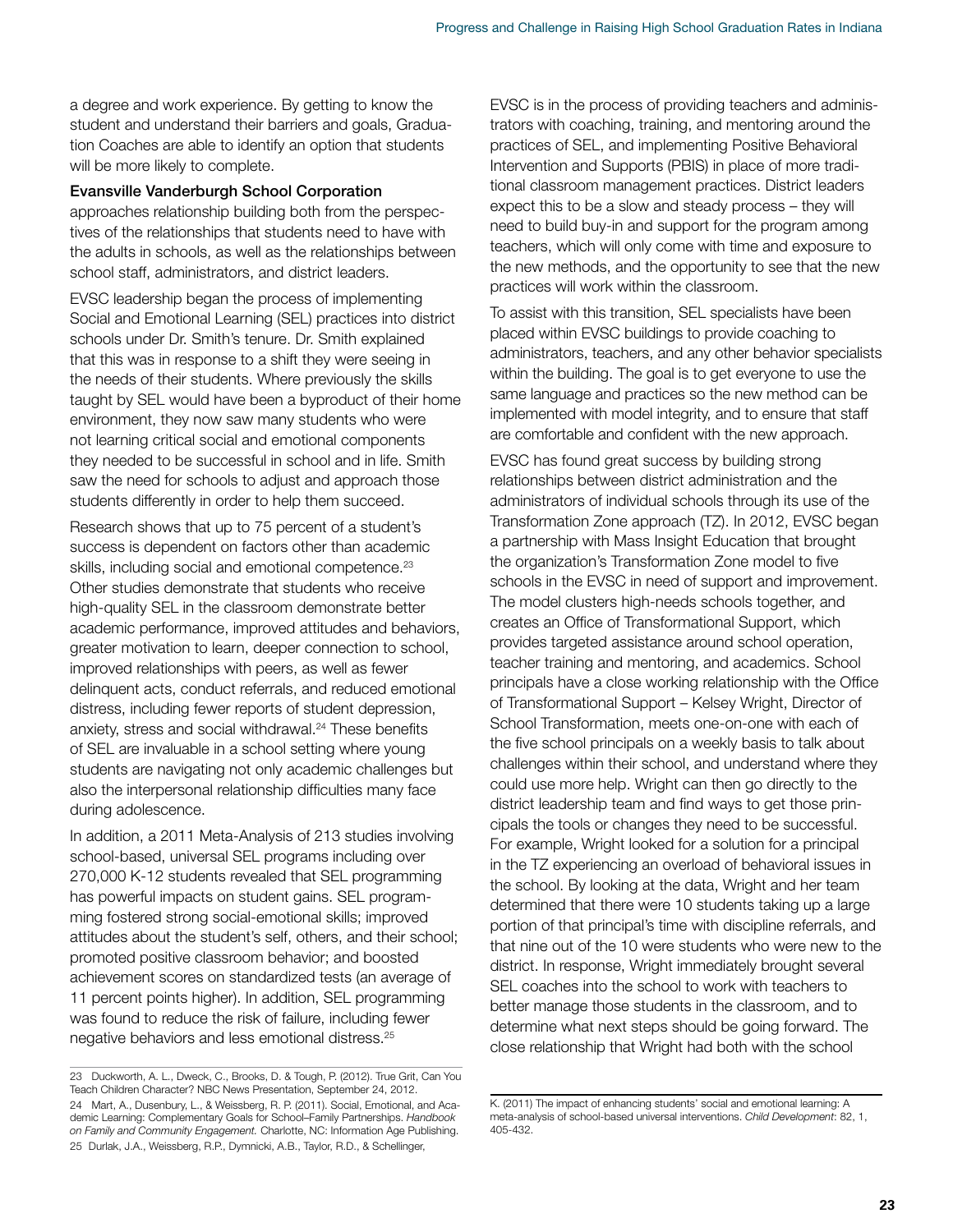principal, as well as the district leadership, meant that she could identify a solution and implement it swiftly, allowing the principal to more quickly return focus to critical tasks.

By building trusting relationships with school leadership in the TZ, and with district leaders, Wright and her team are able to quickly provide differentiated supports to each school that will be truly impactful.

# **Connecting High School to Postsecondary and Career**

A high school diploma is not the finish line, as most students will need additional opportunities for education, whether it be technical training, a certification, or a postsecondary degree, if they are to succeed in the job market of the future. District leaders of Indiana schools shared the ways in which they work to connect learning in high school to the careers and studies that their students will move towards in the future. District leaders shared ways in which they are working to help students obtain marketable skills and certifications while they are still in high school, as well as helping students see the connections between their studies in school, and their futures.

Warren Central's mission of connecting school to "what comes next" is seen through their commitment to providing multiple pathways that will allow all of their students to succeed. Principal Shepler explained that Warren understands that not every student will be a "fouryear student," (some may need additional time to graduate), and that not every student will take the same path after high school. School leadership emphasizes providing all students with opportunities to engage with career and technical education (CTE), ROTC, and academics that will prepare them for college. In this way, students can ensure that they have many options open to them when they leave Warren Central.

CTE coursework at Warren Central includes what would be considered some of the more traditional options such as welding. But the school has also utilized Race to the Top funds to provide students with a full robotics lab, and an electrical course where students learn not just the basics of home wiring, but also more forward-looking techniques used to wire "smart homes." In addition, students can take advantage of cosmetology and Certified Nursing Assistant programs, for which they take the formal certification test before graduation so they leave prepared to go into the workforce. The school also used Race to the Top funds to provide students with a full working recording studio for television and radio, allowing students to learn how to work with technical equipment, and manage the set and run of show. Students use the equipment to broadcast live morning announcements each day, do radio programming for the school, and cover and broadcast school sporting events.

In each of these programs, Warren Central has made a commitment to continually look towards the skills their students will need in the future, and find ways to best prepare them for the workforce.

Beyond academics, Warren Central works to find ways to help students explore their interests, and connect school to their future, whether that is further education or a career. The Extended Learning Opportunities program provides high school students – freshmen through seniors – with opportunities to engage in internships, or to create their own course of study and engagement around a topic that interests them. Janet Banks, the Extended Learning Opportunities Coordinator, views the program as a way to keep students engaged in school and prevent them from falling off track. When students are able to experience the world of work through internships, or engage with an activity or area of study that they are passionate about, it can motivate them to persist in school, even when their studies are challenging.

To provide internship and work experience opportunities, the Extended Learning Opportunities (ELO) program partners with local employers. When the program was just getting off the ground, Banks went out into the community to proactively sell local businesses on the idea of bringing high school students on as interns. The program has been so successful that businesses now come to Banks and ask how they can participate. Banks explained that employers view the program as a way for them to build a pipeline of talent into their businesses, and they report that the students who participate are great assets to their companies. During the 2014-15 school year, nearly 400 students participated in the program, earning a total of 118 credits.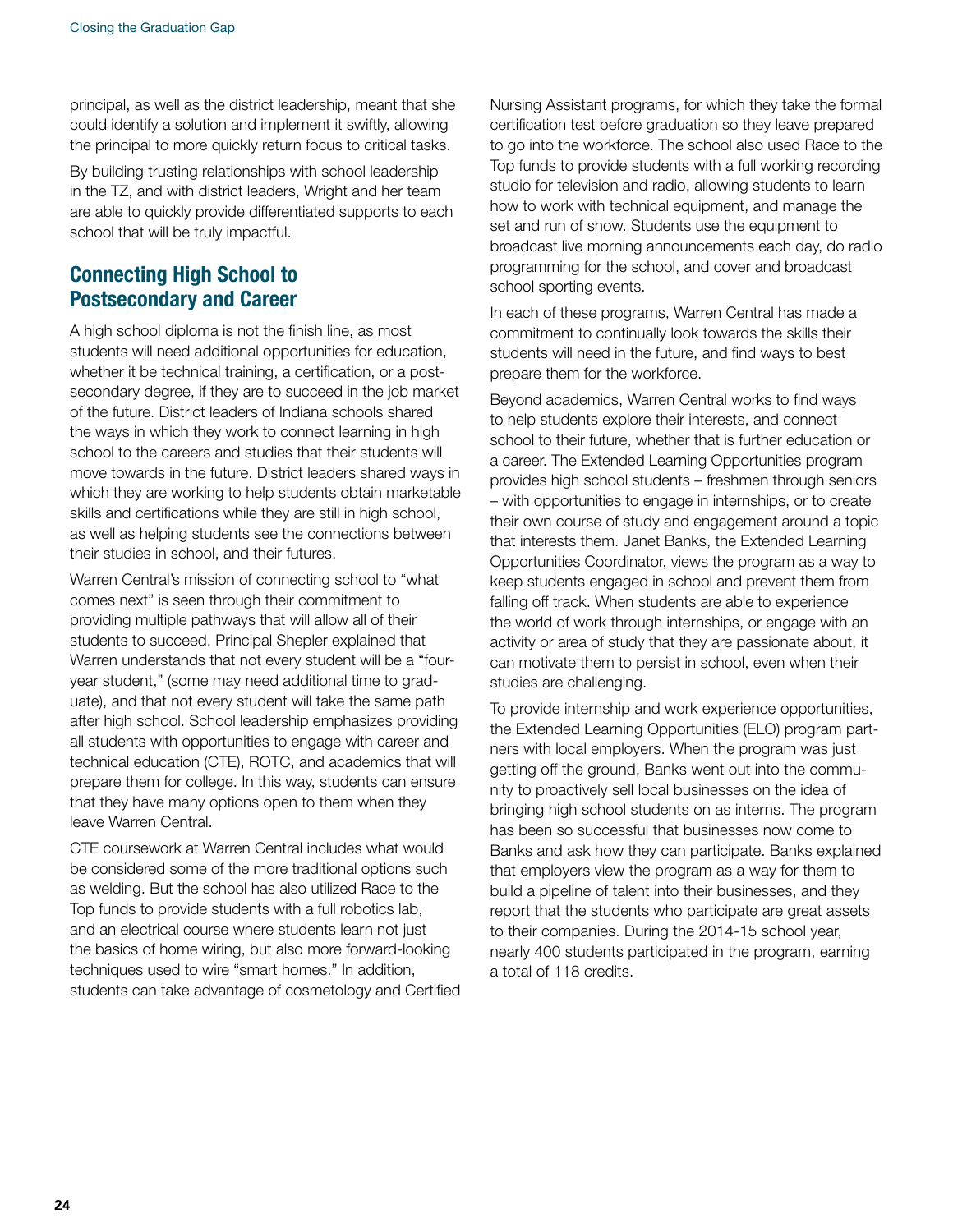# Using Best Practices to Raise Graduation Rates in Fort Wayne Community Schools

#### **Fort Wayne Community Schools**

*2014 and 2015 Data – Federal*

| 2014 Cohort                                               | 2.026 |
|-----------------------------------------------------------|-------|
| 2015 Cohort                                               | 1.962 |
| <b>2014 ACGR</b>                                          | 87%   |
| <b>2015 ACGR</b>                                          | 85%   |
| <b>Percent of Low-Income Students</b><br>in Cohort (2015) | 58%   |
| <b>Percent Hispanic Students in Cohort</b><br>14%         |       |
| <b>Percent Black Students in Cohort</b>                   | 26%   |
| <b>Percent White Students in Cohort</b>                   | 57%   |
|                                                           |       |

Of all of Indiana's large school districts, Fort Wayne Community Schools have made great progress in bringing together a wide range of best practices in raising high school graduation rates. The district still has room for improvement, but they have made great strides by making systemic changes, remaining committed to continuous learning, and making decisions based on data and the needs of their students.

In the 2014-15 school year, Fort Wayne Community Schools graduated 85 percent of their students, dropping slightly from 2014 but still keeping them at the top of urban school districts in Indiana. In terms of the racial/ethnic makeup of Fort Wayne Community Schools, the graduating cohort has changed only minimally over time. The White student population dropped (65 percent of students to 57 percent between 2005-06 and 2014-15), and the percentage of Hispanic students increased (6 to 14 percent from 2005-06 to 2014-15) – mirroring similar changes in IPS. The most significant demographic change in Fort Wayne schools has been the increase in students receiving free or reduced-price lunch, going from 39 percent to 58 percent in just 10 years.

# **Impetus**

In the early 2000s, graduation rates in Fort Wayne high schools were cause for serious concern. Due to poor performance, two of Fort Wayne's high schools had been put on the list for state takeover if they did not improve. The Fort Wayne school board decided that, rather than fight that designation, they would embrace it and begin a rigorous process of revamping and improving their entire education system. In 2008, Fort Wayne's school board and leaders began the process of High School Reinvent.

High School Reinvent was a process based on careful research, learning from other successful schools, and bringing those best practices back into Fort Wayne's ecosystem. Debra Williams-Robbins explained that during this initial research phase, Fort Wayne's administrators relied heavily on the work of Bill Daggett and the International Center for Leadership in Education (ICLE). From ICLE's work, Fort Wayne gleaned twelve characteristics of successful high schools that they would seek to implement throughout Fort Wayne's school system. These characteristics included building smaller learning communities for teachers and staff, creating a culture of rigor and high expectations for students, building strong adult/student relationships, a focus on 9<sup>th</sup> grade transition and success, and the proactive use of data and Early Warning Systems to inform instruction.

# **Changes to School Systems**

Williams-Robbins shared the large-scale systems changes that were made in order to put in place the twelve characteristics that they had identified as critical to success. For example, the district had originally operated on a 4x4 schedule. In order to better accommodate time for smaller learning communities, professional development, and planning time, the district switched to a seven-period day. This allowed adults to meet throughout the day to review data on student progress, identify supports needed for specific students, and discuss instructional practices.

Fort Wayne also revamped its grading procedures in order to get all of their teachers on the same page – a move that garnered significant pushback among teachers at the outset. In order to get buy in from teaching staff, Fort Wayne leadership made a significant effort to involve teachers in both the learning and planning process. They sent teachers out to model schools to see best practices in action, and ensured that teachers from every single high school were part of the task force that would implement those changes.

# **Focus on 9th Grade Transition**

In addition, Fort Wayne recognized that a strong transition into 9<sup>th</sup> grade is critical for future success in high school. To improve their systems for incoming 9<sup>th</sup> graders, high schools created a learning community for 9<sup>th</sup> grade math, science, and language arts teachers. These teachers were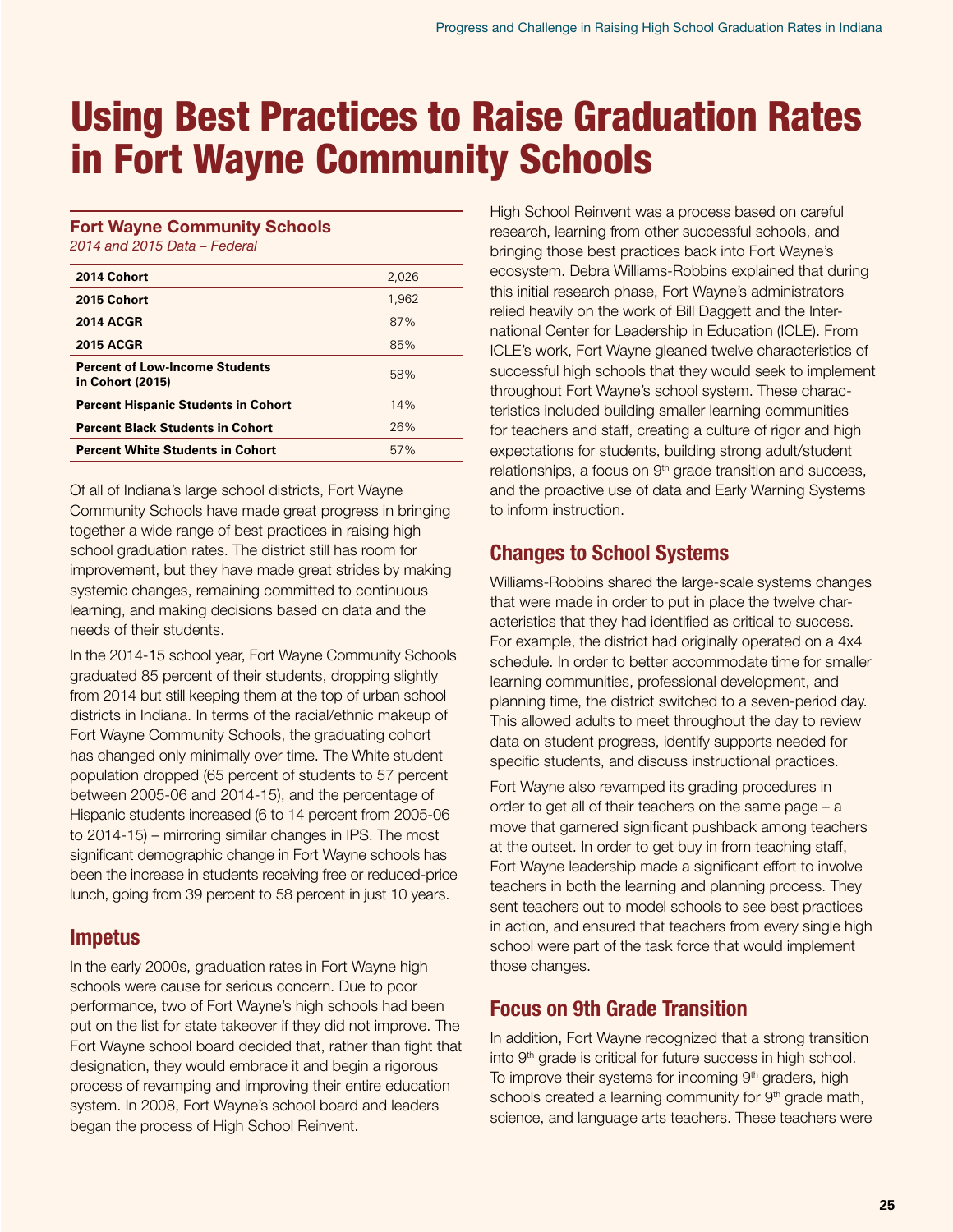given the same planned collaboration time, and were also allowed to "flex" the schedule to accommodate student needs. So for example, if a language arts teacher identified a need to spend more time with students on a concept to be sure students had full comprehension, they could work with the other 9<sup>th</sup> grade teachers to flex the schedule, and give them some more time to work with those students. This teacher collaboration, communication, and flexibility helps to ensure that students earn at least 10 credits their freshmen year, and enter sophomore year on track and prepared for the next steps. Ninth graders also have a designated counselor and administrator assigned to support the students, and work with teachers to manage behavioral or academic concerns. Having dedicated personnel for this critical year can prevent ninth graders from falling through the cracks and getting off track. These critical staff members provide ninth graders with a reliable adult presence, and help them learn to navigate high school academics and expectations.

# **Proactive Use of Data**

Fort Wayne leadership recognized the critical role that data would play in identifying weak spots, and in proactively working to close those gaps. While previously they had focused on final graduation rates at the end of the year as their measure of success, they now provide teachers and staff with access to a robust set of data around student attendance, grades, achievement scores, and whether they are on or off track for graduation in terms of credits earned. In Fort Wayne high schools, student data is displayed in the hallways (with a student identifier number), showing if they are on or off track in terms of the number of credits they are earning, their attendance, and their overall grades. This gives teachers and students a constant visual reminder of their progress, or any areas for concern.

# **Focus on Academic Rigor and College/Career Ready Coursework**

Fort Wayne leadership recognized that rigorous coursework was essential if their students were to go on to succeed in postsecondary education, or in future careers. The first step was to push more students to achieve the more rigorous Core 40 diploma. Principals now must justify any waiver diploma request for a student, and students must show that they have completed the required remediation hours, attempted to improve their final test scores, and retaken the exam each time it was offered before they can be eligible for a waiver. In addition, Fort Wayne began allowing students to come back over the summer or for a fifth year in order to complete their credit requirements and earn their diploma.

Rigorous coursework also includes opportunities to take AP and IB courses, and Fort Wayne has worked hard to give more students access to these types of courses, and the encouragement and supports they need to succeed. Fort Wayne also began to proactively build relationships with local community colleges, to add more dual credit courses, and has worked with local leaders and businesses to provide internship opportunities for their students.

# **Looking Forward**

None of these changes happened overnight. Williams-Robbins noted that having a long-serving and supportive superintendent in place during this transition was critical. With steady and committed leadership at the top, Fort Wayne was able to take time to learn, to educate and gain buy in from staff and teachers, and to strategically implement the new practices. And while they certainly made adjustments along the way if something was not working, the overall direction of High School Reinvent remained the same, with a commitment to the core characteristics they had identified at the outset.

This steady and consistent movement forward has allowed Fort Wayne to make strong gains, even in the face of serving a more diverse demographic of students. As the needs of Fort Wayne's student body have changed, leadership has doubled down on its commitment to academic rigor, coupled with strong supports for its students. Recognizing that they serve many students who cannot afford basic needs, the district now provides free breakfast and lunch for all elementary and middle school students. The recently opened Family and Community Engagement Center houses a free health clinic that provides vision screening and immunizations to students; centralizes supports for homeless students; and manages many of the college and career ready components that support students to take their next steps after high school graduation. Fort Wayne also strives to engage with the community through its community and parent advisory boards, and seeks to engage a diverse cross section of the community and incorporate their views.

The work is ongoing, and Fort Wayne is continuing to search for ways to evaluate their success, and work to improve. They continue to monitor graduation rates, and now also monitor attendance, types of diplomas earned, and rates of participation in AP and dual credit courses. In addition, the district has now begun tracking students into postsecondary in order to better understand if the supports they are now providing in high school are having an impact on a student's ability to succeed in college and/or career once they leave the district. Going forward, this commitment to consistent evaluation will help the district better tailor its methods to maximize student success.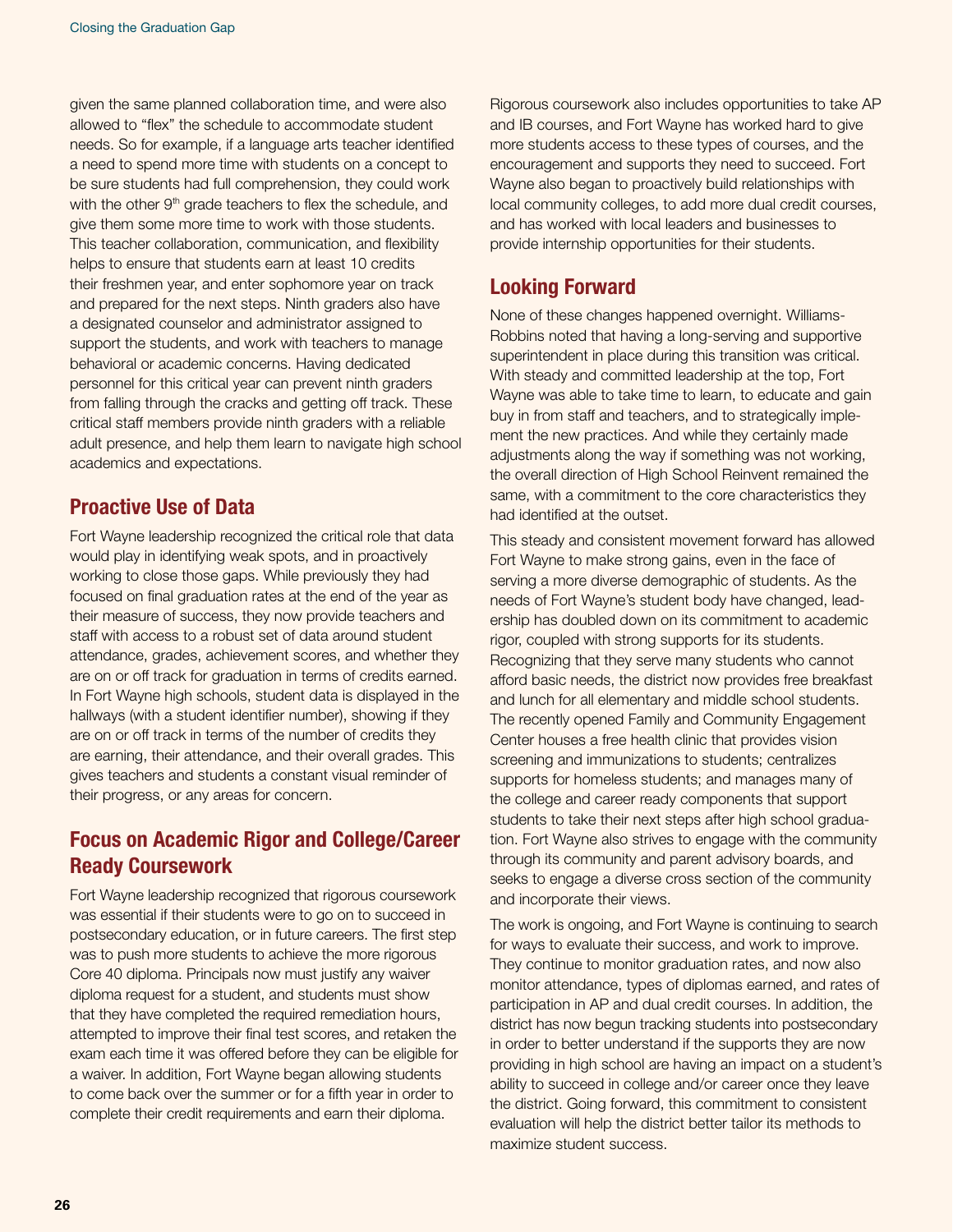# State Areas for Improvement

**I** ndiana has a great deal to celebrate in terms of its high school graduation rate and the great work being done in districts around the state to give kids the highest-quality education possible. However, there are also some areas of concern that the state should continue to address moving forward. Since many of these issues stem from how the state collects and reports data on high school graduation, in this section, all numbers come from state-reported data, not federally-reported as was used at the beginning of the report. This allows for an examination of how the state graduation rate differs from the federal rate, as well as a look at issues within the state that are not reported federally, such as waiver diploma rates and homeschooling.

# **Data Issues**

### **Federal/State Discrepancies**

In 2008, the U.S. Department of Education released non-regulatory four-year Adjusted Cohort Graduation Rate guidelines for states. These guidelines were intended to ensure states properly calculated their high school graduation rate and provided guidance on which students to include in each graduating cohort, who could be removed from a cohort, and how districts and states were to report graduation rates each year. Through these guidelines, the U.S. Department of Education aimed to establish common rules for graduation rate calculation and reporting and create standardization across states. However, given that these are guidelines, not law, it is up to states to interpret and abide by them, often leading to discrepancies between what is reported by states and what is ultimately federally reported by the U.S. Department of Education.

In Indiana, as in other states, these discrepancies are apparent and indicative of the state legislature establishing statute that allows for greater leniency in adjusting the four-year cohort graduation rate than what is accepted in federal reporting. One example of this can be found in Indiana's mobility codes, which dictate to schools and districts the reasons for which students may be legally removed from their cohort. In the 2008 Adjusted Cohort Graduation Rate guidelines, the federal Department of Education provided only three reasons a student may be removed from their cohort: 1) transferring out and enrolling in another school or educational program that culminates in a high school diploma; 2) emigrating to another country; or 3) is deceased. To that list, however, Indiana statute adds six other codes for cohort removal in their state calculations:

- Poor health
- Incarceration or placed by court order in Department of Child Services custody
- Placement by court order in another corporation where education continues
- Missing student who cannot be located within boundaries
- Religious beliefs
- Enrolled in Indiana less than one year

Allowing for students to be removed under these codes results in smaller graduating cohorts and can help to inflate state-reported graduation rates. While some of these codes could be seen as legitimate reasons for removing students from their public high school, they ultimately allow students to be effectively taken off the books and the responsibility for ensuring they receive an education greatly diminishes.

A critical example of this can be seen in the state's data on students removed from their cohort under the "Missing, Cannot Be Located" code. Under this code, a student who has essentially dropped out and efforts to locate him or her are unproductive, may be removed from the cohort if the school attempts to contact the student at their last known address through U.S. Certified mail and either receives a new forwarding address or has the letter returned without a forwarding address. If the student cannot be located through this step, the school then must file an official report with the state Clearinghouse for Information on Missing Children and receive confirmation from the Clearinghouse that the student has been reported by October 1<sup>st</sup> of the following school year. The school must have on file both the U.S. registered mail receipt showing that a new address for the student could not be found and email verification from the Clearinghouse to be able to remove a student using the missing code; however, if the student cannot be found, there are no further steps required of the school to find him or her.

Between the 2005-06 and 2014-15 school years, 31 high schools in Indiana used the missing code for 10 or more students in a given year and accounted for between 158 and 659 students being removed in a given year's cohort. Almost all of these schools come from Indiana's largest school districts where cohort sizes are large and student mobility is a major issue. About one-third of those high schools only appeared on the list one time in those ten school years, and several of the 31 high schools last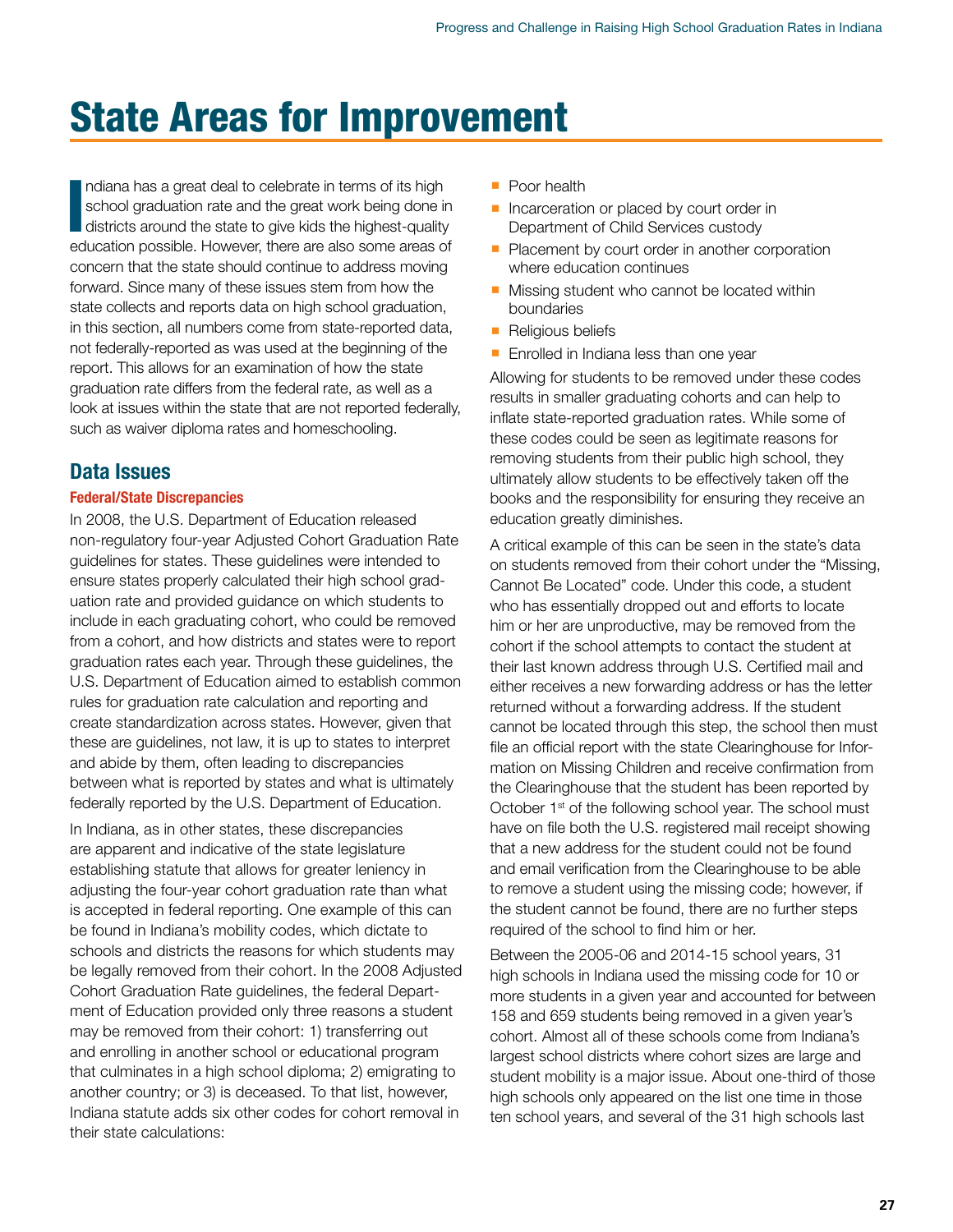reported 10 or more students missing five or more years ago, indicating they have since limited their use of the missing code. However, there are a handful of schools where the missing code to remove students from their graduating cohort seems abnormally high. One of these high schools averaged 120 students removed as missing between 2006-07 and 2014-15, with as many as 191 students removed in any one given school year. The next closest average is 86 students removed between 2013-14 and 2014-15 by one of Indiana's virtual schools. Three high schools averaged around 30 students removed as missing in this time frame, including significant numbers within the past few school years. These five high schools, while outliers, show a troubling use of the missing code, which resulted, in part, in a difference of between 4 and 19 percentage points in federal and state graduation rates in 2014-15 alone. Though the use of this code cannot solely be attributed with the federal and state graduation rate discrepancies (other reasons for removal may also play a part), it is clearly a factor, and these anomalous schools should be a point of concern for the state.

### **Division between State and Schools**

There is a clear division on the collection, reporting, and overall use of data at the state and school levels. On one hand, the Indiana Department of Education (IDOE) has made efforts to improve the system schools and districts use to collect and report data. It has also developed a process for schools and districts to submit the requisite data. IDOE constantly evaluates this process, but they are somewhat limited in what they can change because of how data collection and reporting is authorized by the state legislature. The IDOE has attempted to rectify this problem by offering regional training sessions and creating online videos, but these efforts have yet to have the wide-reaching impact the state needs to ensure better data collection. The state has also piloted graduation rate reports that provide districts with data on their graduation rates over time, as well as survey data on students' post-graduation goals, and the IDOE is also moving towards more real time collection and reporting on student attendance, mobility, and graduation rates.

On the other hand, during interviews many school and district officials expressed frustration with the state data collection and reporting system, which they see as cumbersome and in a constant state of fluctuation. Much of this may be directly due to the political environment in Indiana and the related turnover at the Department of Education, but some is also the result of a state focus on data solely for accountability measures and not as a proactive learning tool. This has led to great confusion

over what data the state requires schools and districts to report, how data is expected to be reported, and who the data is supposed to be submitted to – all of which can change from year to year. Leadership at both traditional public and charter schools voiced concerns that ambiguity in state reporting guidelines has led to great discrepancies between districts in reported data that make it nearly impossible to make district-to-district and school-to-school comparisons. One example of this is how school districts report on attendance. According to several district officials who handle data reporting, the state does not differentiate between full- or half-day attendance, nor does it specify how districts should report excused absences versus unexcused absences, which leads to significant inconsistencies in publicly-reported district attendance rates.

While there are efforts underway to change this, many schools and districts across the state have taken it upon themselves to collect and analyze data that can help them better identify and help struggling students. Some have done this by hiring data specialists or assigning staff members to specifically help schools with state data reporting and maintaining communication with the state to resolve data issues. For larger districts, having a staff person dedicated to this may not be a huge issue, but not all districts can afford to create a new position or replace an existing position with one simply to work on state data reporting. As one district administrator said, "infrastructure costs for data aren't really considered," and given the already tight budgets districts must work within, the issues with state data reporting have created a major challenge for many Indiana school leaders.

### **Reactive, Not Proactive Data Use in K-12**

Another chasm between the state and districts lies in the purpose and ultimate use of the data being collected. For the state, data collection is primarily used for accountability measures. For schools and districts, however, data has become a critical tool for identifying students at risk of falling off track and providing them with the support they need. This difference looms large in many districts where teachers and administrators feel hindered by the data they must collect that does not align with what they see as necessary for improving outcomes for their students and is often collected in an unusable manner. This then puts the onus on schools and districts to not only make sure they are collecting and reporting state-required data, but to also devise their own systems – at their own expense – for collecting and analyzing the data that help them make critical decisions and help their students. As described in the previous section, schools and districts are turning more and more to the key early warning indicators (attendance,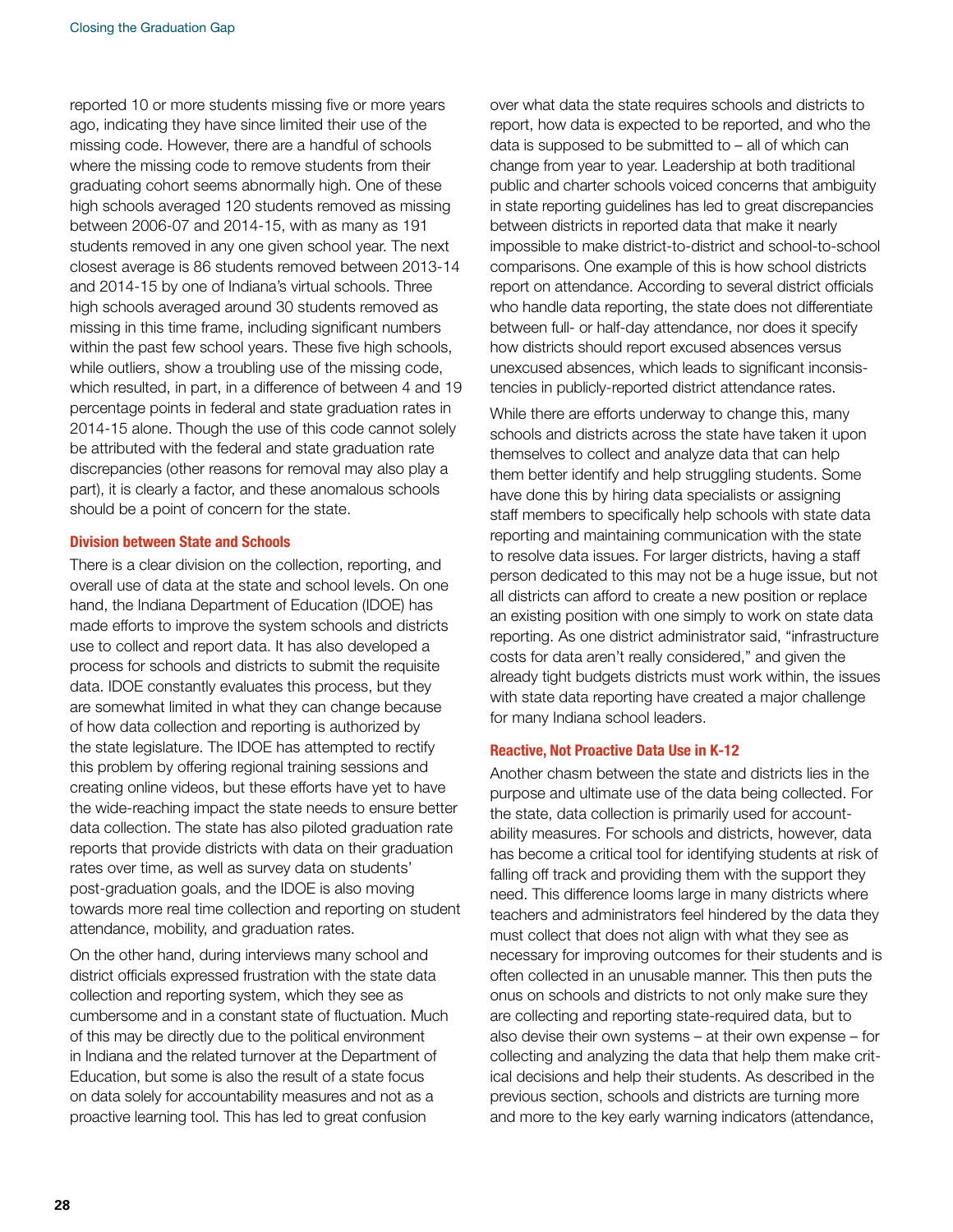behavior, and course performance) to identify struggling students that are flying under the radar. But to do this, schools frequently have to create separate data systems, guidelines, and procedures to track the data that matters to them. This places additional hardship on districts that could be resolved by better alignment with the state and a greater statewide emphasis on creating a data system that works for both accountability purposes and providing real-time, usable data for teachers and school staff.

### *Homeschooling*

Homeschooling in Indiana is almost completely deregulated – requiring no notification, parent education minimums, criminal bans, state-mandated subjects, or assessment requirements<sup>26</sup> – though according to a 2013 state law, students who are removed from high school must receive counseling from their public school on home education and their options for earning a diploma. Once a parent or guardian has removed their child from the public school system to be homeschooled, the accountability placed upon them for what is taught or learned is limited. State law does allow local public school officials to request attendance records from parents to verify attendance, but there is no formal mechanism for keeping attendance records. Students home schooled by their parents can earn a legally issued, non-accredited diploma or they can choose to enroll with an accredited program, but they are not eligible to receive a diploma from their local public school.

Concerns over homeschooling at the high school level are largely twofold. First, many in Indiana have questioned whether students who are off track to graduation are being counseled into homeschooling by their local public school. Some of this concern stems from Indiana's version of "No Pass, No Drive" legislation, which allows for a student under the age of 18 to have their learner's permit or driver's license revoked should they be chronically truant, suspended, expelled, or considered a dropout. This legislation was intended to incentivize students to stay in school and out of trouble, but questions have been raised over the possibility that school administrators are using this law to sway off-track students into homeschooling to remove them from the school's graduating cohort, and thus, helping to raise graduation rates. The second concern came from school district officials who felt that the pervasive knowledge of Indiana's lax homeschooling regulations gives parents and guardians an easy loophole to remove their children from public schools should they no longer wish to comply with public school regulations.

Given the lack of regulations on home schooling in the state, it is difficult to discern whether either of these concerns is empirically valid; however, analysis of state data tracking students who were removed from their graduating cohort using the code "Removed by Parent" (a proxy for students who were removed for homeschooling) over the past decade shows some interesting trends. Between the 2005-06 and 2014-15 school years, more than forty thousand students were removed by their parents to be homeschooled in Indiana. Seven Indiana high schools reported 500 or more students removed from their graduating cohorts under this code between 2006 and 2015. These seven high schools had an average removal rate ranging from 51 to 74 students each school year during this time frame, with one high school removing as many as 152 students from one cohort. Given that all but one of these schools have an average cohort size in the 300 to 400 range, more than 1 in 10 students were removed, on average, from each cohort, and in one school, that number was as high as 4 in 10 students.

Another 25 schools had between 300 and 500 students designated as removed by parent between the 2005-06 and 2014-15 school years, with one school removing 165 students under this code in just one cohort. One of the schools falling in this range, Indiana Connections Academy, a statewide virtual charter school, began reporting cohort data in 2011-12, but had 414 students removed by parent in just four school years – an average of more than 100 students each year. This could be indicative of students who were previously considered to be homeschooled enrolling and later un-enrolling in an accredited virtual program or students and parents being unhappy with the virtual school experience; however, no other virtual school in the state shows a similar trend. Another 84 schools had between 100 and 300 students removed by parent during the same 10-year span, averaging 10 to 30 students removed from each cohort. In all, one-quarter of Indiana high schools removed an average of 10 students or more from their graduating cohorts between 2005-06 and 2014-15.

Indiana lawmakers have prioritized choice and religious freedom in education, but when it comes to homeschooling, this comes at the expense of having accurate data on the educational fate of many of the state's young people. While there is no explicit proof of off-track students being counseled out by school administrators or parents taking advantage of lax homeschooling law to take their child out of the public school system, the data does show that the use of the "Removed by Parent" code is far more prevalent in some schools than others. This is

<sup>26</sup> Huseman, J. (27 August 2015). Homeschooling regulations by state. *ProPublica.* Retrieved from <http://projects.propublica.org/graphics/homeschool>; HSLDA. (2017). Homeschool laws in your state. Home School Legal Defense Association. Retrieved from https://www.hslda.org/laws/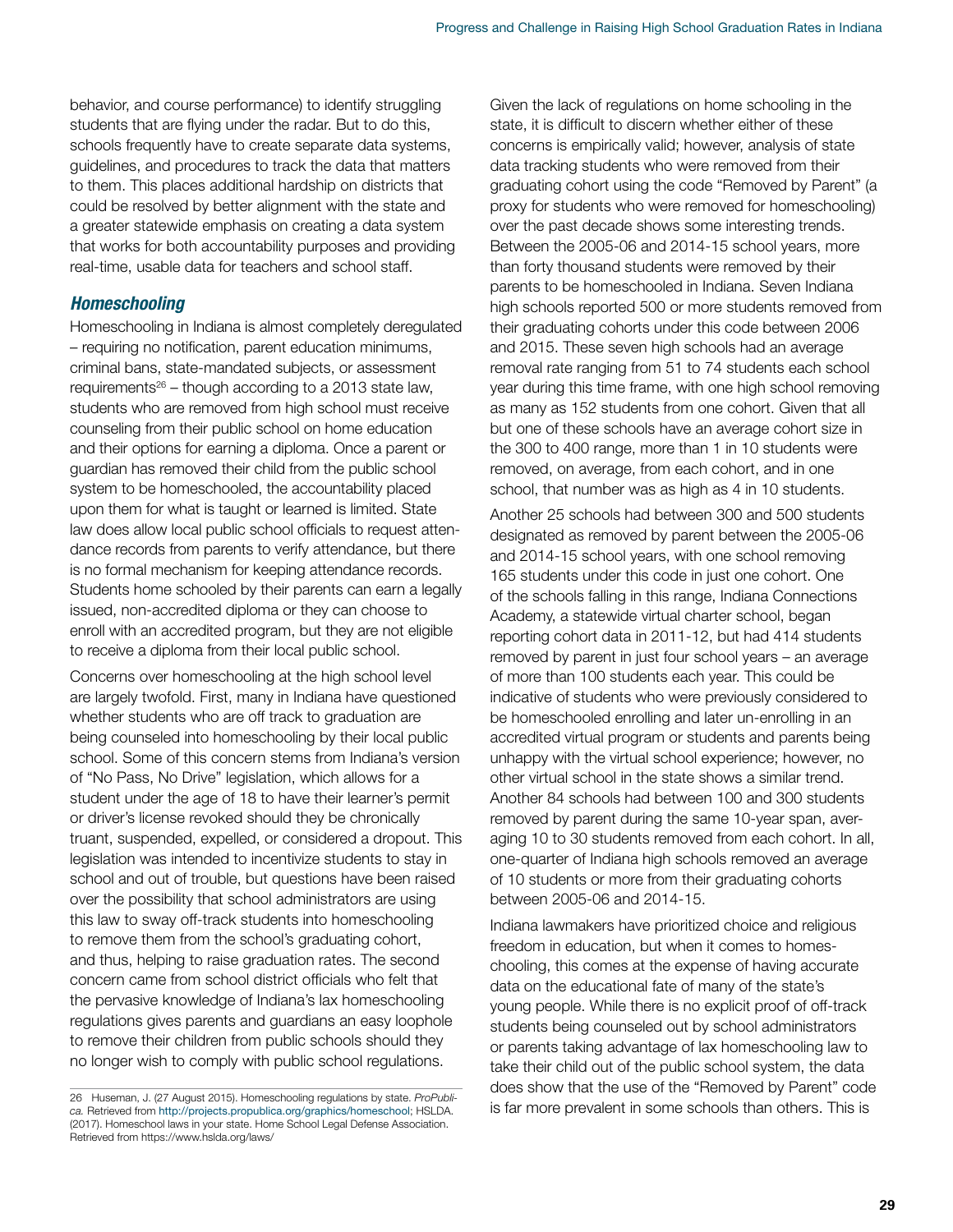| Waiver and Non-Waiver Graduation Rates, 2010-11 to 2014-15 |         |        |          |            |               |      |                                                        |                  |
|------------------------------------------------------------|---------|--------|----------|------------|---------------|------|--------------------------------------------------------|------------------|
| Year                                                       | ConortA | Gradit | GrabRate | Nor-Grad N | Non-diad Rate |      | Other and Report Maried Gab Rate<br>* of Walley Grades | olo Walles Grate |
| 2014-15                                                    | 78774   | 70026  | 88.9%    | 65251      | 82.8%         | 6.1% | 4775                                                   | 7.0%             |
| 2013-14                                                    | 78346   | 70557  | 90.0%    | 65522      | 83.6%         | 6.4% | 5035                                                   | 7.0%             |
| 2012-13                                                    | 78346   | 69406  | 88.6%    | 64023      | 81.7%         | 6.9% | 5383                                                   | 8.0%             |
| 2011-12                                                    | 76951   | 68226  | 88.7%    | 62366      | 81.0%         | 7.6% | 5860                                                   | 9.0%             |
| 2010-11                                                    | 78630   | 68469  | 87.1%    | 63244      | 80.4%         | 6.6% | 5225                                                   | 8.0%             |

Source: Indiana Department of Education

troubling mainly in that as soon as a parent or guardian provides a signed statement to homeschool, there is no way of knowing whether or not the child actually continues to receive an education. While some may argue that this is a parent's right or that the majority of parents removing students from public school to homeschool do so with the best of intentions, because regulations are so loose around homeschooling in Indiana, questions will continue to linger over whether or not children are being rightfully removed from public education or if the loopholes provided are a serious cause for concern.

### *Diploma Waivers*

Indiana students must complete the required course sequence and pass the Algebra I and English 10 end-ofcourse assessments (ECAs) to graduate with a high school diploma. If a student is unable to pass the Algebra I and/or English 10 ECA by the end of their senior year, however, they may be eligible for one of two state waivers – the evidence-based waiver or the work readiness waiver – to earn their diploma. To qualify for the evidence-based waiver, students must:

- Take the ECA they did not pass at least one time each school year after the year the exam was initially taken;
- Complete remediation sessions to help prepare for exam retakes;
- Maintain an attendance rate of 95 percent or higher over the course of their high school experience;
- Maintain a grade point average of a C or better in required courses (34 credits);
- Satisfy local graduation requirements; and
- § Obtain a written recommendation from a teacher in the subject area not passed.

To earn a Work Readiness Waiver, students must meet all of the Evidence-based Waiver requirements with the exception of obtaining a teacher recommendation, but must also:

- Meet all requirements for a General Diploma;
- Complete a workforce readiness assessment; and
- Complete one of the following:
	- A career exploration internship course
	- A cooperative education course
	- Earn a workforce credential

Intended to help students who may struggle with test taking, particularly students with disabilities and English language learners, the overuse of waivers by some districts came under heavy scrutiny in recent years. Many of these concerns stem from two beliefs: first, that students graduating with evidence-based waivers (which comprise the majority of students receiving waivers) are being held to a lower standard and are not prepared for postsecondary education; and second, that districts are using waiver diplomas as a means to raise their graduation rates. To counter the first concern, legislation was passed in 2013 requiring schools to administer a college and career readiness examination to students appearing to need remediation, as well as to disqualify students receiving an evidence-based waiver from getting state-based financial aid for stand-alone remedial college courses. To address the second concern, the state board of education established a rule in 2014 to hold accountable schools with waiver rates of 10 percent or higher for three consecutive years.<sup>27</sup> This rule requires schools meeting this criteria to submit a waiver-reduction plan to the Indiana Department of Education, and allows for state assistance in reducing waivers should a school continue to have waiver rates of 10 percent or more.

27 Students who are deemed "waiver appropriate" (e.g., students with disabilities, English language learners) are excluded from the 10 percent count.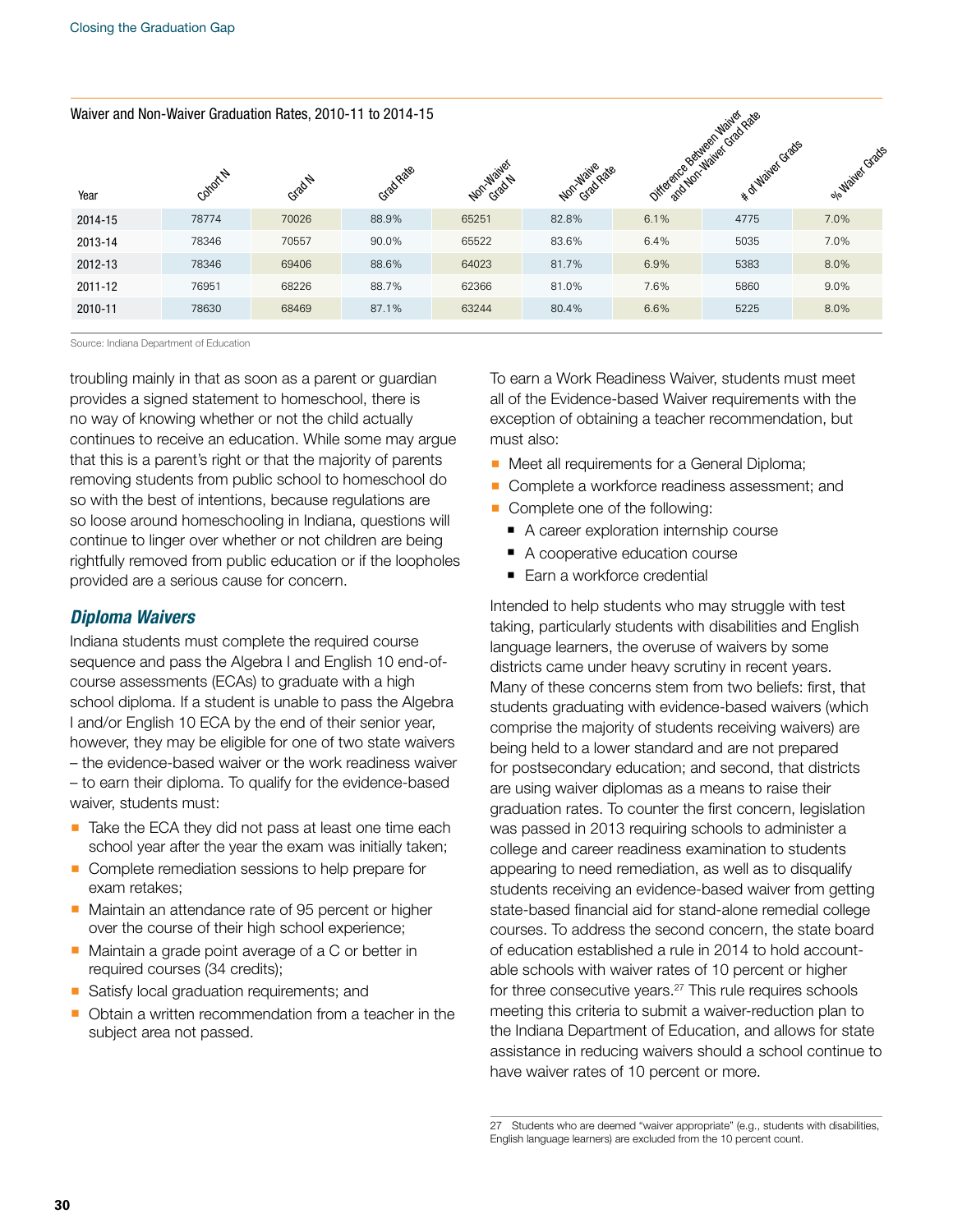Since attempts to reduce waiver diplomas went into effect, both the number and percentage of students across the state graduating with a waiver has dipped slightly, and the gap between the state statutory graduation rate (including waiver and non-waiver graduates) and the non-waiver graduation rate (excluding students with waivers) has narrowed. Still, in 2015, there was a 6.1-percentage-point difference in the state-reported statutory graduation and non-waiver graduation rate, which effectively drops the overall state-reported graduation rate from 88.9 percent to 82.8 percent.

The impact of waivers on graduation rates is even more evident at the district and school level. In 2015, two-thirds of school districts reported a statutory graduation rate of 90 percent or higher, but less than one-third of districts had a non-waiver graduation rate of 90 percent or above. Conversely, roughly 10 percent of districts had a statutory graduation rate below 80 percent, but that number more than doubles when taking waiver diplomas out of the equation.

### Difference in District Waiver and Non-Waiver Graduation Rates, 2015

| <b>Graduation Rate</b> | Number and Percentage<br>of Districts<br><b>Waiver Grad Rate</b> | Number and Percentage<br>of Districts<br>Non-Waiver Grad Rate |
|------------------------|------------------------------------------------------------------|---------------------------------------------------------------|
| 90% and above          | 227 (66.6%)                                                      | 110 (32.2%)                                                   |
| 80-89.9%               | 75 (22.0%)                                                       | 150 (44.0%)                                                   |
| 70-79.9%               | $13(3.8\%)$                                                      | 46 (13.5%)                                                    |
| Less than 70%          | 26 (7.6%)                                                        | 35 (10.3%)                                                    |
|                        |                                                                  |                                                               |

Source: Indiana Department of Education

In 2015, nearly 65 percent of schools with a graduating cohort had a statutory graduation rate of 90 percent or higher, but less than 30 percent of schools reported a non-waiver rate in the same range. Removing waiver-qualifying graduates from the graduation rate count also more than doubles the number of high schools reporting a graduation rate below 80 percent. Waivers had a significant effect on reported graduation rates for about 20 percent of schools, in which there was at least a 10-percentage-point difference between the statutory graduation rate and the non-waiver graduation rate.

When examining Indiana's waiver graduation rate for the past three years (2012-13 to 2014-15), 51 schools – or about one in eight high schools – qualify under the state's accountability rule for schools granting 10 percent or more of waiver diplomas for three straight years.<sup>28</sup> The

#### Difference in School Waiver and Non-Waiver Graduation Rates, 2015

| <b>Graduation Rate</b> | Number and Percentage<br>of Schools<br>Waiver Grad Rate | Number and Percentage<br>of Schools<br>Non-Waiver Grad Rate |
|------------------------|---------------------------------------------------------|-------------------------------------------------------------|
| 90% and above          | 258 (64.8%)                                             | 116 (29.1%)                                                 |
| 80-89.9%               | 90(22.6%)                                               | 175 (44%)                                                   |
| 70-79.9%               | 14 (3.5%)                                               | 58 (14.6%)                                                  |
| Less than 70%          | $36(9.0\%)$                                             | 49 (12.3%)                                                  |
|                        |                                                         |                                                             |

Source: Indiana Department of Education

number of schools with consistently high rates of waiver diplomas has declined slightly in the past few years, but the significant amount remaining means further efforts will be required if the state wants to further reduce the overuse of evidence-based waivers.

Offering diploma waivers is intended to provide students who may struggle with standardized tests a rigorous pathway to graduation, and given that there is no evidence that Indiana's state standardized tests are correlated with postsecondary success, waivers provide a reasonable means of bypassing testing while still holding students accountable. The major concern on waivers voiced by education officials is that teachers sometimes feel wary about granting evidence-based waivers to students earning lower grades in their coursework, despite it being acceptable under current waiver rules, because of concern over whether these students have learned what they need to be successful beyond high school. This matches up with the overall apprehension toward the lowering of standards that waivers seem to imply. If the most significant concern over the use of waivers is that they are leading to lowered standards, lawmakers should look to raise the minimum grade students must earn in core courses to be considered for a waiver. This would better ensure that students are still meeting rigorous standards despite not passing one or both required ECAs. It is also aligned with many years of research showing that a student's high school grade point average (GPA) is a far better predictor of postsecondary enrollment and success than standardized test scores. Lawmakers should also consider a high-quality portfolio-element to the waiver requirements that would provide an additional outlet for students to demonstrate the knowledge they acquired in high school. Other states have begun to use a portfolio approach to assessing student knowledge to varying success. Indiana lawmakers can learn from their experiences if they want to create an additional tool to assess student learning and bolster the quality of the evidencebased waiver diploma.

<sup>28</sup> This number may be affected by the number of students deemed to be "waiver appropriate" in these schools.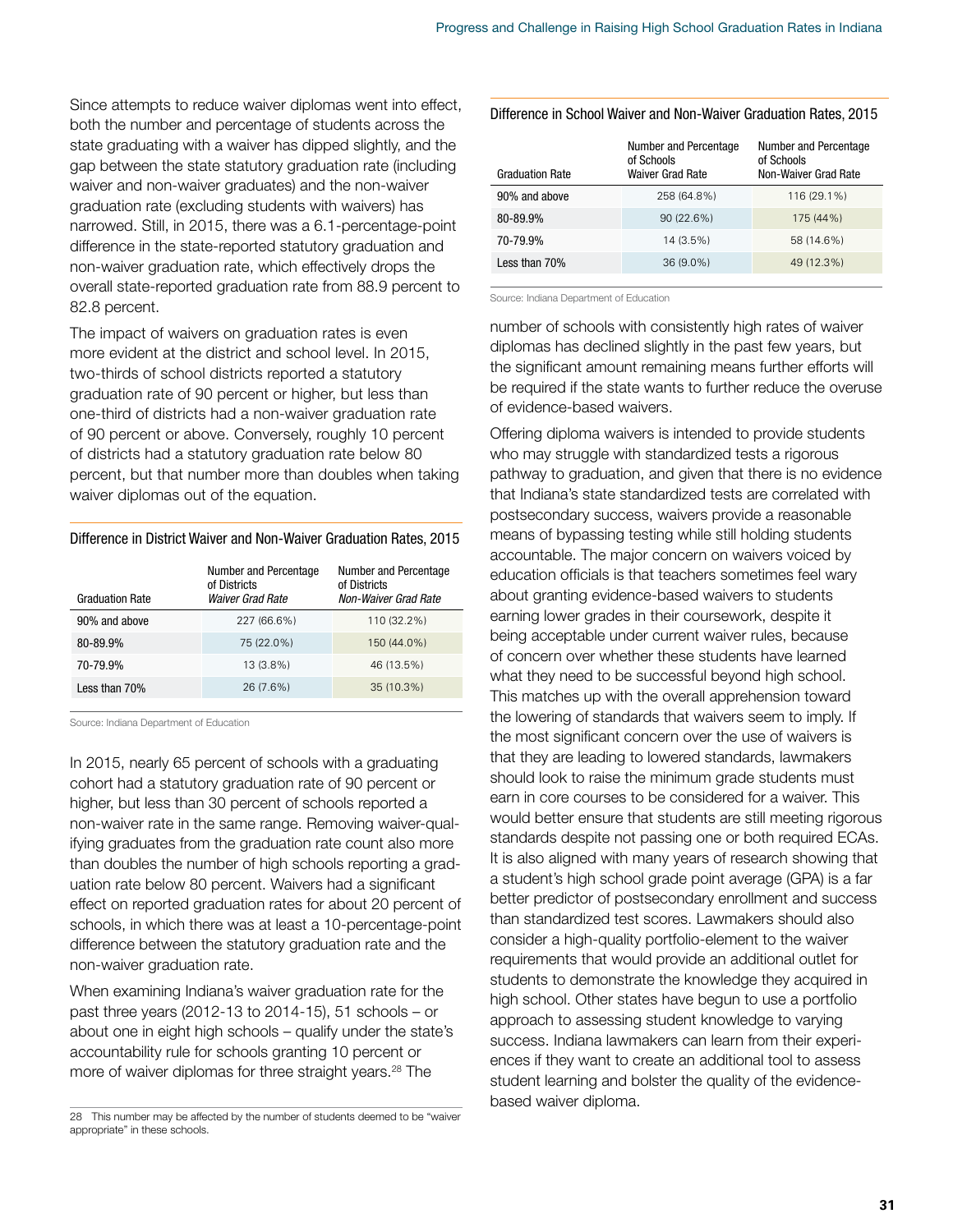### *Influence of Politics in the Classroom*

Indiana is one of just 13 states in which the state superintendent of education is elected, rather than being appointed by the governor. Indiana is not alone in having a highly-charged political environment, but it is necessary to point out how it has trickled down into the state's classrooms. A significant point of contention in recent years has been over the replacement of Indiana's state assessment, ISTEP, taken by students in grades 3-8 and high school sophomores. Indiana nearly replaced ISTEP with the Common Core-aligned PARCC exam in 2010, but lawmakers dropped the Common Core in 2014, ultimately leaving the state to write new, more rigorous standards but without an assessment to match. The ISTEP, which had been in existence for decades, was retooled to better align with the new standards in 2015, but it was officially scrapped in early 2016 after numerous administrative issues caused many to lose confidence in the exam.

Following the decision to scrap the latest version of the ISTEP, the General Assembly assembled a panel of 23 education stakeholders to design a new test by the start of the 2017-18 school year. The panel had a rocky start and after seven months of debate, recently submitted a plan to the General Assembly with only minor changes to the testing schedule and a recommendation to consider using an off-the-shelf test or existing questions from outside vendors to save time and money, possibly including the PARCC consortium that Indiana left just two years ago.

While all this has been happening at the state level, students, teachers, and administrators have felt the impact of uncertainty created by the near constant back and forth over the past six years. There is great concern that less than 18 months after the plan was submitted, no one has any idea what the next state assessment will look like, and although the new test should align with the standards created in 2014, there is no guarantee that the new exams

will meet expectations immediately, creating more frustration for schools being held accountable by these exams. It is also unclear, based on recommendations from the ISTEP panel, whether the state will continue to use state assessments moving forward or if there will be a push to create a more holistic assessment. While this may be a positive step, it may once again disrupt what is expected in Indiana's classrooms.

The state's A-F grading system is another example of the state political environment seeping into Indiana's classrooms. Since the letter grade accountability system began in 2011, the formula used to grade schools has been overhauled multiple times, causing schools' grades to shift – sometimes dramatically – from year to year. Advocates for the A-F system believe it provides a clear, easy-to-understand school accountability metric for parents and community members. The fluctuating formula and grades, however, have caused some frustration for parents, students, teachers, and administrators, many of whom have found the system to be confusing, and in some cases harmful. One school official said the A-F system is demoralizing to the students and staff of lowergraded schools, and more importantly, does not accurately reflect the hard work happening in those schools, which often serve more disadvantaged students. It can also be misleading to parents and students choosing a school and make it harder for schools to recruit good teachers.

The changing standards and assessments in Indiana have affected the state at the classroom level in ways that can make the work of educating students more challenging. As one district leader pointed out, some feel the schools in Indiana are working in spite of the political influence, not because of it. Though politics will always be a part of any state's education system, it is critical that state lawmakers remain aware of how their actions impact students and teachers and move beyond politics as usual to do what is best for them.

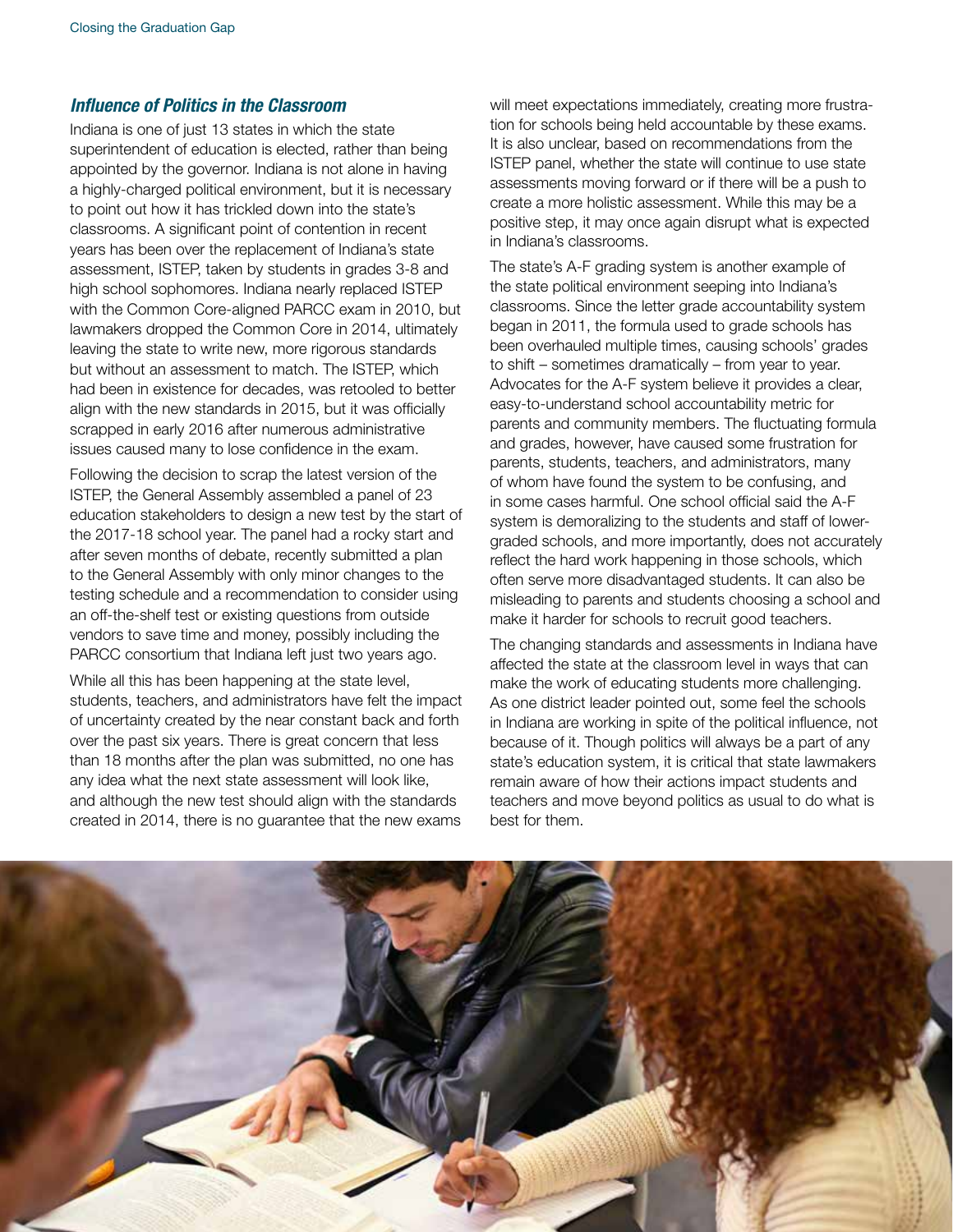# First-Year Programs at Indiana Universities

# **First-Year Programs in Indiana**

As high school graduation rates across the nation continue to rise, focus has shifted towards ensuring that graduates leave high school equipped for the rigors of postsecondary education. This is especially important given that in 2010, 59 percent of jobs required some postsecondary education or training, and by 2020 that number is expected to grow to 65 percent.29

To help students successfully transition from high school into postsecondary, higher education institutions have to think beyond freshman orientation offerings. In 2016, U.S. News and World Report invited more than 1,500 college presidents, chief academic officers, deans of students, and deans of admission to nominate institutions with stellar examples of first-year experiences. Several Indiana institutions were highlighted, including Indiana University – Bloomington, Indiana University-Purdue University-Indianapolis, Butler University, Purdue University – West Lafayette, and the University of Notre Dame.30 Every Indiana University highlighted by U.S. News and World Report also boasted first-year retention rates beyond the national retention rate of 72.1 percent reported by the National Student Clearinghouse.<sup>31</sup>

### *Indiana University – Bloomington*

Indiana University's **Office of First Year Experience (FYE)** offers new students at Indiana's Bloomington campus a wide range of supports to help students acclimate to college life and make the most of their time at IU. FYE offers programs, resources, and services to students beginning with New Student Orientation and lasting throughout the entirety of a student's first year on campus. IU-Bloomington currently has an 89 percent freshman retention rate.<sup>32</sup>

One aspect of FYE is the IUBeginnings program, which is offered exclusively to new IU students as they transition to college. For three days, new students are given the opportunity to connect with other new students, current student leaders, and staff coordinators while exploring activities and interests in one of three areas: IUBAdventurous where students engage in different outdoor activities; IUBCultured, where students connect and reflect over their love of the arts and culture; and IUBEngaged, where students participate in community service and connect with other new students on a shared interest in social impact and civic engagement. IUBeginnings gives new students the opportunity to have a shared experience with other new students, granting them greater comfort and confidence as they enter IU.33

### *Indiana University-Purdue University Indianapolis (IUPUI)*

IUPUI's Division of Student Affairs provides a host of First Year Programs that offer students the opportunity to develop academically, socially, emotionally, and intellectually. First Year Programs at IUPUI are intentionally developed to help students develop the skills that will benefit them during college and throughout their career. In 2015, IUPUI's freshman retention rate was 72 percent.34

IUPUI offers Summer Bridge Events that give students several opportunities to connect with one another and build relationships over the summer leading into college, including paddle boat trips, outings to minor league baseball games, and opportunities to learn more about different aspects of IUPUI's campus. Additionally, the JagVenture program is a leadership camp that takes place in August prior to school beginning and offers first and second year students the chance to build relationships, develop leadership skills, and gain insights from peers. During IUPUI's Summer Orientation Program, JagBlast introduces new students to different student organizations, fraternities and sororities, community service opportunities, and other ways to get involved with campus life.

### *Butler University*

As part of the University's Core Curriculum, Butler requires students to take part in a first-year seminar, which stretches across both semesters of a student's freshman year.35 The goal of the seminar is for student's to develop skills important for college success, including critical reading, writing, and thinking skills, and to better under the liberal arts while reflecting on significant questions relating to a student's self, community, and world. Butler currently boasts a 90 percent freshman retention rate.36

<sup>29</sup> Carnevale, A., Smith, N., & Strohl, J. (2014). *Recovery: Job Growth and Education Requirements.* Washington, DC: Georgetown University Center on Education and the Workforce.

<sup>30</sup> U.S. News & World Report (n.d.). First-year Experiences. Retrieved from http:// colleges.usnews.rankingsandreviews.com/best-colleges/rankings/first-year-experience-programs.

<sup>31</sup> National Student Clearinghouse Research Center (2016). *Snapshot Report: Persistence and Retention.* Herndon, VA: The National Student Clearinghouse.

<sup>32</sup> U.S. News & World Report (n.d.). Indiana University – Bloomington. Retrieved from http://colleges.usnews.rankingsandreviews.com/best-colleges/indiana-university-1809/academics.

<sup>33</sup> Indiana University – Bloomington. (n.d.) First Year Experience: IUBeginnings. Retrieved from https://fye.indiana.edu/orientation/iubeginnings/index.cfm. 34 U.S. News & World Report (n.d.). Indiana University-Purdue University-India-

napolis. Retrieved from http://colleges.usnews.rankingsandreviews.com/best-colleges/iupui-1813/academics.

<sup>35</sup> Butler University (n.d.). First Year Seminar. Retrieved from https://www.butler. edu/core/first-year-seminar.

<sup>36</sup> U.S. News & World Report (n.d.). Butler University. Retrieved from http://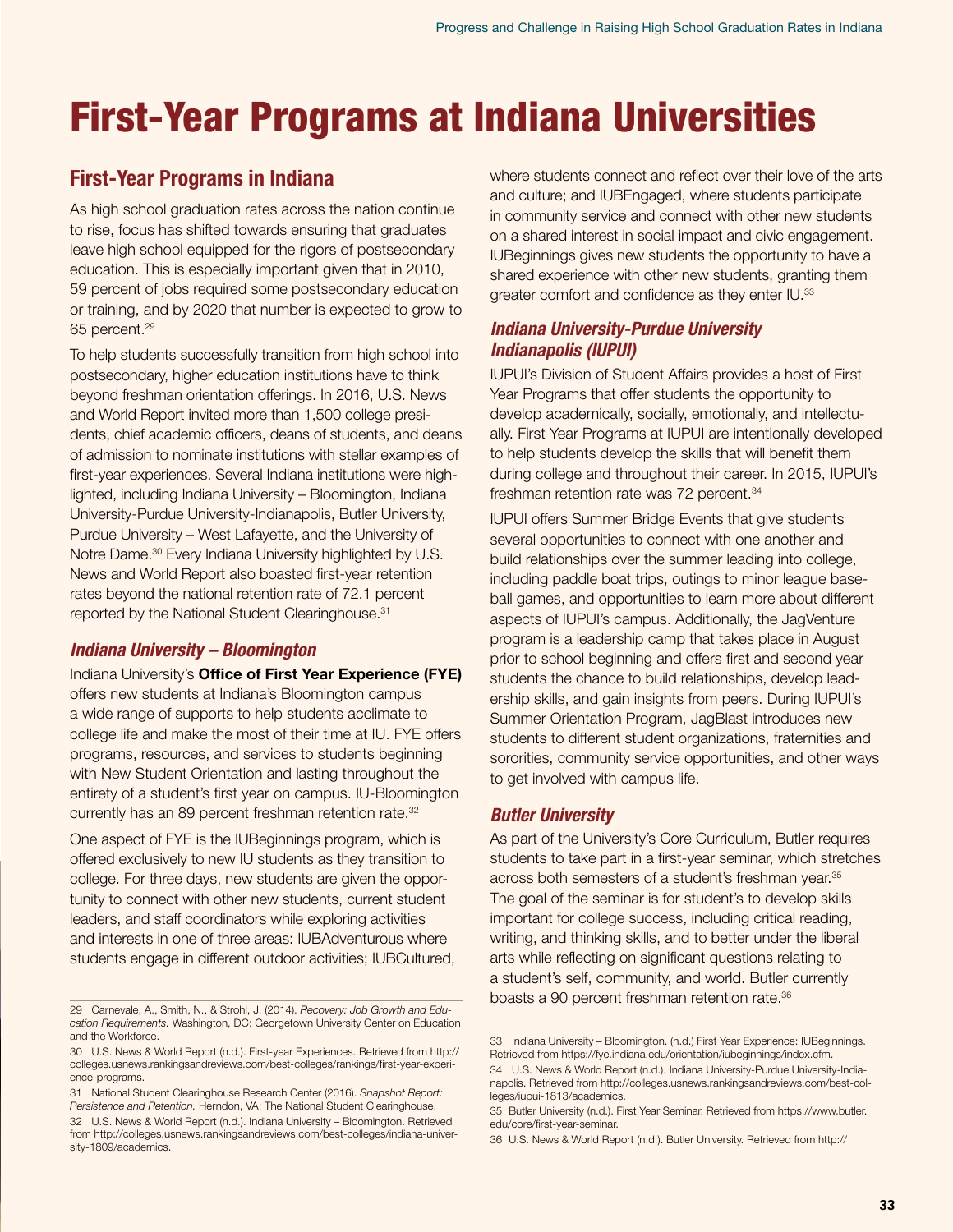### *Purdue University*

Some institutions, like Purdue University, offer first-year programs that focus specifically on a particular major. Purdue provides first-years with learning communities, where students can meet and learn from fellow first-year students in their major or college.

In addition, Purdue offers first-year students in their engineering program their own first-year program. The First-Year Engineering Program is the entry point for all beginning engineering students at Purdue. The mission of this student-oriented program is to advise and prepare students in the College of Engineering and ensure retention. Students are provided with a common first-year curriculum of required classes and a plan of study. Upon completing the First Year Engineering Program, students transition to a specific Engineering program in Purdue's College of Engineering. The freshman retention rate for students in Purdue's engineering program was over 95 percent in 2015<sup>37</sup> and the University's overall freshman retention rate was 90 percent.<sup>38</sup>

### *University of Notre Dame*

During Notre Dame's First Year of Studies, students familiarize themselves with the academic opportunities available to them, while laying the foundations necessary for success in advanced academic work. The First Year of Studies take students through a diverse curriculum aimed at expanding students' educational perspectives.

Notre Dame's First Year of Studies requires that students of all majors take a first-year seminar, one writing and rhetoric course, two semesters of math, and two semesters of a science or foreign language, as well as electives or courses in the student's major. In addition, each student is required to take the Moreau First-Year Experience Course. This course is designed to assist students with the transition to college and focuses on health and wholeness, cultural competency, academic success, and personal discernment.

In total, 99 percent of Notre Dame's first-year students persist onto their second year, while 95 percent go on to graduate with their class.39

### *Goodwill Excel Centers*

For some students, despite efforts on the parts of high school teachers and administrators, traditional high school models are not enough to get them to graduation. If these students drop out and do not find a way to complete their high school degree, it can make it very difficult for them to find sustainable work that will provide for them and their families, leaving them disconnected from both school and work. For these students, it is especially important that any efforts to get them back on track to complete their high school diploma be strongly connected to a future career or postsecondary education. Goodwill Industries is tackling this issue through its Excel Centers, providing students ages 16 and older with the opportunity to complete their high school education, and earn their high school diploma, as well as wrap-around supports to help students find above-minimum wage jobs, and build brighter futures for themselves and their families.

In September of 2010, Goodwill opened its first Excel Center in Indianapolis with a class of 300 students. Jim McClelland, former Goodwill Industries President and CEO, recalled that just six months later, with no advertising, the Center had 2,000 people on a waiting list. Today, there are 11 Excel Centers in central Indiana, with four additional centers in South Bend, IN, Austin, TX, Memphis, TN, and Washington, DC.

The Excel Centers work hard to ensure that barriers their students typically experience do not derail their education. First, there are no tuition costs for students. Second, the Excel Centers provide free transportation to the Centers and finally, the Centers offer free childcare so parents can focus on their studies and avoid incurring extra costs for childcare. Beyond these barriers, Excel Center students often are still struggling with the same challenges that originally made it difficult to graduate from a traditional high school. To help their students navigate these issues, Excel Centers pair their students with a Life Coach – an individual who serves as both a guidance counselor and a social worker. Life Coaches provide wrap-around support services to their students, and act as a source of constant support and mentoring.

The Excel Centers focus on ensuring their students are prepared for the next step. Part of the graduation requirement is that students earn either dual credits or an industry-recognized certification, as well as complete a Senior Seminar course where students cover topics including financial aid, school visits for college, career pathways, resume building, and mock interviews. Sixty-four percent of Excel Center students were unemployed when they entered. A year out, 80 percent are either employed, or in college working towards a degree.

colleges.usnews.rankingsandreviews.com/best-colleges/butler-university-1788/ academics.

<sup>37</sup> Purdue Office of Enrollment Management (n.d.). Graduation/retention Rates: First-time Full-time New Beginners West Lafayette. Retrieved from http://www. purdue.edu/enrollmentmanagement/researchanddata/gradretentionrates.html. 38 U.S. News & World News Report

<sup>39</sup> Notre Dame (n.d.). The First Year of Studies: The Point of it All. Retrieved from http://firstyear.nd.edu/incoming-students/the-point-of-it-all/.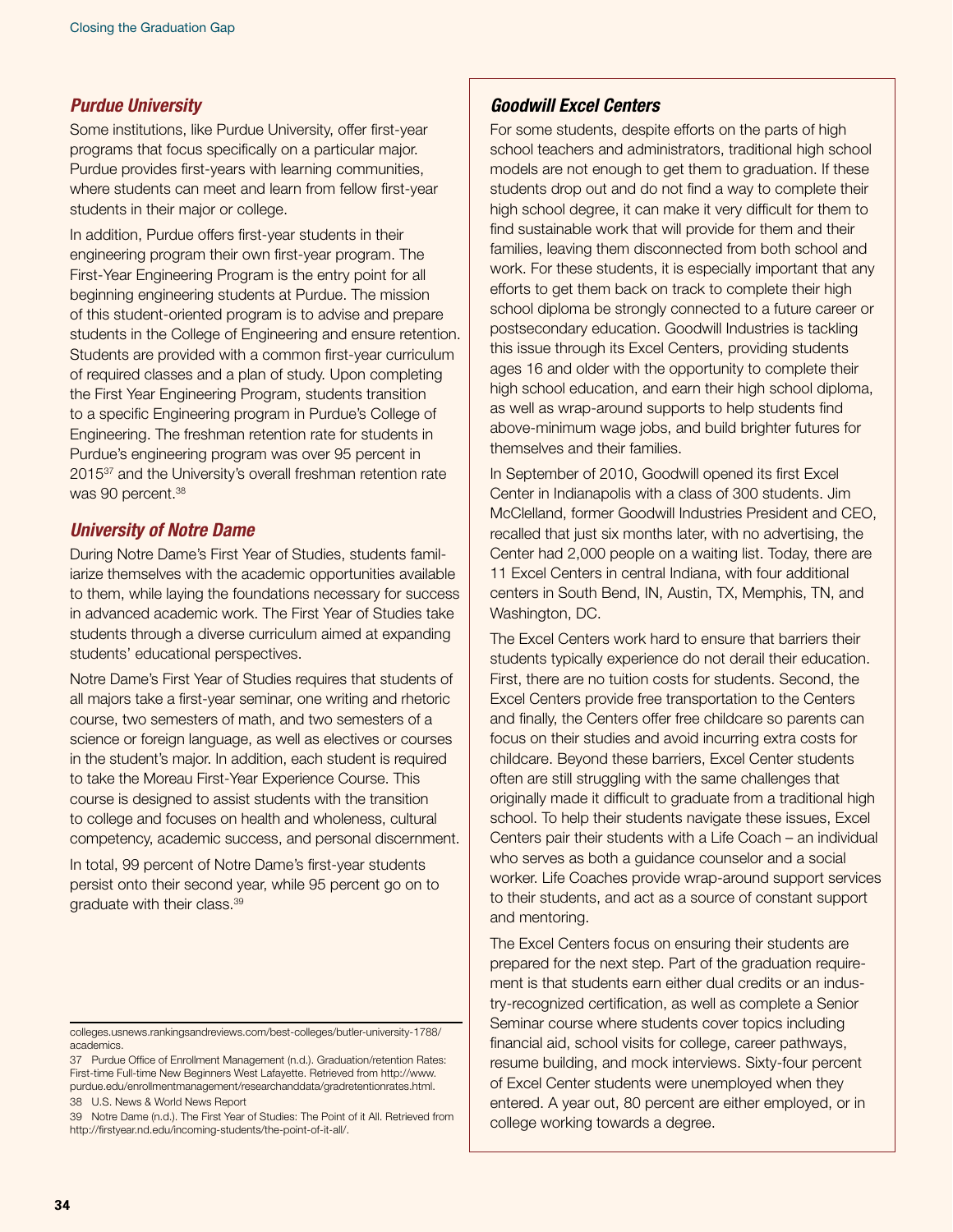# Plan of Action to Continue Raising High School Graduation Rates in Indiana

### *Increase Access to Caring Adults*

The support and guidance of caring adults is critical to a student's success in school. Strong relationships with teachers, mentors, counselors, or administrators can ensure that students receive timely assistance if they begin to struggle academically; that barriers they may face outside of school are addressed; and that they have the support and information they need to plan for college or career once they leave high school. A 2014 report from MENTOR: The National Mentoring Partnership found that students who had access to a mentor report set higher educational goals, were more likely to attend college, and were more likely to report engaging in productive and beneficial activities than youth without a mentor.<sup>ix</sup> During site visits and interviews for this report, school leadership at public and charter schools expressed how important it was for their students to be able to build strong relationships with teachers, coaches, counselors, and school staff.

However, ensuring that school staff has the time to engage with students and offer the right supports can be a challenge. For example, Indiana ranks 45<sup>th</sup> out of 50 states and the District of Columbia for its counselor workload – Indiana counselors have an average caseload of 634 students.<sup>x</sup> With this many students, counselors are likely to miss opportunities to counsel students for college and career planning, and to intervene when students are struggling or falling off track. This issue is exacerbated by the fact that far too many counselors are asked to do non-counselor work within the school as well. In fact, a 2010 report by the Indiana Chamber of Commerce found that the majority of counselors spent no more than a quarter of their time on college and career counseling.<sup>xi</sup> This is a troubling statistic, particularly given the importance of postsecondary education in today's economy.

As Indiana continues to work to close gaps for students, a focus on ensuring that students have access to caring adults who can help them navigate the challenges they face both inside and outside of school is critical. This could include increasing the numbers of school counselors and social workers within schools, and building connections between schools and community organizations that support mentoring relationships that could help to

close the gaps between what schools can offer and what students need. For example, Project Hope Alliance in Orange County, CA has formed a strong partnership with Newport-Mesa Unified School District. Project Hope provides intensive mentoring support for homeless students for up to six years, helping them earn their diploma, enroll in postsecondary, and obtain employment. Newport-Mesa Unified provides Project Hope with office space within the school building, and teachers and school staff can refer students they believe could benefit to the program. Homeless students are a highly vulnerable demographic in need of intensive supports that may be difficult for many schools to provide. A strong partnership with an organization like Project Hope brings much needed resources into the school, and gives students the access to caring adults that they need to weather a time of crisis.

*At the State Level:* Establish greater funding and support for counselors and social workers in all schools.

At the **School/District Level:** Set clear boundaries for how school counselors and social workers can use their time. School counselors and social workers should be available to students for the social and academic supports they are intended. Schools can also look externally to partner with nonprofit organizations that can provide social and emotional supports, particularly for the most vulnerable students.

*What Funders Can Do:* In 2016, The Lilly Endowment announced a competitive grant process, the Counseling Initiative, focused on promoting and supporting the development and implementation of innovative, promising, and sustainable comprehensive counseling models in Indiana public schools and charter schools. This grant was in response to surveys done by the National Association of College Admission Counseling, in which Indiana was ranked 45<sup>th</sup> out of the 50 states in K-12 student to counselor ratio, with an average of just one counselor for every 620 students. Understanding how critical counselors are to helping students succeed in school, and to go on to higher education and career opportunities, The Lilly Endowment is working to fill that gap. Other philanthropic organizations in Indiana can follow their lead and direct funding toward ensuring all children have access to school counselors, social workers, and mentoring opportunities.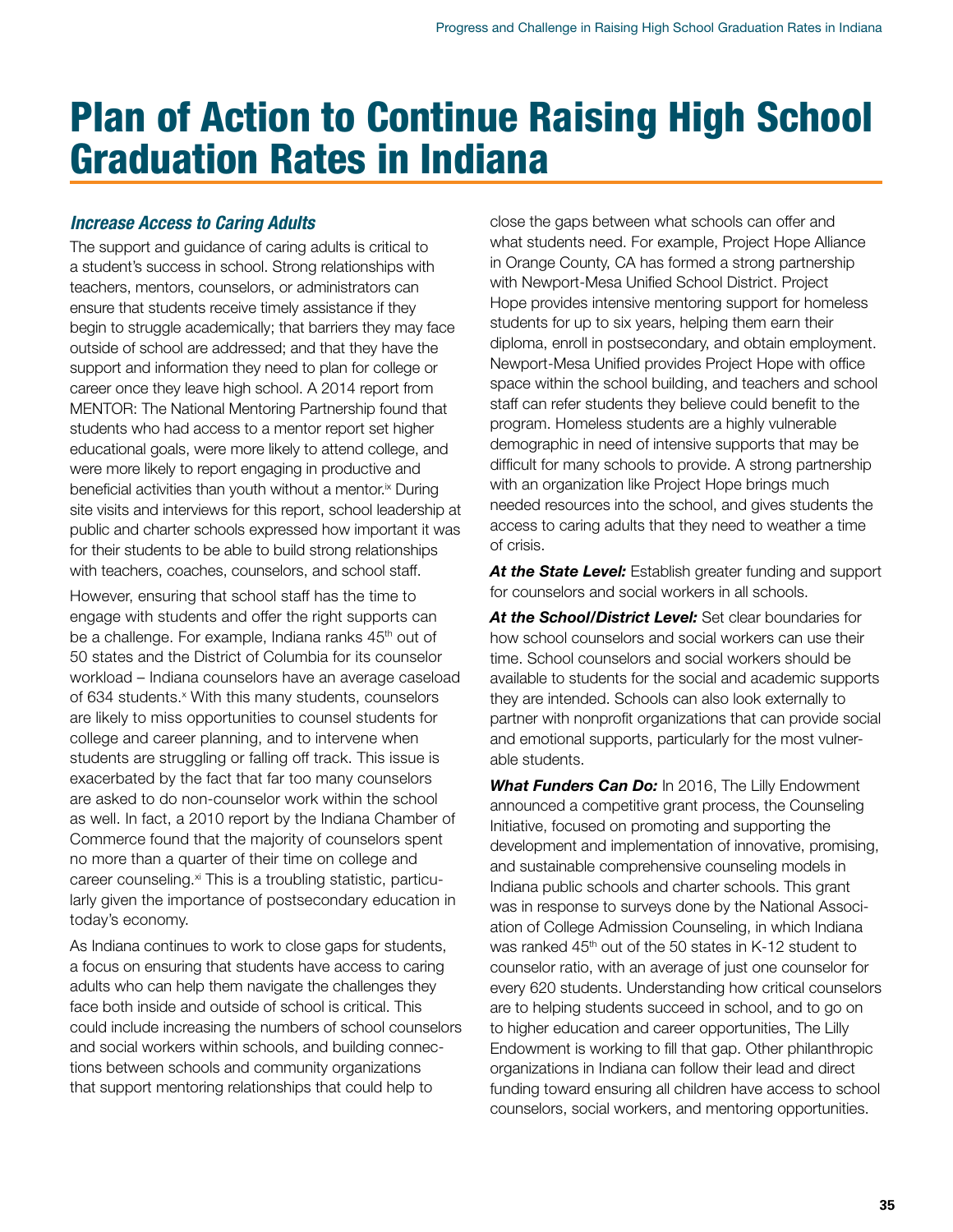# **Improve Systems for Data and Accountability**

Indiana is ahead of many other states in terms of its data collection, particularly around college and career readiness. Leadership at both charter and public schools, however, expressed concerns during interviews and site visits that the system for collecting and reporting data in Indiana was burdensome and not helpful to their own improvement goals. Several interviewees reported hiring a full-time employee for the sole job of managing the data and accountability requirements from the state, leaving teachers or other school staff to manage any data inputs and analysis needed for their own learning. At the Indiana Department of Education, staff members expressed concerns around the accuracy of the data received from school districts, and felt that further technical assistance and training was still needed across the state.

Therefore, the key now may be to focus more intensely on analysis of that data in a way that allows schools, districts, and policy makers to make more strategic and data-backed decisions. For example, Achieve reported that Indiana's data system allows for analysis of student course-taking, but that the state has yet to complete that analysis.<sup>xii</sup> Understanding how student course-taking patterns impact their performance in high school and beyond could help schools identify students who are likely to struggle in college, and to provide the right supports or additional coursework that those students will need to be truly college and career ready. In particular, working with schools to align what data the state requires and what schools find most helpful for them to track could be a positive step. A system that collects this data and allows schools to generate reports around Early Warning Systems (Attendance, Behavior, and Course Performance) could be of great help to districts, as these metrics are proven indicators of students who are falling off track.

Given concerns on both sides of data collection and use within the state, Indiana could benefit from a focused attempt to better align its data and accountability systems with a focus towards the indicators of student success in Indiana, and better identifying the factors that help students graduate from high school college and career ready. An example of this type of system can be found in Kentucky. At the K-12 level, Kentucky has developed the "Persistence to Graduation Tool" within their statewide Infinite Campus data system that allows districts to run reports in real-time that assign students a risk value based on early warning indicators of falling off track to graduate from kindergarten through the 12<sup>th</sup> grade. Nearly three-quarters of schools in Kentucky regularly use the system and roughly 70 percent said that the tool usually or always accurately identifies students that drop out. Xiii Given that many school and district leaders in Indiana have already begun using Early Warning Systems on their own, developing a centralized statewide system that collects and reports this data would be beneficial to the state Department of Education and schools alike. IDOE noted that they have had conversations with schools about creating one Student Information System that all districts would use. IDOE officials expressed that choosing one system that all schools would want to use is a logistical challenge, and it would still require schools to submit data for checking and approval by IDOE. Given this, IDOE employees were unsure that choosing a centralized system would in fact cut down on the time that schools spend reporting data to the state. These are certainly valid questions, and should be considered as the state works towards streamlining and improving the quality of data collection from schools.

*At the State Level:* Given the misalignment between what data schools collect internally versus what they are asked to report, it would be beneficial for the state to work with districts to align school needs with state requirements. While this may be happening in some places, a better process could be established for school and district feedback, as well as improved training for school and district data specialists in how to correctly report required data.

At the **School/District Level:** Focus on using data proactively to improve learning and better identify students in need of support and intervention. As reported, many schools and districts, in Indiana and around the country, have established Early Warning Systems using data that is already collected on a regular basis, but it is critical that that data be readily available to teachers and school leaders so that they have an accurate picture of which students are on track and which are falling behind.

# **Close Graduation Rate Gaps and Focus on the Student Subgroups that Remain Off-track**

Indiana outperforms the nation in graduating students from subgroups that have historically graduated at lower rates, including Black, Hispanic, and low-income students as well as students with disabilities. The state also boasts narrow graduation rate gaps between many student subgroups, most notably low-income and non-low-income students, whose graduation rate gap nationwide is nearly 10 percentage points higher than in Indiana. Despite this positive news, the graduation rate gap between Black and White students in the state stands at 14.7 percentage points, slightly higher than the national average of 13 points,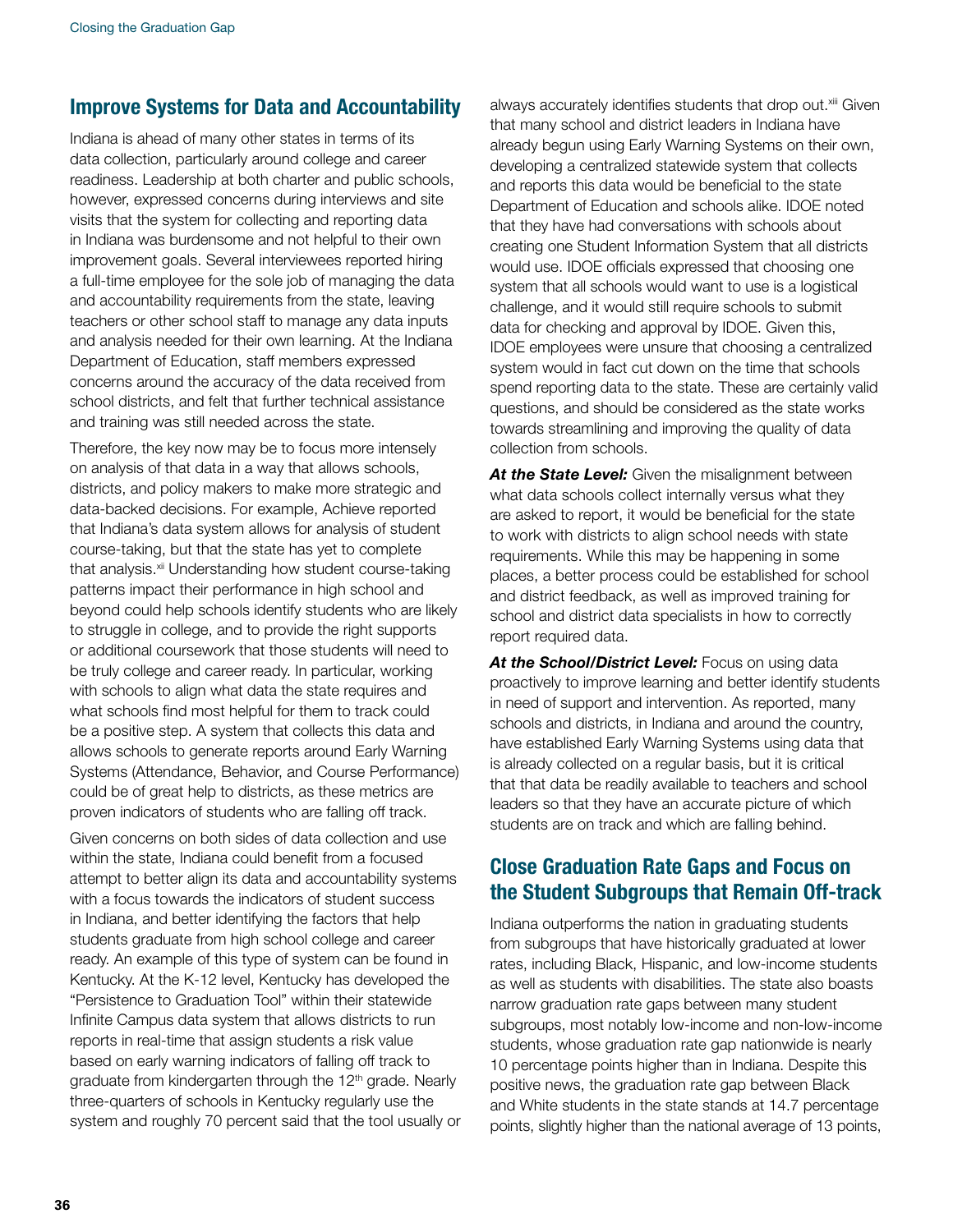and the gap between students with disabilities and their general education peers, though less than the national average, is at 18.4 percentage points. To reach a 90 percent graduation rate – a rate only one state has so far achieved – Indiana only needs to graduate about 2,200 more students than it did in 2015. However, in order to meet that goal, schools and districts across the state will have to make a concerted effort to graduate more Black, low-income, and special education students.

### **What Indiana Can Do to Improve Graduation Rates for Black Students**

According to data from the Civil Rights Data Collection, in a significant number of Indiana's large school districts, Black students are greatly overrepresented in in- and out-of-school suspensions and expulsions.<sup>40</sup> In some cases, Black students in these districts are two to four times more likely to be suspended or expelled than their peers despite making up a smaller percentage of the student population. Given that students who are expelled are far more likely to become a drop out and being suspended even one time in the  $9<sup>th</sup>$  grade is associated with a twofold increase in the likelihood of dropping out, these discipline disparities should be a major area of concern for school, district, and state leaders. xiv One step to addressing this issue is to eliminate zero tolerance policies and other overly-punitive discipline policies, and replace them with policies and practices that are intended to resolve students' underlying issues instead. One example of this is the Restorative Justice model, which aims to reduce suspensions and expulsions by improving peer-to-peer and peer-to-adult relationships in school and create a more positive school climate. A 2016 research review of Restorative Justice programs found that implementation of the program led to significant reductions in discipline referrals, suspensions and expulsions, recidivism rates, and even improved attendance rates in some schools.<sup>xv</sup>

### **What Indiana Can Do to Improve Graduation Rates for Low-Income Students**

Low-income students pose a significant challenge to schools across the country as nearly half of all public school children now meet the definition set by federal freeand reduced-lunch poverty guidelines. This is especially true for schools with majority low-income students and those serving students from high poverty (20 percent or greater) or concentrated poverty (40 percent or greater)

neighborhoods. Children from poor families tend to arrive at school less prepared to succeed academically, score lower on measures of early literacy, numeracy, and social skills, and are less likely to be enrolled in pre-schools than their higher-income peers.<sup>xvi</sup> This early gap follows students throughout their education, putting low-income students off track to graduation before they even enter kindergarten. Increasing access to high-quality early education opportunities, particularly for low-income children, should be a top priority for state leaders to help put children on the right path from the start.

### **What Indiana Can Do to Improve Graduation Rates for Students with Disabilities**

Students with disabilities graduate at significantly lower rates in Indiana and in every state across the country. However, experts in the field have estimated that 85 to 90 percent of special education students can meet the same diploma requirements as their peers when provided the right supports.<sup>xvii</sup> One of the greatest challenges these students face is the chronic misperception by adults – both their own parents and educators – that they cannot meet the same standards, yet the majority of students with diagnosed disabilities feel confident they can earn a diploma and go on to college.<sup>xviii</sup> The misperceptions special education students face can cause everything from lowered self-confidence in school to lowered expectations and misplacement in less academically rigorous courses, and can ultimately lead students with disabilities to disengage and drop out from school. Students with disabilities also face higher rates of disciplinary restraint and seclusion and are twice as likely to face suspension than their general education peers.<sup>xix</sup>

At the State Level: In ESSA accountability plans, states must provide information on low-performing student groups, including students with disabilities, and establish goals for raising graduation rates for these students. Education leaders in the state should set reasonable graduation rate goals and a clear plan for how to achieve it for students with disabilities, and progress towards these goals should be monitored closely.

State lawmakers and education funders can also do more to direct funds to support these learning opportunities and provide improved resources to students with disabilities. It is critical that within these experiences, students and parents are provided better information about how students in special education are tracked versus what these students will need to graduate college ready and that they are given the same opportunities to connect with

<sup>40</sup> See school-level reports from the Office of Civil Rights' Civil Rights Data Collection at <http://ocrdata.ed.gov/DistrictSchoolSearch>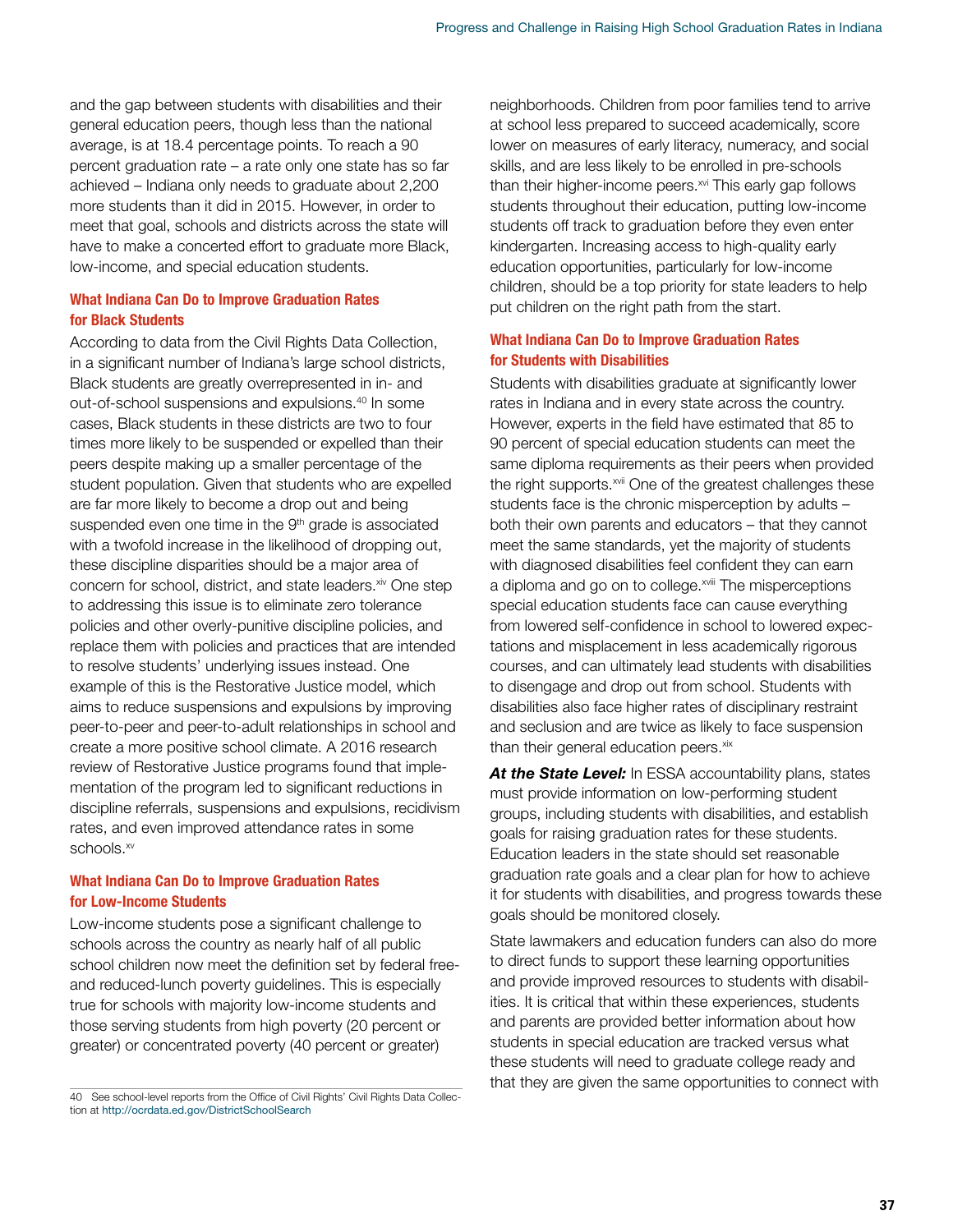postsecondary and career pathways as all other students to boost engagement and keep them on a successful path to their future.

At the **School/District Level:** Schools and districts, as well as teacher education programs at state colleges and universities, can help to counter misperceptions and reduce disciplinary disparities through improved professional development, pre-service teacher courses, and parent education classes.

# **Raise Standards for High School Diploma Waivers**

Concern was raised from all corners of Indiana's education landscape on the overuse of high school diploma waivers and the role this has played in lowering the academic bar for students in districts across the state. As discussed in this report, much of this concern stems from the belief that students who are granted waiver diplomas are not as prepared for postsecondary as those who passed their ISTEP exams and fulfilled all the standard diploma requirements. As also discussed, the state has taken the step of requiring a college and career readiness exam for students who appear at risk of needing college remediation courses to help identify students who may struggle in college before they get there. It appears from current data on waiver graduates that more students graduating with a

diploma waiver are enrolling in postsecondary. Therefore, Indiana schools are on the right track with educating waiver students, but it will be necessary to continue holding these students to a high standard.

*At the State Level:* Lawmakers could pursue strengthening waivers and better ensuring students who fail to pass the required state assessments by setting a minimum grade point average (GPA) students must earn in their required courses (or the courses covered in the failed assessment) to a B or better. A review of the research on the value of high school GPA conducted by Civic Enterprises and the Everyone Graduates Center at the School of Education at Johns Hopkins found that high school GPA is the best predictor of college GPA, and that high school GPA closely tracked with college grades, regardless of how a student fared on reported test scores or the quality of their high school.<sup>xx</sup> Placing greater emphasis on how students fare in their courses, rather than on state assessments, would therefore maintain a high standard for students receiving a waiver and ensure they are still on track for postsecondary success.

*At the School/District Level:* Educators need to continue holding waiver diploma students to a high standard. In the absence of state action, school and district leaders can establish their own GPA requirements and focus on providing rigorous coursework regardless of the type of diploma that is granted.

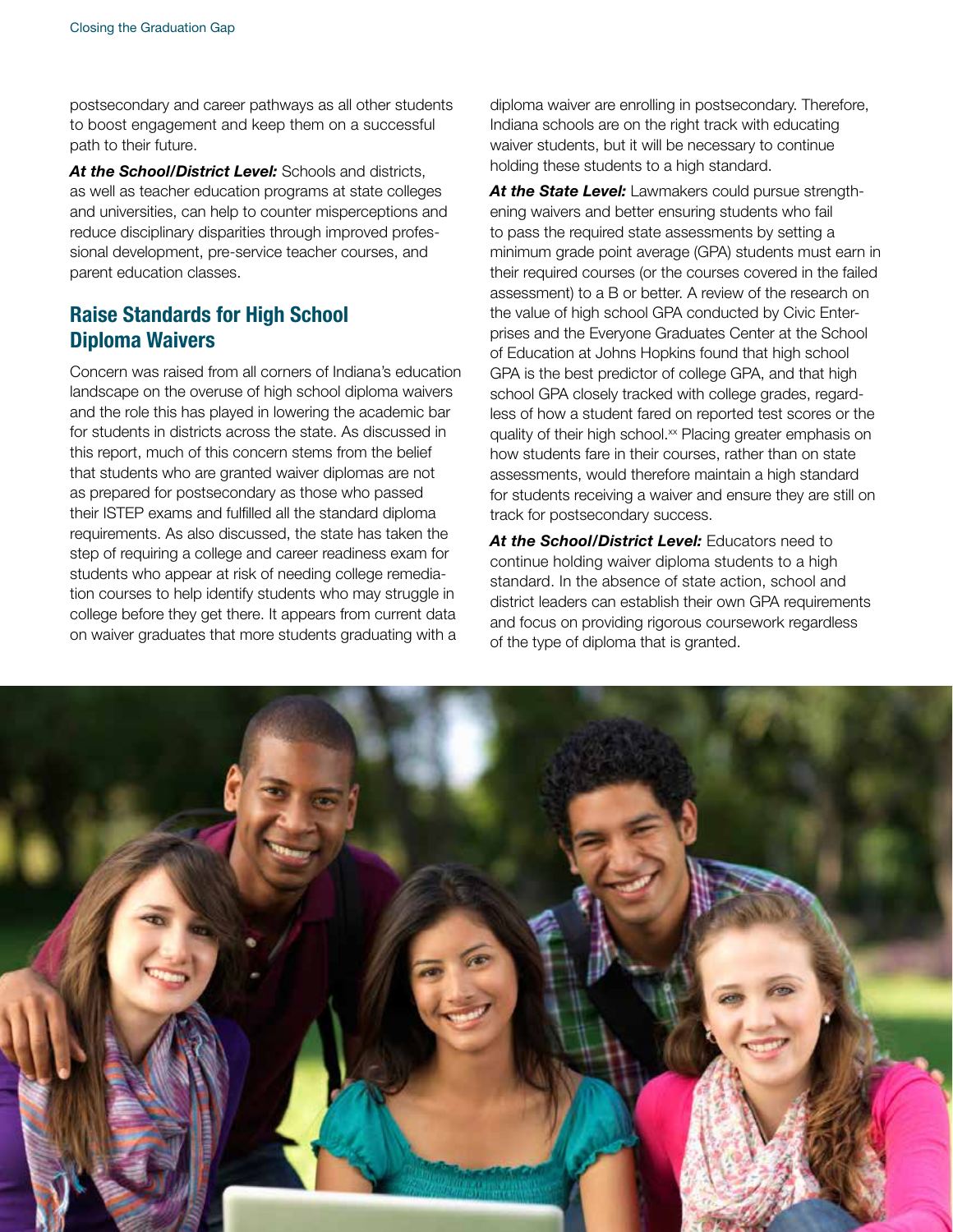# Conclusion

Indiana has much to be proud of in terms of its high overall graduation rate and higher than average graduation rates for many of its student subgroups. In addition, districts within the state are learning, innovating, and improving their abilities to serve their students and prepare them for the next steps in life. Throughout the state, there are examples of schools turning to tested and effective uses of data to provide early interventions and keep students on track. Schools are investing in the staff and programs they need to build an atmosphere where students have caring adults to help guide them forward, and school staff coordinate and work together to address challenges. There is also a strong focus on helping students who have dropped out return to achieve their high school diploma – whether that is through Goodwill Excel Centers or through innovative programs created by the public school systems. This shows a dedication to student success, and that education leaders in the state understand the value of a high school diploma as a critical first step towards achieving future goals. The focus and commitment of schools, districts, community organizations, and foundations has certainly been a major contributor to the progress Indiana has made.

But while there are many positive examples of progress, there are also reasons for concern. Looking forward, the state must find ways to improve its communication with and relationship to schools and districts so they can work as partners, providing much needed support and clear, consistent guidance. In addition, while there is a large focus on accountability at the state level, there seems to be less of a focus on learning from the data being gathered, and using it to delineate a clear and consistent course. The turnover of leadership and the politics at the state level have made it difficult for schools and districts to stay ahead of the changes, to the detriment of staff and students. As Indiana considers further changes, lawmakers must keep in mind that their decisions have a very real impact on the ground, and that a constantly moving target will be very difficult to hit. To ensure that all students in Indiana have the opportunity to engage in a great education, the state must tackle some of these tough challenges, and keep consistently moving forward with the pieces that have shown great success.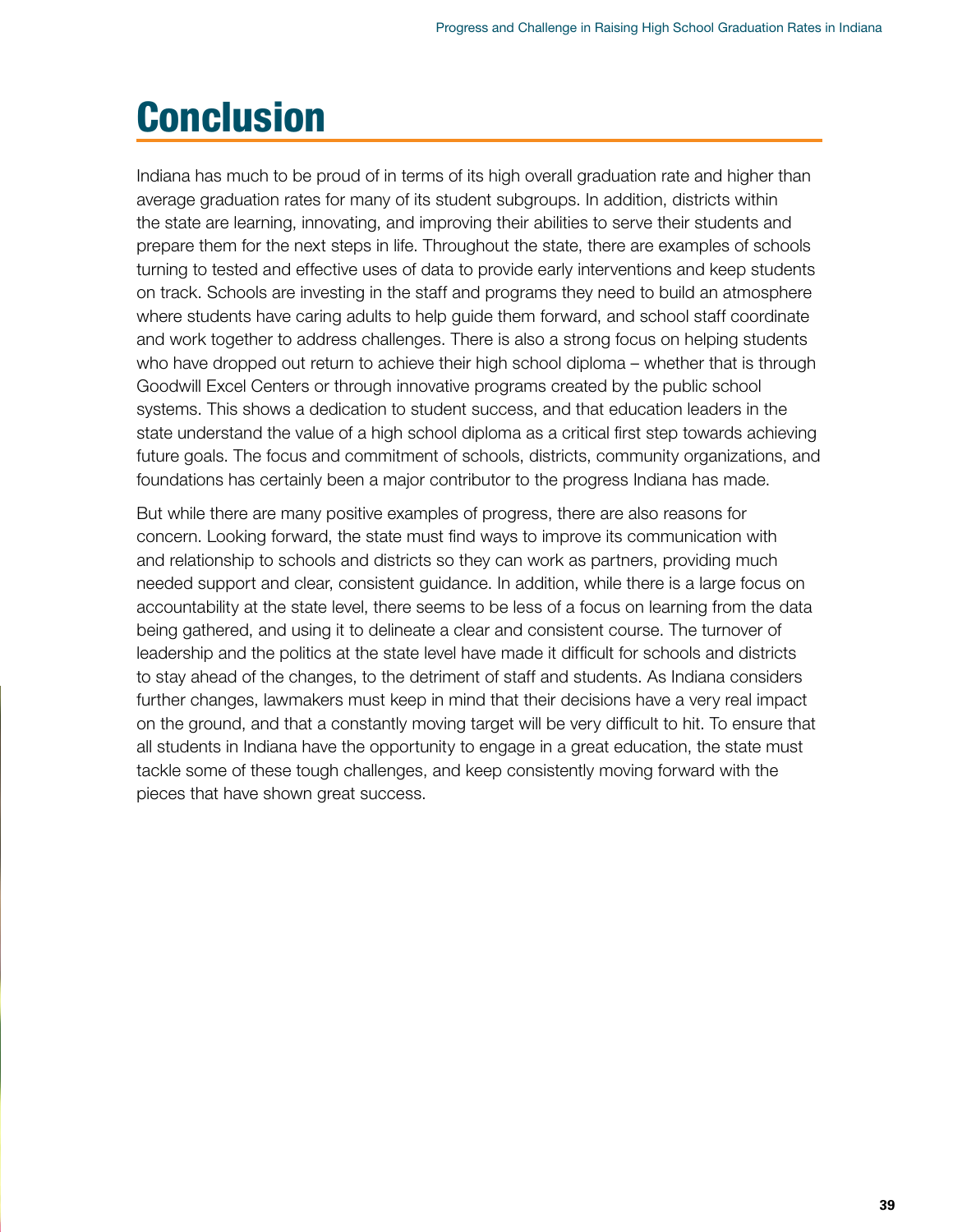# **Endnotes**

i Bridgeland, J.M., Dilulio, J.J., Morrison, K.B. (2006). *The Silent Epidemic: Perspectives of High School Dropouts.* Washington, DC: Civic Enterprises & Peter D. Hart Research Associates.

ii Angrist, J.D. & Krueger, A.B. (1991). Does compulsory school attendance affect schooling and earnings? *The Quarterly Journal of Economics, 106(*4), 979-1014.

iii Bridgeland, J.M., Dilulio, J.J., & Streeter, R. (2007). *Raising the Compulsory School Attendance Age: The Case for Reform.* Washington, DC: Civic Enterprises.

iv Angerist, J.D. & Krueger, A.B. (1991). Does compulsory school attendance affect schooling and earnings? *The Quarterly Journal of Economics, 106(*4), 979-1014.

v Bridgeland, J.M., Dilulio, J.J., & Streeter, R. (2007). *Raising the Compulsory School Attendance Age: The Case for Reform.* Washington, DC: Civic Enterprises.

vi Almond, M. (2017). *Paper thin? Why all high school diplomas are not created equal.* Washington, DC: Alliance for Excellent Education. Retrieved from https://all4ed.org/ diplomapathways/

vii Razi, H. (2017, August 4). As Indiana schools try to make every graduate count, educators fear struggling students will lose out. *Chalkbeat.* Retrieved from [https://](https://www.chalkbeat.org/posts/in/2017/08/04/as-indiana-schools-try-to-make-every-graduate-count-educators-fear-struggling-students-will-lose-out/) [www.chalkbeat.org/posts/in/2017/08/04/as-indiana](https://www.chalkbeat.org/posts/in/2017/08/04/as-indiana-schools-try-to-make-every-graduate-count-educators-fear-struggling-students-will-lose-out/)[schools-try-to-make-every-graduate-count-educators](https://www.chalkbeat.org/posts/in/2017/08/04/as-indiana-schools-try-to-make-every-graduate-count-educators-fear-struggling-students-will-lose-out/)[fear-struggling-students-will-lose-out/](https://www.chalkbeat.org/posts/in/2017/08/04/as-indiana-schools-try-to-make-every-graduate-count-educators-fear-struggling-students-will-lose-out/)

viii Balfanz, R., Byrnes, V., & Fox, J. (2013). Sent home and put off-track: The antecedents, disproportionalities, and consequences of being suspended in ninth grade. Everyone Graduates Center at the School of Education at Johns Hopkins University. Retrieved from [http://www.](http://www.sese.org/wp-content/uploads/2013/08/Sent-Home-and-Put-Off-Track.pdf) [sese.org/wp-content/uploads/2013/08/Sent-Home-and-](http://www.sese.org/wp-content/uploads/2013/08/Sent-Home-and-Put-Off-Track.pdf)[Put-Off-Track.pdf](http://www.sese.org/wp-content/uploads/2013/08/Sent-Home-and-Put-Off-Track.pdf)

ix Bruce, M. & Bridgeland, J. (2014). *The Mentoring Effect.* Civic Enterprises in association with Hart Research Associates. Retrieved from [http://www.mentoring.org/](http://www.mentoring.org/new-site/wp-content/uploads/2015/09/The_Mentoring_Effect_Executive_Summary.pdf) [new-site/wp-content/uploads/2015/09/The\\_Mentoring\\_](http://www.mentoring.org/new-site/wp-content/uploads/2015/09/The_Mentoring_Effect_Executive_Summary.pdf) [Effect\\_Executive\\_Summary.pdf](http://www.mentoring.org/new-site/wp-content/uploads/2015/09/The_Mentoring_Effect_Executive_Summary.pdf)

x Indiana Chamber of Commerce. "Twenty Years After *High Hopes Long Odds:* Indiana School Counseling in 2014." Retrieved from http://share.indianachamber.com/ media/INChamberSchoolCounselingReport.pdf

xi Indiana Chamber of Commerce. "The Indiana School Counseling Research Review." Retrieved from http://share.indianachamber.com/media/ SchoolCounselorsExecutive%20SummaryFINAL.pdf xii Achieve. *2014 Annual Report on the Alignment of State K-12 Polices and Practice with the Demands of College and Careers.* Retrieved from http://www.achieve. org/files/Achieve-ClosingExpectGap2014%20Feb5.pdf

Kentucky Department of Education. (2016). Early warning/Persistence to Graduation report. Retrieved from [http://education.ky.gov/educational/int/Pages/](http://education.ky.gov/educational/int/Pages/EarlyWarningAndPersistenceToGraduation.aspx) [EarlyWarningAndPersistenceToGraduation.aspx](http://education.ky.gov/educational/int/Pages/EarlyWarningAndPersistenceToGraduation.aspx)

xiv Balfanz, R., Byrnes, V., & Fox, J. (2013). Sent home and put off-track: The antecedents, disproportionalities, and consequences of being suspended in ninth grade. Everyone Graduates Center at the School of Education at Johns Hopkins University. Retrieved from [http://www.](http://www.sese.org/wp-content/uploads/2013/08/Sent-Home-and-Put-Off-Track.pdf) [sese.org/wp-content/uploads/2013/08/Sent-Home-and-](http://www.sese.org/wp-content/uploads/2013/08/Sent-Home-and-Put-Off-Track.pdf)[Put-Off-Track.pdf](http://www.sese.org/wp-content/uploads/2013/08/Sent-Home-and-Put-Off-Track.pdf)

xv Fronius, T., Persson, H., Guckenburg, S., Hurley, N., & Petrosino. (2016). Restorative Justice in U.S. schools: A research review. WestEd. Retrieved from [http://jprc.](http://jprc.wested.org/wp-content/uploads/2016/02/RJ_Literature-Review_20160217.pdf) [wested.org/wp-content/uploads/2016/02/RJ\\_Literature-](http://jprc.wested.org/wp-content/uploads/2016/02/RJ_Literature-Review_20160217.pdf)[Review\\_20160217.pdf](http://jprc.wested.org/wp-content/uploads/2016/02/RJ_Literature-Review_20160217.pdf)

xvi Hart, B. & Risley, T.R. (2003). The early catastrophe: The 30 million word gap by age 3. *America Education, 27*(1): 4-9; Halle, T., Forry, N., Hair, E., Perper, K., Wander, L., & Wessel, J. (2009). Disparities in early learning and development: Lessons from the Early Childhood Longitudinal Study – Birth Cohort (ECSL-B). Washington, DC: Child Trends; Lee, V. & Burkham, D. (2002). Inequality at the starting gate: Social background differences in achievement as children begin school. Washington, DC: Economic Policy Institute.

xvii Thurlow, M.L. & Johnson, D.R. (2013). Graduation requirements for students with disabilities: Ensuring meaningful diplomas for all students. National Center for Educational Outcomes and Achieve. Retrieved from [http://](http://www.achieve.org/SpecialEducationGradReqs) [www.achieve.org/SpecialEducationGradReqs](http://www.achieve.org/SpecialEducationGradReqs)

xviii Wagner, M., Newman, L., Cameto, R., Garza, N., & Levine, P. (2005). After high school: A first look at the postschool experiences of youth with disabilities. A report from the National Longitudinal Transition Study-2 (NLTS2). Menlo Park, CA: SRI International. Retrieved from [http://](http://www.nlts2.org/reports/2005_04/nlts2_report_2005_04_complete.pdf) [www.nlts2.org/reports/2005\\_04/nlts2\\_report\\_2005\\_04\\_](http://www.nlts2.org/reports/2005_04/nlts2_report_2005_04_complete.pdf) [complete.pdf](http://www.nlts2.org/reports/2005_04/nlts2_report_2005_04_complete.pdf)

xix U.S. Department of Education, Office of Civil Rights. (2014). Civil rights data collection: Data snapshot. Retrieved from [www.ocrdata.ed.gov](http://www.ocrdata.ed.gov)

xx Balfanz, R., DePaoli, J., Ingram, E., Bridgeland, J., & Fox, J. (2016). Closing the college gap: A roadmap to postsecondary readiness and attainment. Washington, DC: Civic Enterprises and the Everyone Graduates Center at Johns Hopkins. Retrieved from [http://www.](http://www.civicenterprises.net/MediaLibrary/Docs/CCR.pdf) [civicenterprises.net/MediaLibrary/Docs/CCR.pdf](http://www.civicenterprises.net/MediaLibrary/Docs/CCR.pdf)